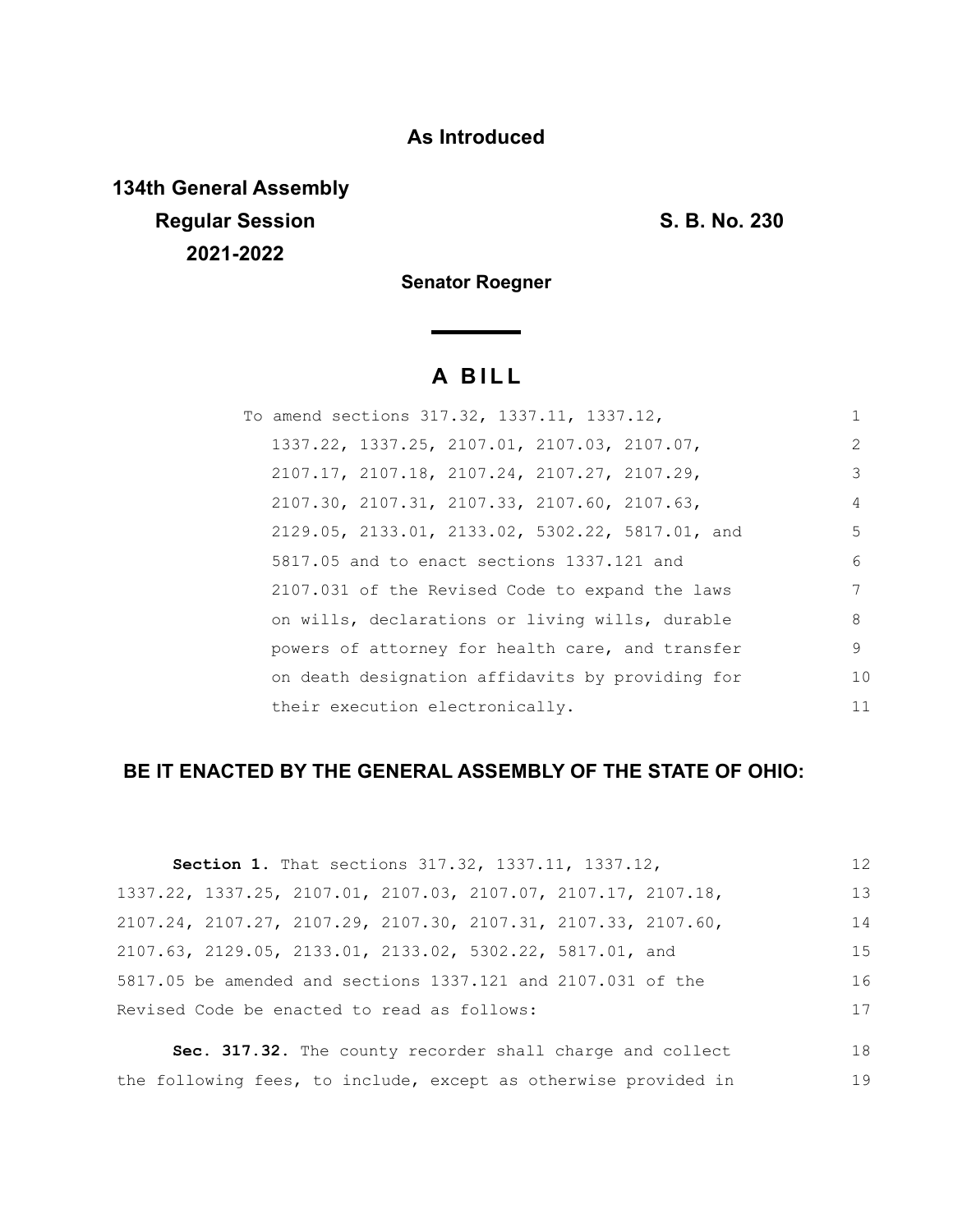division (A)(2) of this section, base fees for the recorder's services and housing trust fund fees collected pursuant to section 317.36 of the Revised Code: 20 21 22

(A)(1) Except as otherwise provided in division (A)(2) of this section, for recording and indexing an instrument if the photocopy or any similar process is employed, a base fee of seventeen dollars for the first two pages and a housing trust fund fee of seventeen dollars, and a base fee of four dollars and a housing trust fund fee of four dollars for each subsequent page, size eight and one-half inches by fourteen inches, or fraction of a page, including the caption page, of such instrument; 23 24 25 26 27 28 29 30 31

(2) For recording and indexing an instrument described in division (D) of section 317.08 of the Revised Code if the photocopy or any similar process is employed, a fee of twentyeight dollars for the first two pages to be deposited as specified elsewhere in this division, and a fee of eight dollars to be deposited in the same manner for each subsequent page, size eight and one-half inches by fourteen inches, or fraction of a page, including the caption page, of that instrument. If the county recorder's technology fund has been established under section 317.321 of the Revised Code, of the twenty-eight dollars, fourteen dollars shall be deposited into the county treasury to the credit of the county recorder's technology fund and fourteen dollars shall be deposited into the county treasury to the credit of the county general fund. If the county recorder's technology fund has not been established, the twentyeight dollars shall be deposited into the county treasury to the credit of the county general fund. 32 33 34 35 36 37 38 39  $40$ 41 42 43 44 45 46 47 48

(B) For certifying a photocopy from the record previously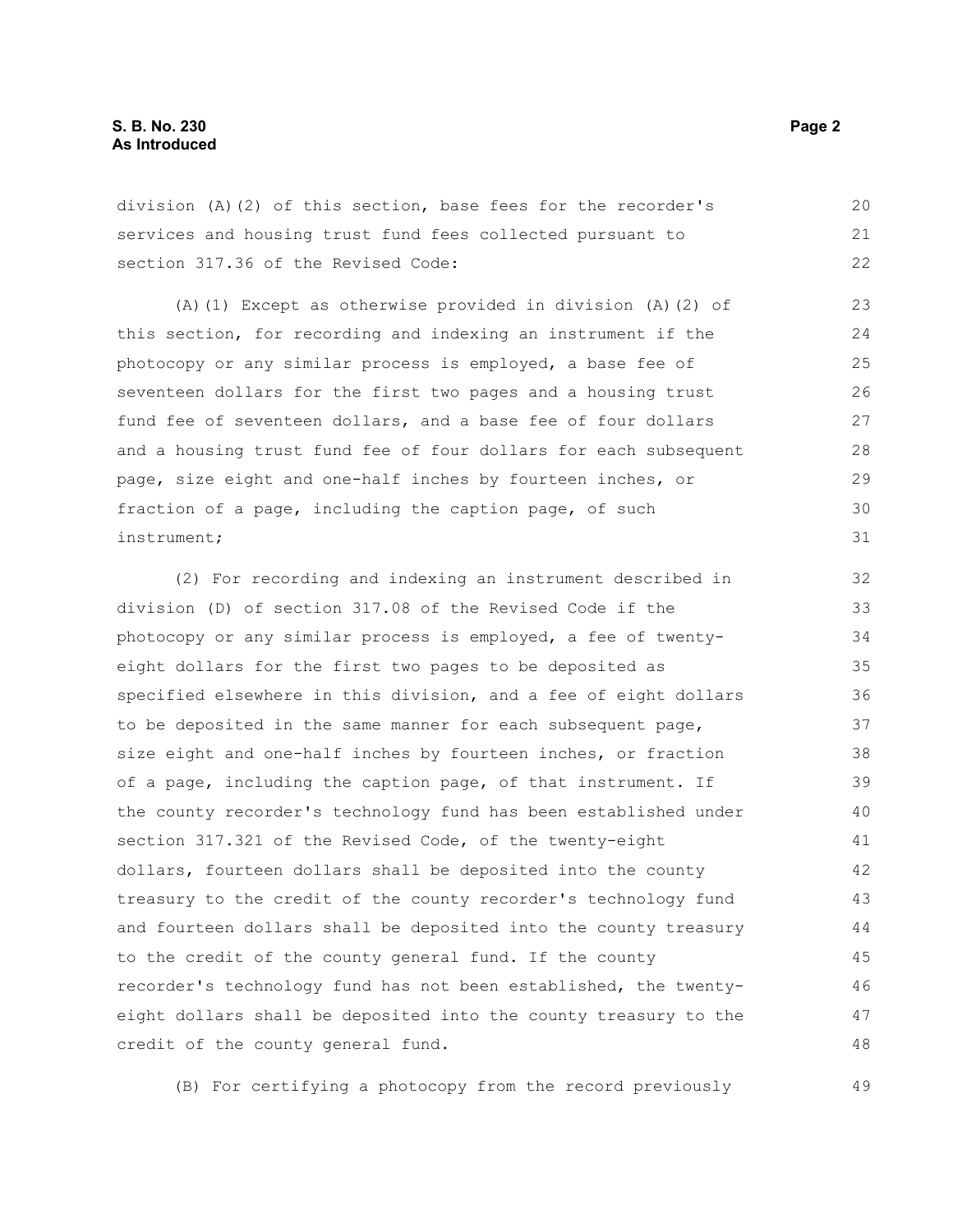#### **S. B. No. 230** Page 3 **As Introduced**

recorded, a base fee of one dollar and a housing trust fund fee of one dollar per page, size eight and one-half inches by fourteen inches, or fraction of a page; for each certification if the recorder's seal is required, except as to instruments issued by the armed forces of the United States, a base fee of fifty cents and a housing trust fund fee of fifty cents; 50 51 52 53 54 55

(C) For entering any marginal reference by separate recorded instrument, a base fee of two dollars and a housing trust fund fee of two dollars for each marginal reference set out in that instrument, in addition to the fees set forth in division (A)(1) of this section; 56 57 58 59 60

(D) For indexing in the real estate mortgage records, pursuant to section 1309.519 of the Revised Code, financing statements covering crops growing or to be grown, timber to be cut, minerals or the like, including oil and gas, accounts subject to section 1309.301 of the Revised Code, or fixture filings made pursuant to section 1309.334 of the Revised Code, a base fee of two dollars and a housing trust fund fee of two dollars for each name indexed;

(E) For filing zoning resolutions, including text and maps, in the office of the recorder as required under sections 303.11 and 519.11 of the Revised Code, a base fee of twenty-five dollars and a housing trust fund fee of twenty-five dollars, regardless of the size or length of the resolutions; 69 70 71 72 73

(F) For filing zoning amendments, including text and maps, in the office of the recorder as required under sections 303.12 and 519.12 of the Revised Code, a base fee of ten dollars and a housing trust fund fee of ten dollars regardless of the size or length of the amendments; 74 75 76 77 78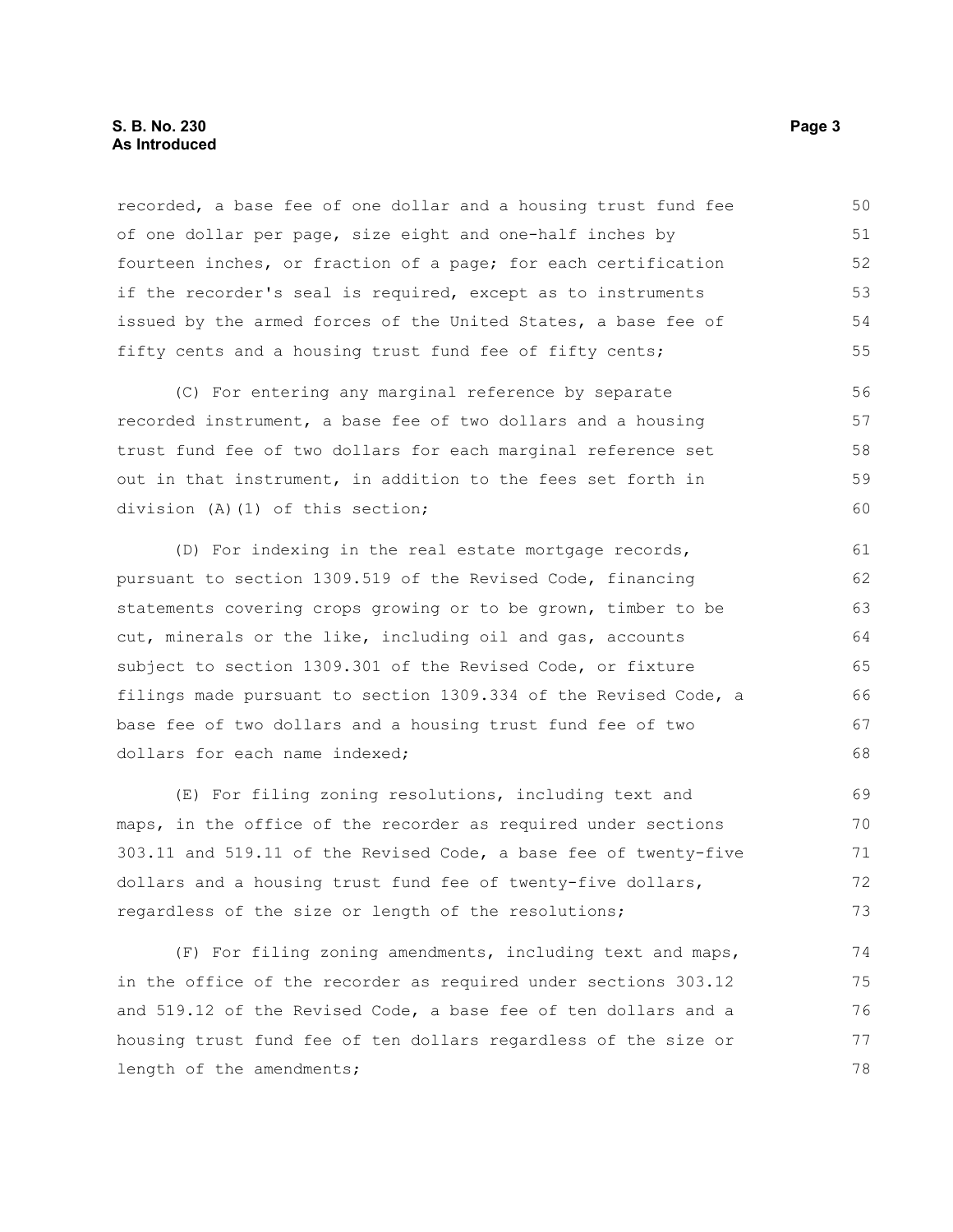#### **S. B. No. 230 Page 4 As Introduced**

(G) For photocopying a document, other than at the time of recording and indexing as provided for in division (A)(1) or (2) of this section, a base fee of one dollar and a housing trust fund fee of one dollar per page, size eight and one-half inches by fourteen inches, or fraction thereof; 79 80 81 82 83

(H) For local facsimile transmission of a document, a base fee of one dollar and a housing trust fund fee of one dollar per page, size eight and one-half inches by fourteen inches, or fraction thereof; for long distance facsimile transmission of a document, a base fee of two dollars and a housing trust fund fee of two dollars per page, size eight and one-half inches by fourteen inches, or fraction thereof;

(I) For recording a declaration executed pursuant to section 2133.02 of the Revised Code or a durable power of attorney for health care executed pursuant to section 1337.12 of the Revised Code, or both a declaration and a durable power of attorney for health care, a base fee of at least fourteen dollars but not more than twenty dollars and a housing trust fund fee of at least fourteen dollars but not more than twenty dollars. The instrument, if electronically executed under either of those sections, whichever is applicable, is recorded under this division by presenting a copy of a declaration, as defined in section 2133.01 of the Revised Code, or an electronic durable power of attorney for health care retrieved and copied in readable text as described in section 1337.121 of the Revised Code. 91 92 93 94 95 96 97 98 99 100 101 102 103 104

In any county in which the recorder employs the photostatic or any similar process for recording maps, plats, or prints the recorder shall determine, charge, and collect for the recording or rerecording of any map, plat, or print, a base fee 105 106 107 108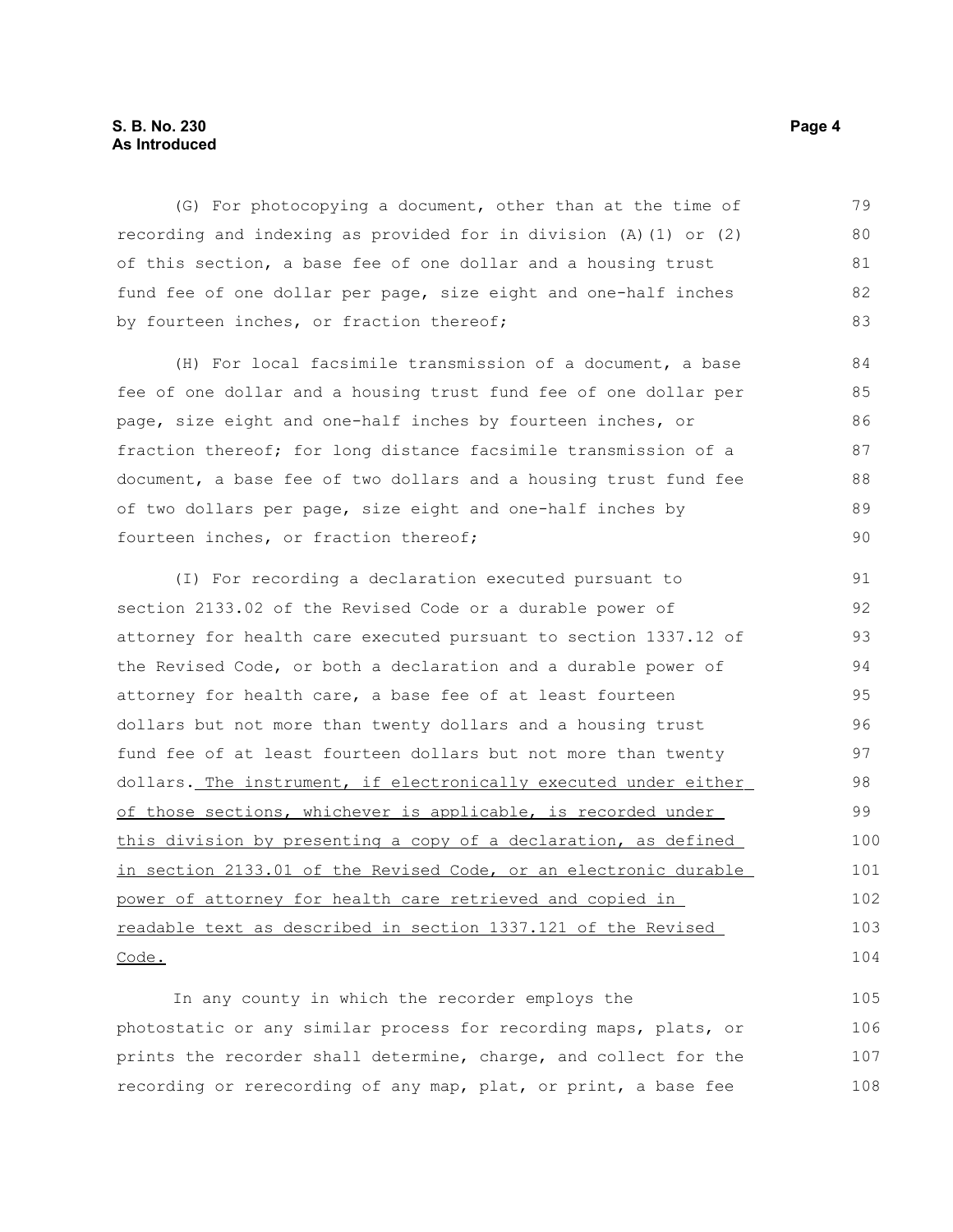#### **S. B. No. 230 Page 5 As Introduced**

of five cents and a housing trust fund fee of five cents per square inch, for each square inch of the map, plat, or print filed for that recording or rerecording, with a minimum base fee of twenty dollars and a minimum housing trust fund fee of twenty dollars; for certifying a copy from the record, a base fee of two cents and a housing trust fund fee of two cents per square inch of the record, with a minimum base fee of two dollars and a minimum housing trust fund fee of two dollars. 109 110 111 112 113 114 115 116

The fees provided in this section shall be paid upon the presentation of the instruments for record or upon the application for any certified copy of the record, except that the payment of fees for providing copies of instruments conveying or extinguishing agricultural easements to the office of farmland preservation in the department of agriculture under division (H) of section 5301.691 of the Revised Code shall be governed by that division. 117 118 119 120 121 122 123 124

The fees provided for in this section shall not apply to the recording, indexing, or making of a certified copy or to the filing of any instrument by a county land reutilization corporation, its wholly owned subsidiary, or any other electing subdivision as defined in section 5722.01 of the Revised Code. 125 126 127 128 129

**Sec. 1337.11.** As used in sections 1337.11 to 1337.17 of the Revised Code: 130 131

(A) "Adult" means a person who is eighteen years of age or older. 132 133

(B) "Attending physician" means the physician to whom a principal or the family of a principal has assigned primary responsibility for the treatment or care of the principal or, if the responsibility has not been assigned, the physician who has 134 135 136 137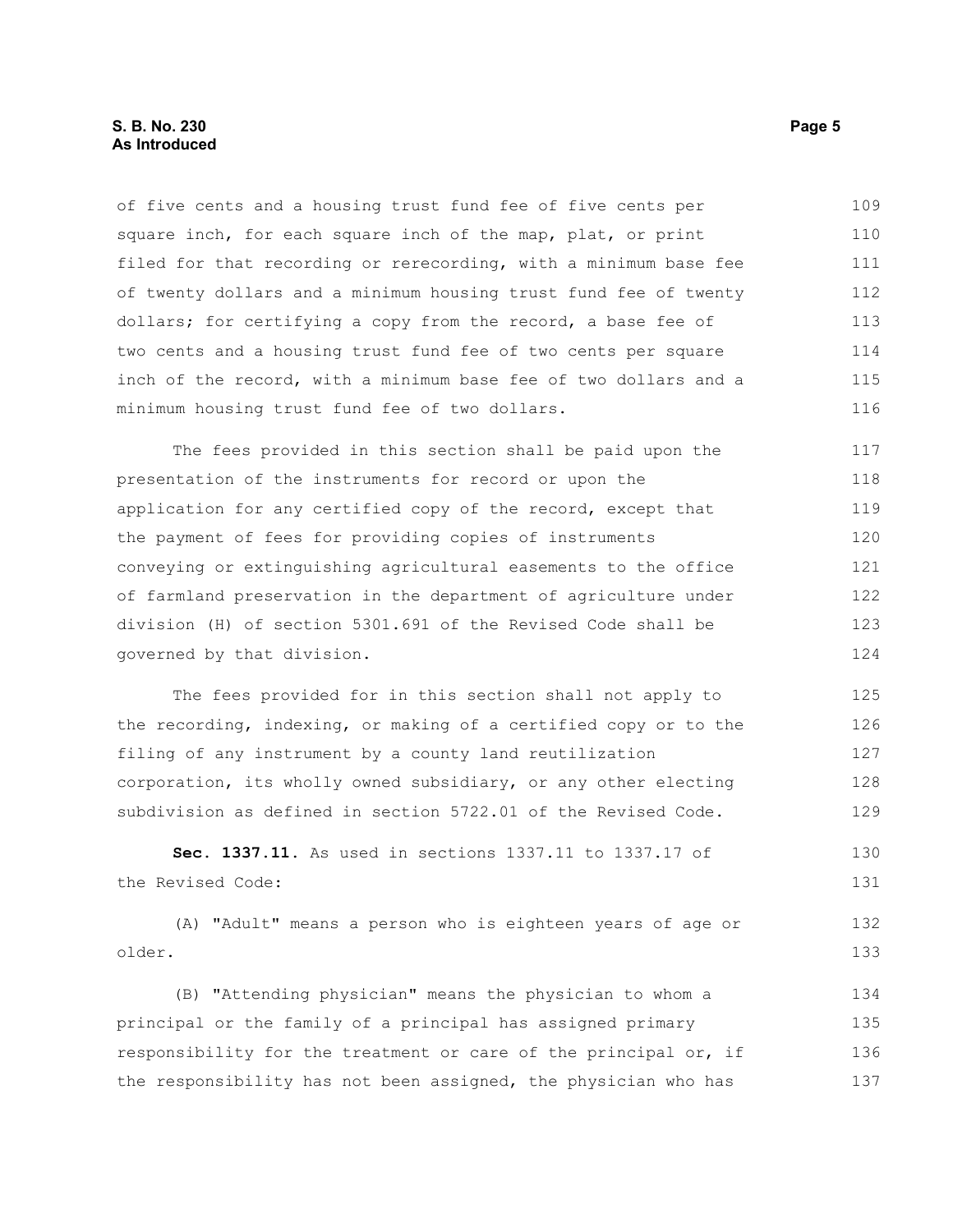accepted that responsibility. (C) "Comfort care" means any of the following: (1) Nutrition when administered to diminish the pain or discomfort of a principal, but not to postpone death; (2) Hydration when administered to diminish the pain or 138 139 140 141

discomfort of a principal, but not to postpone death; 142 143

(3) Any other medical or nursing procedure, treatment, intervention, or other measure that is taken to diminish the pain or discomfort of a principal, but not to postpone death. 144 145 146

(D) "Consulting physician" means a physician who, in conjunction with the attending physician of a principal, makes one or more determinations that are required to be made by the attending physician, or to be made by the attending physician and one other physician, by an applicable provision of sections 1337.11 to 1337.17 of the Revised Code, to a reasonable degree of medical certainty and in accordance with reasonable medical standards. 147 148 149 150 151 152 153 154

(E) "Declaration for mental health treatment" has the same meaning as in section 2135.01 of the Revised Code.

(F) "Guardian" means a person appointed by a probate court pursuant to Chapter 2111. of the Revised Code to have the care and management of the person of an incompetent. 157 158 159

(G) "Health care" means any care, treatment, service, or procedure to maintain, diagnose, or treat an individual's physical or mental condition or physical or mental health. 160 161 162

(H) "Health care decision" means informed consent, refusal to give informed consent, or withdrawal of informed consent to health care. 163 164 165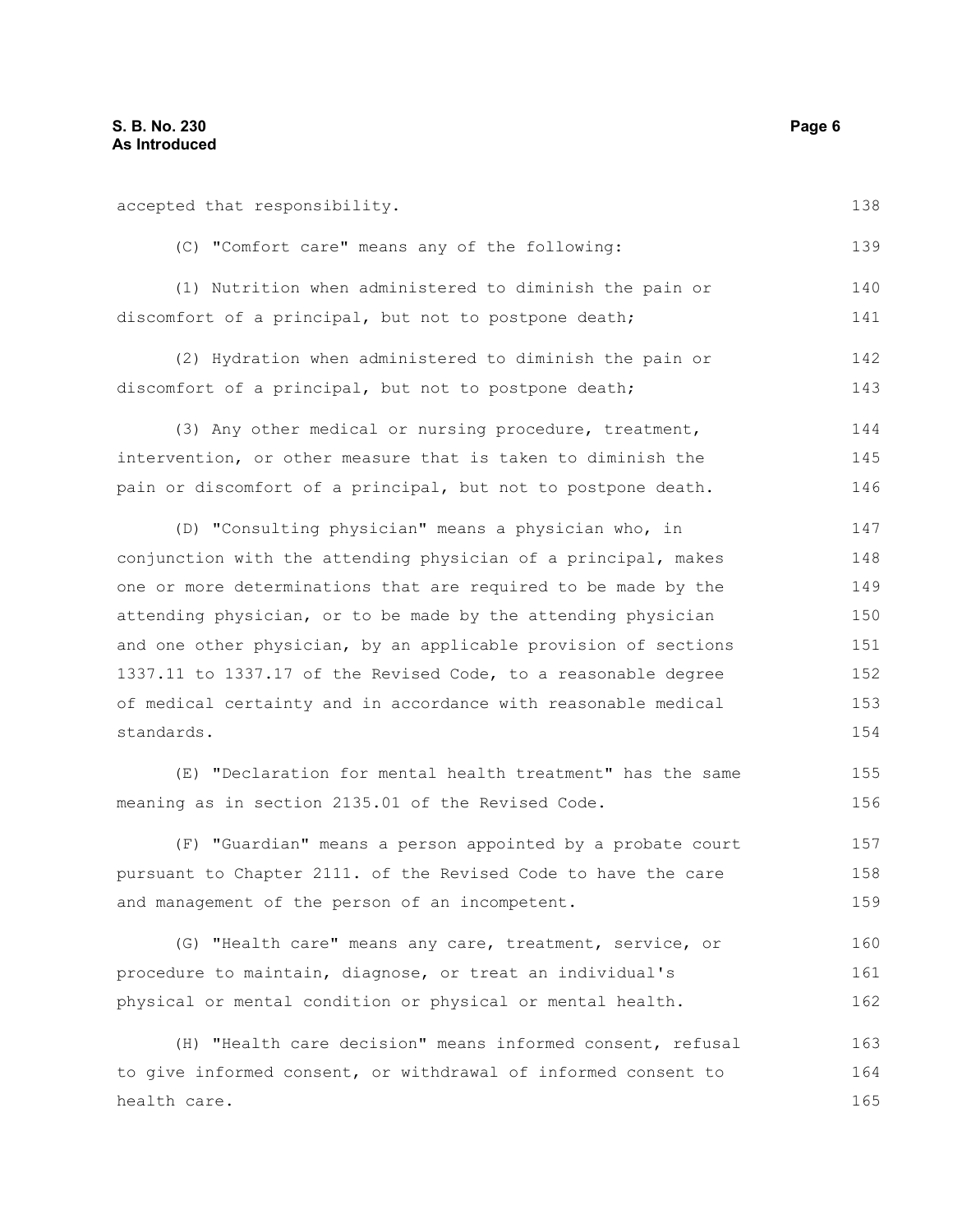(I) "Health care facility" means any of the following: (1) A hospital; (2) A hospice care program, pediatric respite care program, or other institution that specializes in comfort care of patients in a terminal condition or in a permanently unconscious state; (3) A nursing home; (4) A home health agency; (5) An intermediate care facility for individuals with intellectual disabilities; (6) A regulated community mental health organization. (J) "Health care personnel" means physicians, nurses, physician assistants, emergency medical technicians-basic, emergency medical technicians-intermediate, emergency medical technicians-paramedic, medical technicians, dietitians, other authorized persons acting under the direction of an attending physician, and administrators of health care facilities. (K) "Home health agency" has the same meaning as in section 3740.01 of the Revised Code. (L) "Hospice care program" and "pediatric respite care program" have the same meanings as in section 3712.01 of the Revised Code. (M) "Hospital" has the same meanings as in sections 3701.01, 3727.01, and 5122.01 of the Revised Code. (N) "Hydration" means fluids that are artificially or technologically administered. (O) "Incompetent" has the same meaning as in section 166 167 168 169 170 171 172 173 174 175 176 177 178 179 180 181 182 183 184 185 186 187 188 189 190 191 192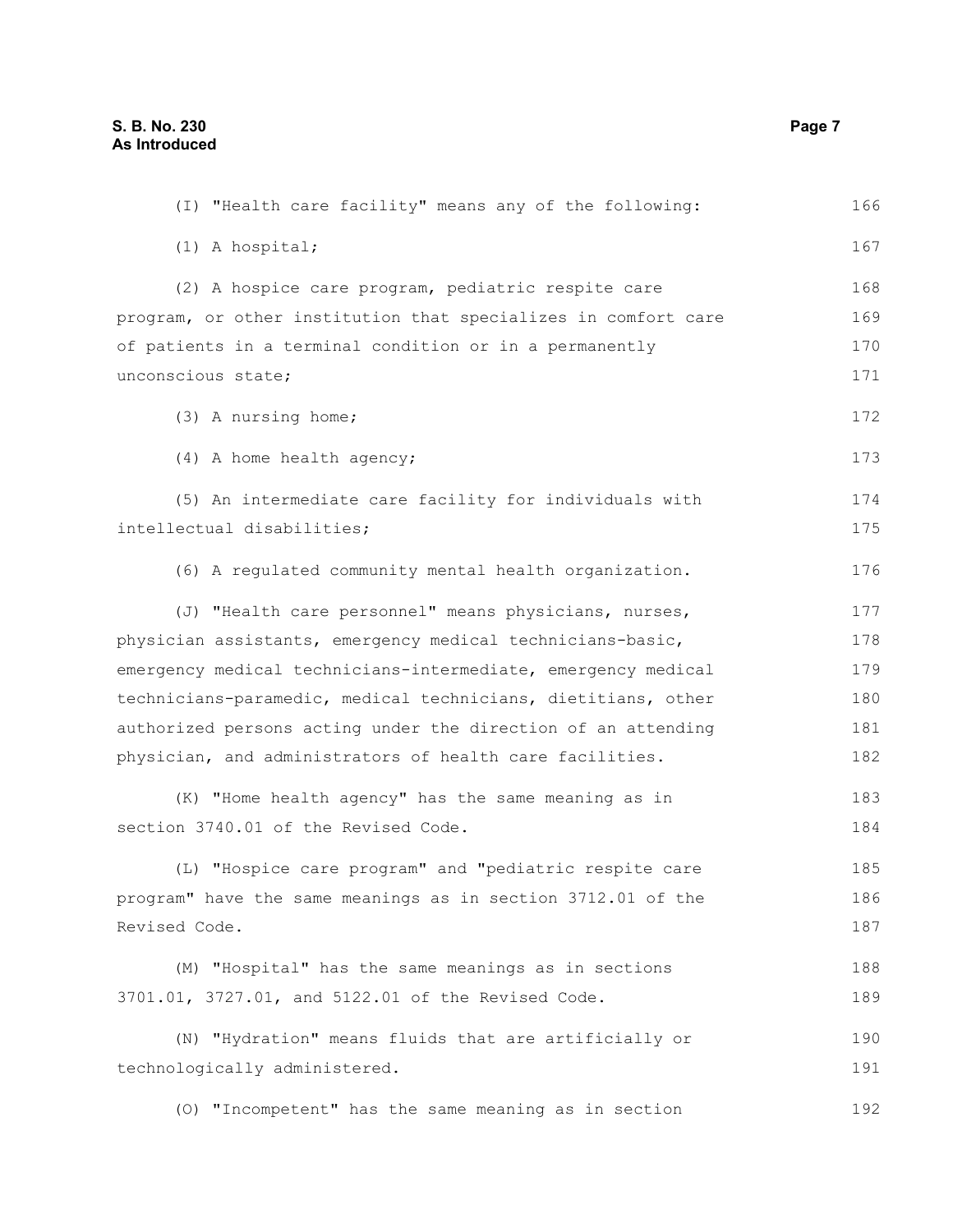| 2111.01 of the Revised Code.                                    | 193 |
|-----------------------------------------------------------------|-----|
| (P) "Intermediate care facility for individuals with            | 194 |
| intellectual disabilities" has the same meaning as in section   | 195 |
| 5124.01 of the Revised Code.                                    | 196 |
| (Q) "Life-sustaining treatment" means any medical               | 197 |
| procedure, treatment, intervention, or other measure that, when | 198 |
| administered to a principal, will serve principally to prolong  | 199 |
| the process of dying.                                           | 200 |
| (R) "Medical claim" has the same meaning as in section          | 201 |
| 2305.113 of the Revised Code.                                   | 202 |
| (S) "Mental health treatment" has the same meaning as in        | 203 |
| section 2135.01 of the Revised Code.                            | 204 |
| (T) "Nursing home" has the same meaning as in section           | 205 |
| 3721.01 of the Revised Code.                                    | 206 |
| (U) "Nutrition" means sustenance that is artificially or        | 207 |
| technologically administered.                                   | 208 |
| (V) "Permanently unconscious state" means a state of            | 209 |
| permanent unconsciousness in a principal that, to a reasonable  | 210 |
| degree of medical certainty as determined in accordance with    | 211 |
| reasonable medical standards by the principal's attending       | 212 |
| physician and one other physician who has examined the          | 213 |
| principal, is characterized by both of the following:           | 214 |
| (1) Irreversible unawareness of one's being and                 | 215 |
| environment.                                                    | 216 |
| (2) Total loss of cerebral cortical functioning, resulting      | 217 |
| in the principal having no capacity to experience pain or       | 218 |
| suffering.                                                      | 219 |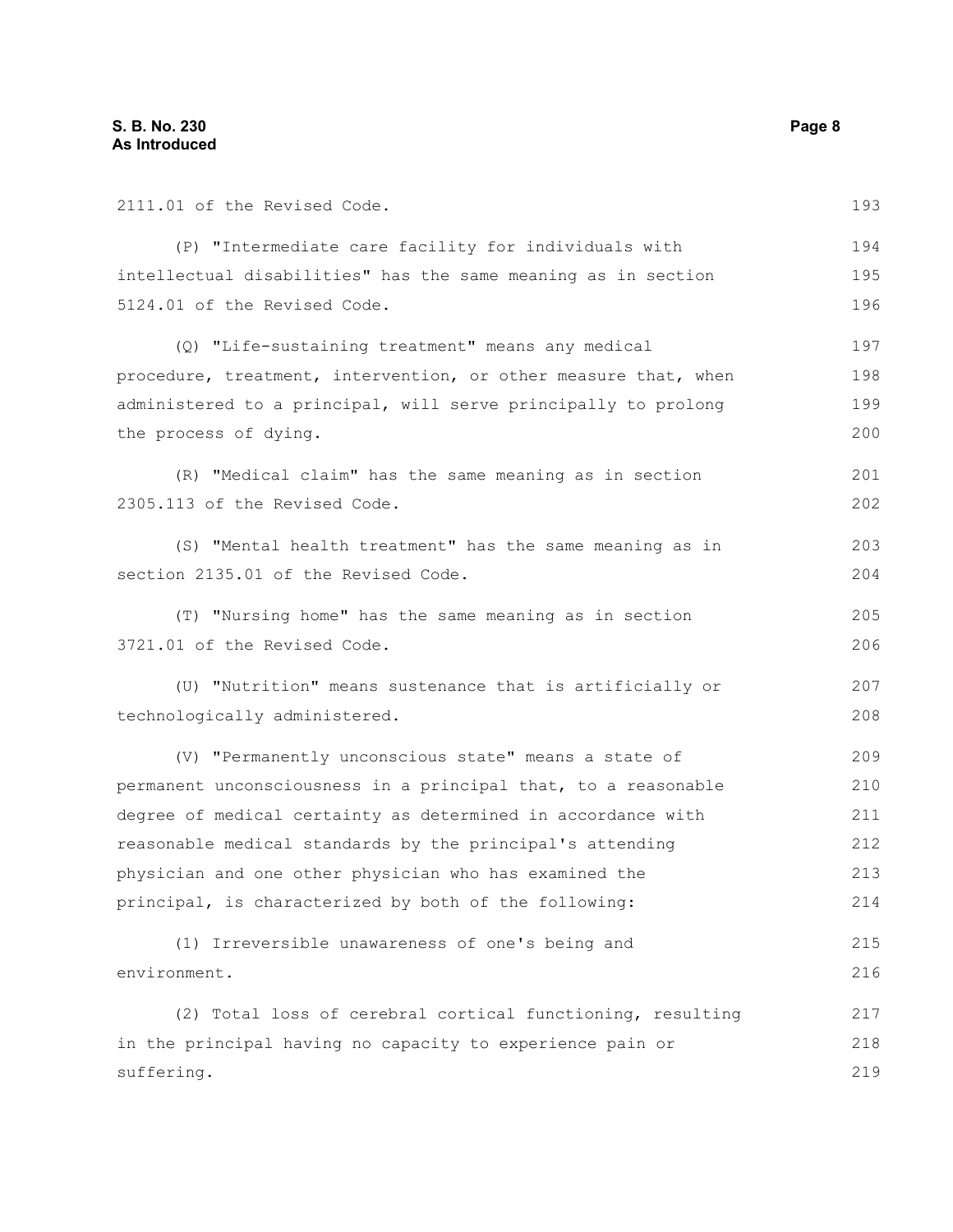### **S. B. No. 230** Page 9 **As Introduced**

| (W) "Person" has the same meaning as in section 1.59 of          | 220 |
|------------------------------------------------------------------|-----|
| the Revised Code and additionally includes political             | 221 |
| subdivisions and governmental agencies, boards, commissions,     | 222 |
| departments, institutions, offices, and other instrumentalities. | 223 |
| (X) "Physician" means a person who is authorized under           | 224 |
| Chapter 4731. of the Revised Code to practice medicine and       | 225 |
| surgery or osteopathic medicine and surgery.                     | 226 |
| (Y) "Political subdivision" and "state" have the same            | 227 |
| meanings as in section 2744.01 of the Revised Code.              | 228 |
| (Z) "Professional disciplinary action" means action taken        | 229 |
| by the board or other entity that regulates the professional     | 230 |
| conduct of health care personnel, including the state medical    | 231 |
| board and the board of nursing.                                  | 232 |
| (AA) "Regulated community mental health organization"            | 233 |
| means a residential facility as defined and licensed under       | 234 |
| section 5119.34 of the Revised Code or a community mental health | 235 |
| services provider as defined in section 5122.01 of the Revised   | 236 |
| Code.                                                            | 237 |
| (BB) "Terminal condition" means an irreversible,                 | 238 |
| incurable, and untreatable condition caused by disease, illness, | 239 |
| or injury from which, to a reasonable degree of medical          | 240 |
| certainty as determined in accordance with reasonable medical    | 241 |
| standards by a principal's attending physician and one other     | 242 |
| physician who has examined the principal, both of the following  | 243 |
| apply:                                                           | 244 |
| (1) There can be no recovery.                                    | 245 |
| (2) Death is likely to occur within a relatively short           | 246 |

time if life-sustaining treatment is not administered.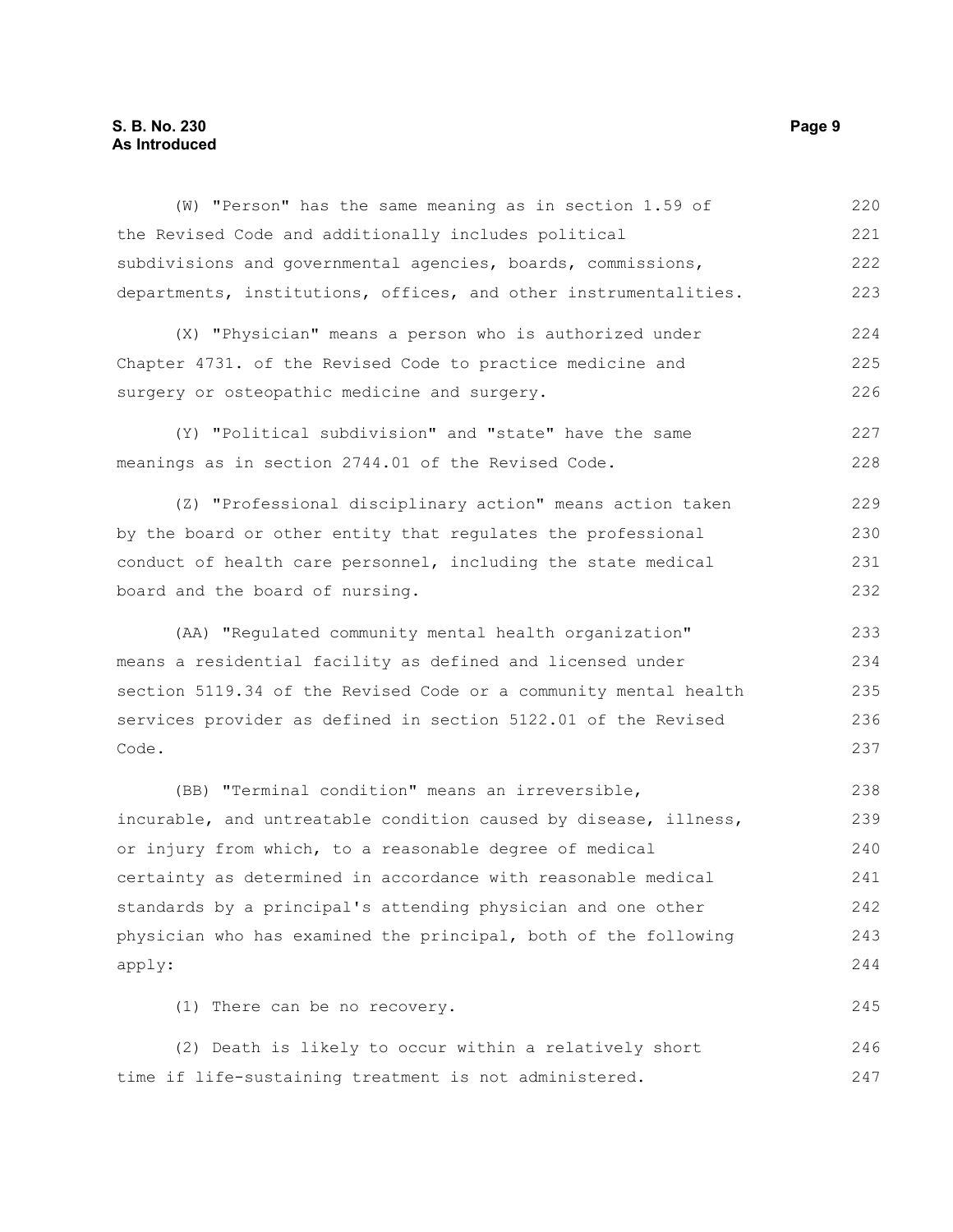(CC) "Tort action" means a civil action for damages for injury, death, or loss to person or property, other than a civil action for damages for a breach of contract or another agreement between persons. 248 249 250 251

| (DD) "Electronic," "electronically," "electronic             | 2.52 |
|--------------------------------------------------------------|------|
| presence," "record," "sign," and "vulnerable adult" have the | 253  |
| same meanings as in section 2107.01 of the Revised Code.     | 254  |

**Sec. 1337.12.** (A)(1) An adult who is of sound mind voluntarily may create a valid durable power of attorney for health care by executing a durable power of attorney, in accordance with section 1337.24 of the Revised Code, that authorizes an attorney in fact as described in division (A)(2) of this section to make health care decisions for the principal at any time that the attending physician of the principal determines that the principal has lost the capacity to make informed health care decisions for the principal. The durable power of attorney for health care may authorize the attorney in fact, commencing immediately upon the execution of the instrument or at any subsequent time and regardless of whether the principal has lost the capacity to make informed health care decisions, to obtain information concerning the principal's health, including protected health information as defined in 45 C.F.R. 160.103. Except as otherwise provided in divisions (B) to (F) of section 1337.13 of the Revised Code, the authorization may include the right to give informed consent, to refuse to give informed consent, or to withdraw informed consent to any health care that is being or could be provided to the principal. Additionally, to be valid, a durable power of attorney for health care shall satisfy both of the following: 255 256 257 258 259 260 261 262 263 264 265 266 267 268 269 270 271 272 273 274 275 276

(a)  $H-Jf$  a durable power of attorney for health care is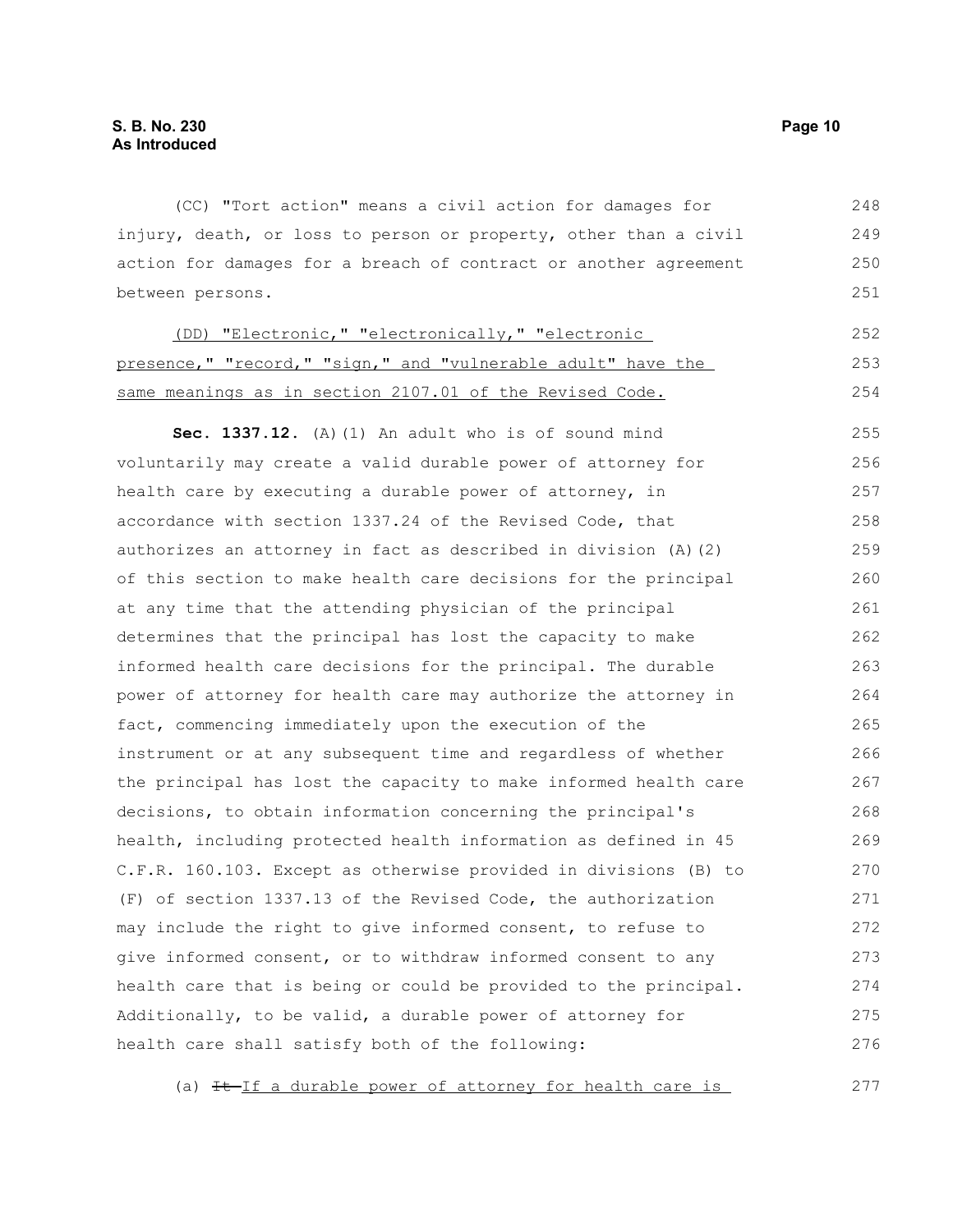in writing, it shall be signed at the end of the instrument by the principal and shall state the date of its execution. If a durable power of attorney for health care is executed electronically, the principal shall sign the record associated with, and at the end of, the instrument and shall state the date of its execution. (b) It shall be witnessed in accordance with division (B) of this section or be acknowledged by the principal in accordance with division (C) of this section. (2) Except as otherwise provided in this division, a durable power of attorney for health care may designate any competent adult as the attorney in fact. The attending physician of the principal and an administrator of any nursing home in which the principal is receiving care shall not be designated as an attorney in fact in, or act as an attorney in fact pursuant to, a durable power of attorney for health care. An employee or agent of the attending physician of the principal and an employee or agent of any health care facility in which the principal is being treated shall not be designated as an attorney in fact in, or act as an attorney in fact pursuant to, a durable power of attorney for health care, except that these limitations do not preclude a principal from designating either type of employee or agent as the principal's attorney in fact if the individual is a competent adult and related to the principal by blood, marriage, or adoption, or if the individual is a competent adult and the principal and the individual are members of the same religious order. 278 279 280 281 282 283 284 285 286 287 288 289 290 291 292 293 294 295 296 297 298 299 300 301 302 303 304

(3) A durable power of attorney for health care shall not expire, unless the principal specifies an expiration date in the instrument. However, when a durable power of attorney contains 305 306 307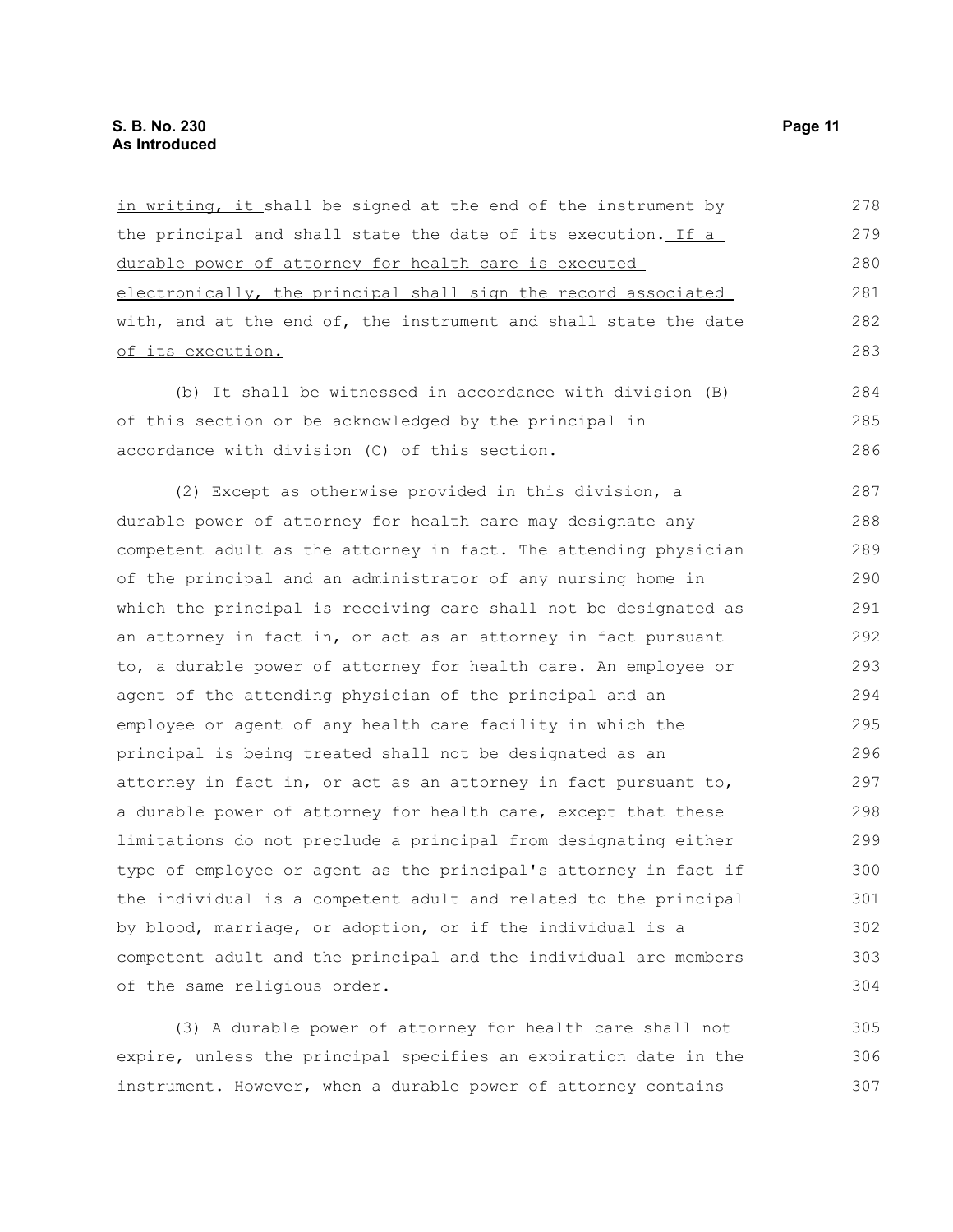#### **S. B. No. 230 Page 12 As Introduced**

an expiration date, if the principal lacks the capacity to make informed health care decisions for the principal on the expiration date, the instrument shall continue in effect until the principal regains the capacity to make informed health care decisions for the principal. 308 309 310 311 312

(B) If witnessed for purposes of division (A)(1)(b) of this section, a durable power of attorney for health care shall be witnessed by at least two individuals who are adults and who are not ineligible to be witnesses under this division. Any person who is related to the principal by blood, marriage, or adoption, any person who is designated as the attorney in fact or alternate attorney in fact in the instrument, the attending physician of the principal, and the administrator of any nursing home in which the principal is receiving care are ineligible to be witnesses.

The witnessing of a durable power of attorney for health care shall involve the principal signing the applicable instrument as described in division  $(A)$   $(1)$   $(a)$  of this section, or acknowledging the principal's signature, at the end of the instrument in the physical presence or electronic presence, as applicable, of each witness. A witness for a durable power of attorney for health care that is electronically executed may be in either the physical or electronic presence of the principal. A witness for a durable power of attorney for health care that is executed electronically in the electronic presence of the principal shall be located within this state. A witness for a durable power of attorney for health care that is executed electronically by the principal who is a vulnerable adult shall sign the durable power of attorney for health care in the physical presence of the principal. Then, each witness shall subscribe the witness's signature after the signature of the 323 324 325 326 327 328 329 330 331 332 333 334 335 336 337 338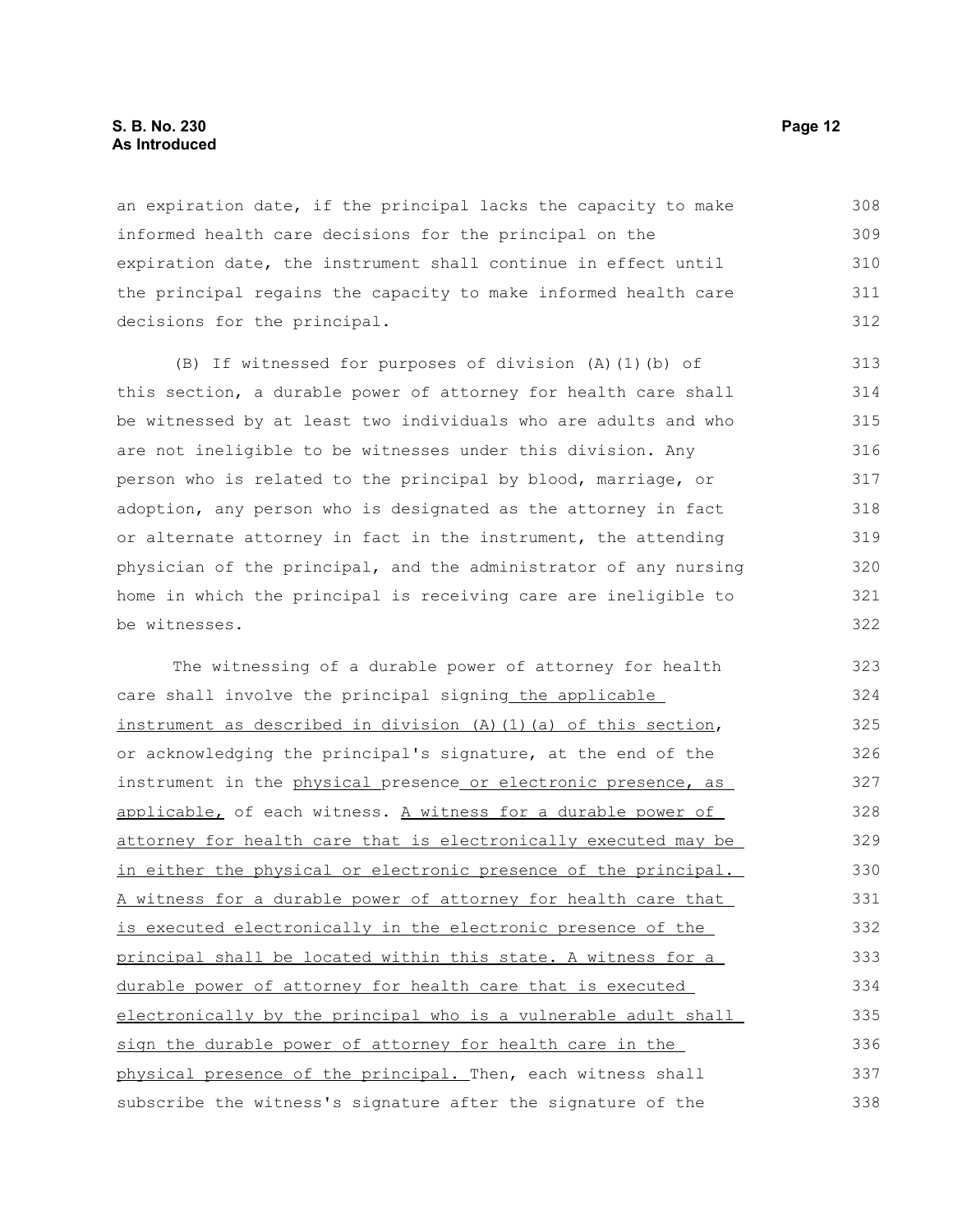principal and, by doing so, attest to the witness's belief that the principal appears to be of sound mind and not under or subject to duress, fraud, or undue influence. The signatures of the principal and the witnesses under this division are not required to appear on the same page of the instrument. 339 340 341 342 343

(C)(1) If acknowledged for purposes of division (A)(1)(b) of this section, a durable power of attorney for health care shall be acknowledged before a notary public, who. The notary public shall make the certification described in section 147.53 of the Revised Code and also shall attest that the principal appears to be of sound mind and not under or subject to duress, fraud, or undue influence.

(2) If the durable power of attorney for health care is executed electronically, the notary public performing the certification and attestation described in division (C)(1) of this section shall do so through an electronic notarization, pursuant to section 147.591 of the Revised Code, or as an online notarization pursuant to sections 147.60 to 147.66 of the Revised Code. 351 352 353 354 355 356 357

(D)(1) If a principal has both a valid durable power of attorney for health care and a valid declaration, division (B) of section 2133.03 of the Revised Code applies. If a principal has both a valid durable power of attorney for health care and a DNR identification that is based upon a valid declaration and if the declaration supersedes the durable power of attorney for health care under division (B) of section 2133.03 of the Revised Code, the DNR identification supersedes the durable power of attorney for health care to the extent of any conflict between the two. A valid durable power of attorney for health care supersedes any DNR identification that is based upon a do-not-358 359 360 361 362 363 364 365 366 367 368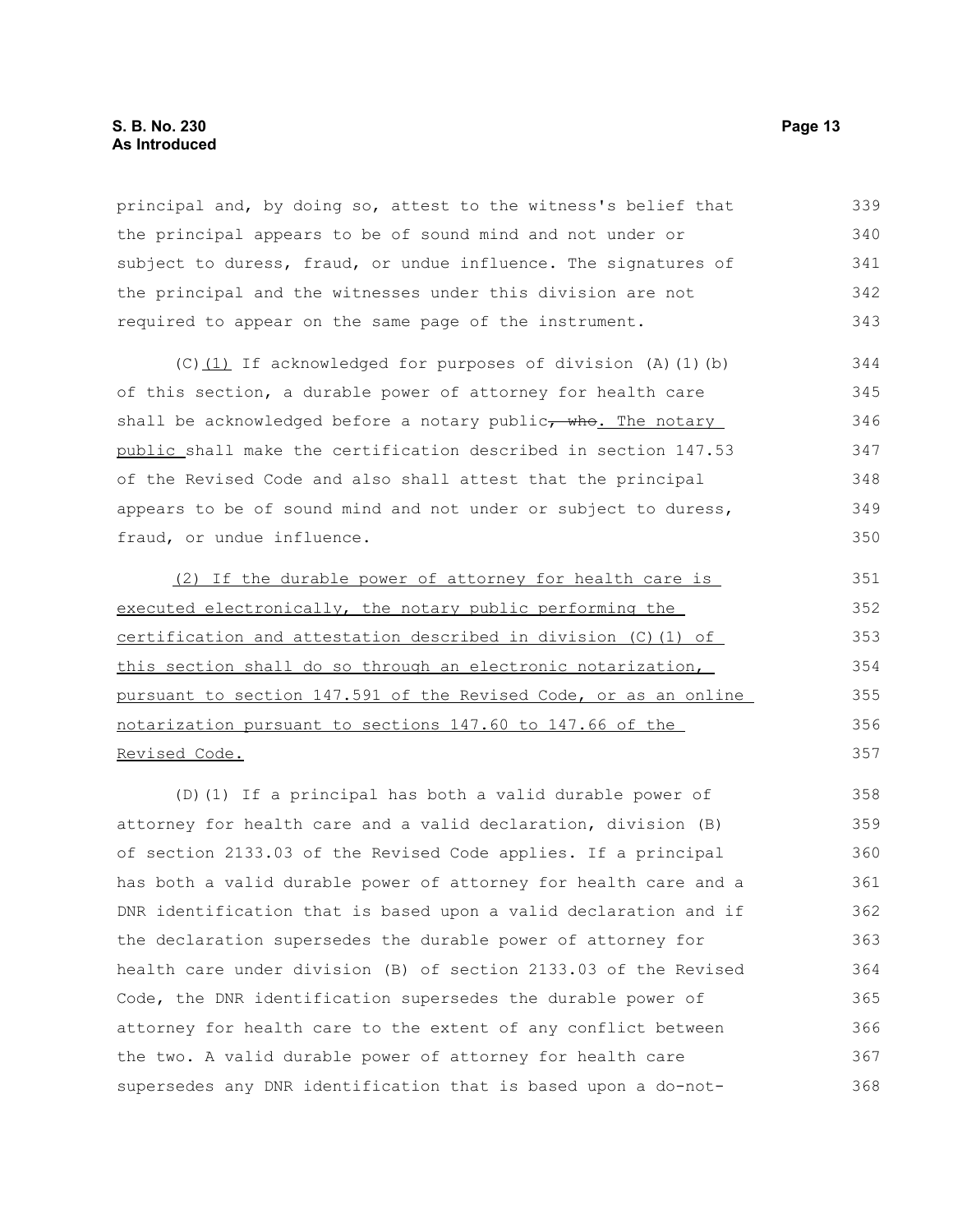resuscitate order that a physician issued for the principal which is inconsistent with the durable power of attorney for health care or a valid decision by the attorney in fact under a durable power of attorney. 369 370 371 372

```
(2) As used in division (D) of this section:
```
(a) "Declaration" has the same meaning as in section 2133.01 of the Revised Code. 374 375

(b) "Do-not-resuscitate order" and "DNR identification" have the same meanings as in section 2133.21 of the Revised Code. 376 377 378

(E)(1) In a durable power of attorney for health care, a principal may nominate a guardian of the principal's person, estate, or both for consideration by a court if proceedings for the appointment of a guardian for the principal's person, estate, or both are commenced at a later time. The principal may authorize the person nominated as the guardian or the attorney in fact to nominate a successor guardian for consideration by the court. The principal's nomination of a guardian of the principal's person, estate, or both is revoked by the principal's subsequent nomination of a guardian of the principal's person, estate, or both, and, except for good cause shown or disqualification, the court shall make its appointment in accordance with the principal's most recent nomination. 379 380 381 382 383 384 385 386 387 388 389 390 391

(2) The principal may direct that bond be waived for a person nominated as guardian or successor guardian under division (E)(1) of this section. 392 393 394

(3) A durable power of attorney for health care that contains the nomination of a person to be the guardian of the person, estate, or both of the principal may be filed with the 395 396 397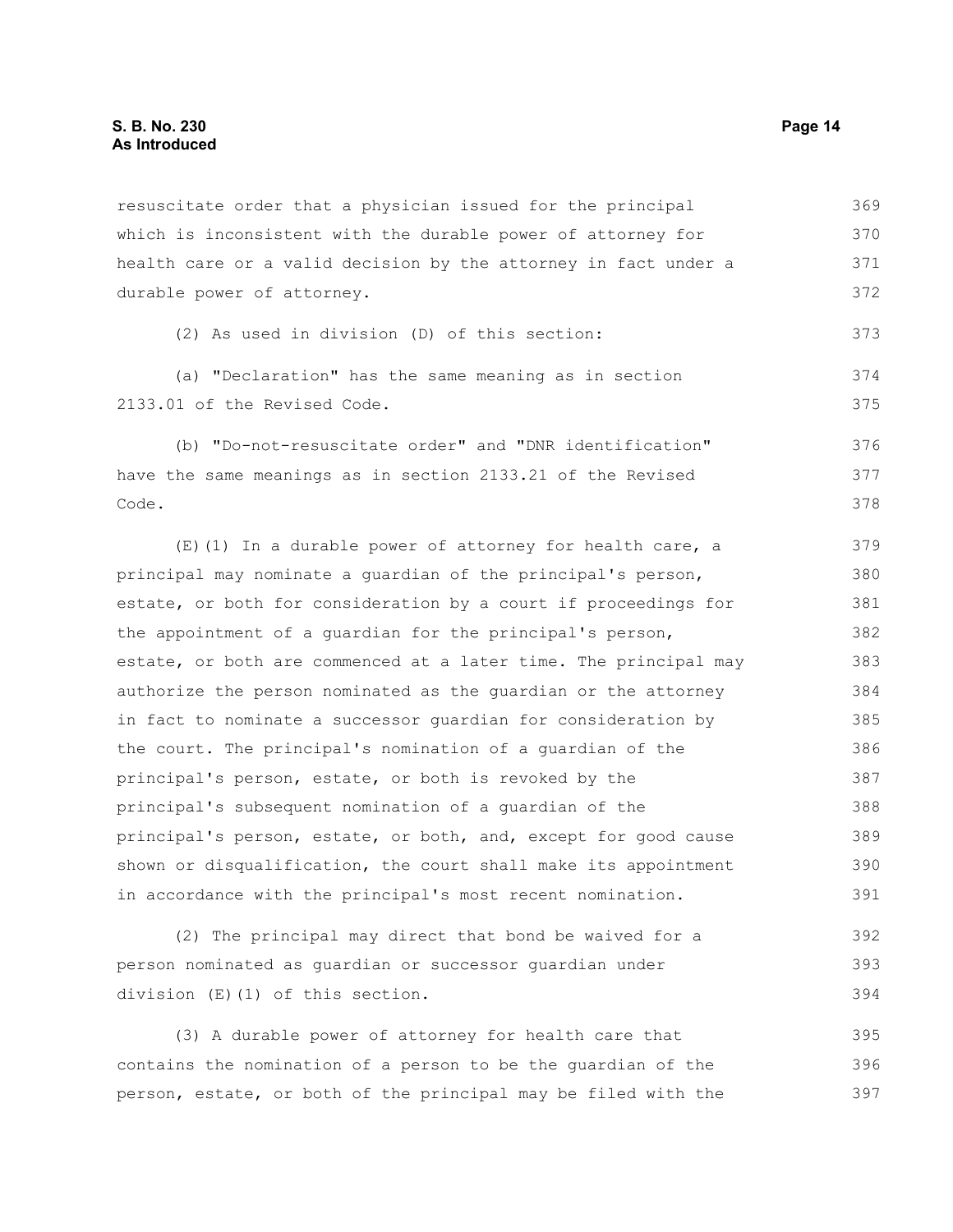probate court for safekeeping, and the probate court shall designate the nomination as the nomination of a standby guardian. 398 399 400

(4) If a guardian is appointed for the principal, a durable power of attorney for health care is not terminated, and the authority of the attorney in fact continues unless the court, pursuant to its authority under section 2111.50 of the Revised Code, limits, suspends, or terminates the power of attorney after notice to the attorney in fact and upon a finding that the limitation, suspension, or termination is in the best interest of the principal. 401 402 403 404 405 406 407 408

 **Sec. 1337.121.** A durable power of attorney for health care executed electronically under section 1337.12 of the Revised Code may include some or all of the information specified in the printed form of the instrument in section 1337.17 of the Revised Code according to the intention of the principal. The record of an electronic durable power of attorney for health care may be retrieved and copied in readable text. 409 410 411 412 413 414 415

**Sec. 1337.22.** As used in sections 1337.21 to 1337.64 of the Revised Code:

(A) "Agent" means a person granted authority to act for a principal under a power of attorney, whether denominated an agent, attorney in fact, or otherwise. "Agent" includes an original agent, coagent, successor agent, and a person to which an agent's authority is delegated. 418 419 420 421 422

(B) "Durable," with respect to a power of attorney, means not terminated by the principal's incapacity. 423 424

(C) "Electronic" means relating to technology having electrical, digital, magnetic, wireless, optical, 425 426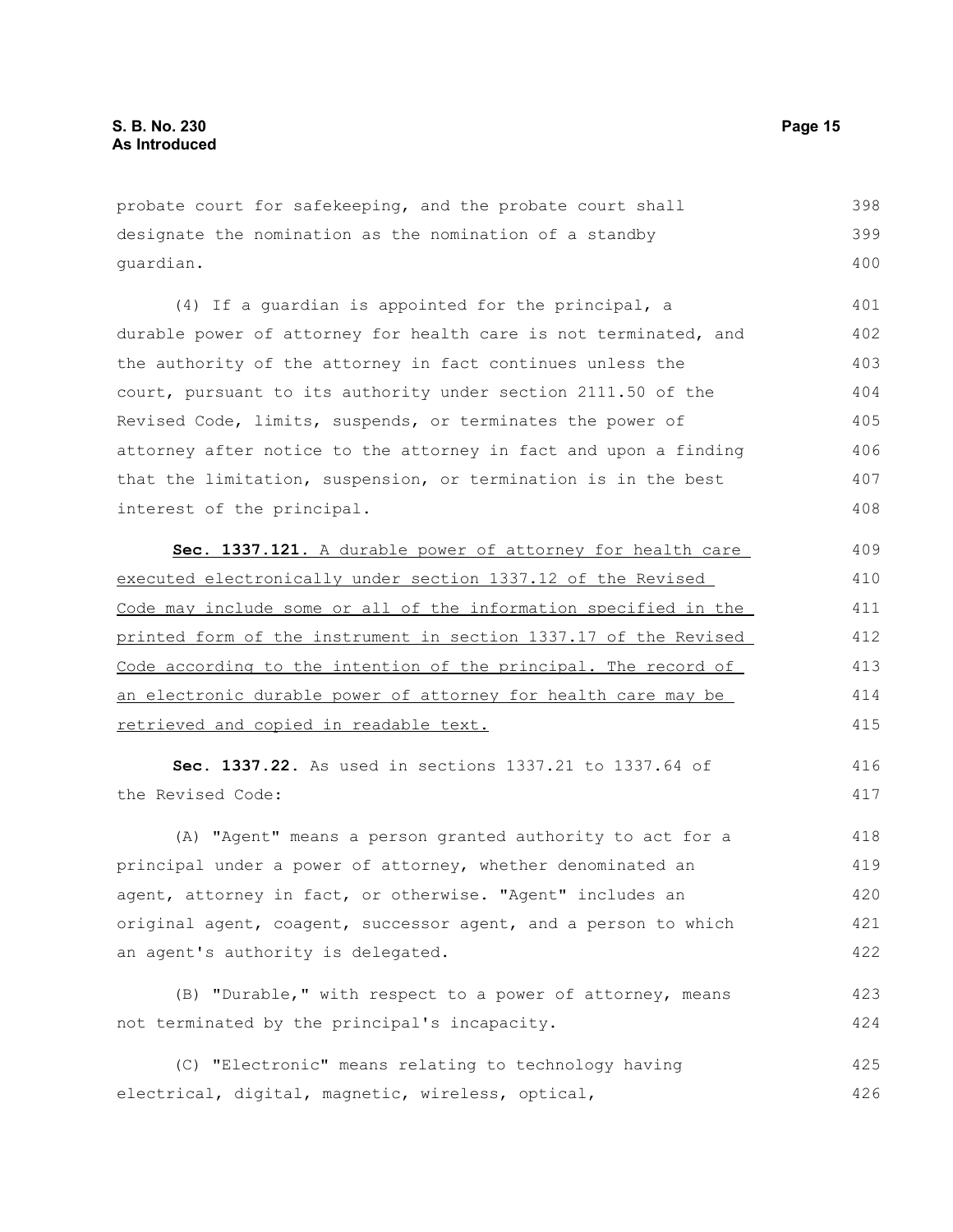| electromagnetic, or similar capabilities.                        | 427 |
|------------------------------------------------------------------|-----|
| (D) "Good faith" means honesty in fact.                          | 428 |
| (E) "Incapacity" means inability of an individual to             | 429 |
| manage property or business affairs for either of the following  | 430 |
| reasons:                                                         | 431 |
| (1) The individual has an impairment in the ability to           | 432 |
| receive and evaluate information or make or communicate          | 433 |
| decisions even with the use of technological assistance.         | 434 |
| (2) The individual is any of the following:                      | 435 |
| (a) Missing;                                                     | 436 |
| (b) Detained, including incarcerated in a penal system;          | 437 |
| (c) Outside the United States and unable to return.              | 438 |
| (F) "Person" means an individual, corporation, business          | 439 |
| trust, estate, trust, partnership, limited liability company,    | 440 |
| association, joint venture, public corporation, government or    | 441 |
| governmental subdivision, agency, or instrumentality, or any     |     |
| other legal or commercial entity.                                | 443 |
| (G) "Power of attorney" means a writing or other record          | 444 |
| that grants authority to an agent to act in the place of the     | 445 |
| principal, whether or not the term power of attorney is used.    | 446 |
| (H) "Presently exercisable general power of appointment,"        | 447 |
| with respect to property or a property interest subject to a     | 448 |
| power of appointment, means power exercisable at the time in     | 449 |
| question to vest absolute ownership in the principal             | 450 |
| individually, the principal's estate, the principal's creditors, | 451 |
| or the creditors of the principal's estate. The term includes a  | 452 |
| power of appointment not exercisable until the occurrence of a   | 453 |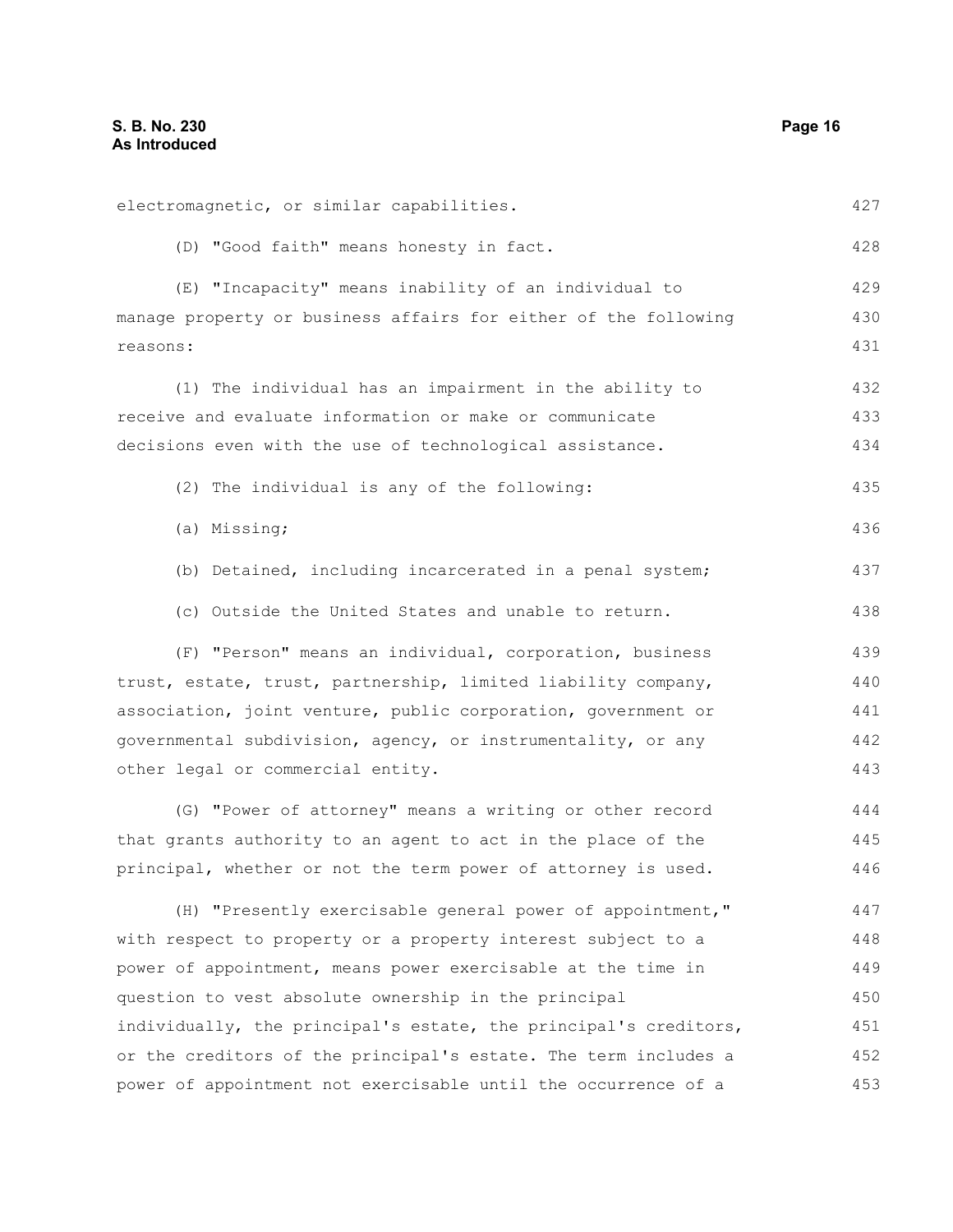specified event, the satisfaction of an ascertainable standard, or the passage of a specified period only after the occurrence of the specified event, the satisfaction of the ascertainable standard, or the passage of the specified period. The term does not include a power exercisable in a fiduciary capacity or only by will. 454 455 456 457 458 459

(I) "Principal" means an individual who grants authority to an agent in a power of attorney.

(J) "Property" means anything that may be the subject of ownership, whether real or personal, or legal or equitable, or any interest or right therein. 462 463 464

(K) "Record" means information that is inscribed on a tangible medium or that is stored in an electronic or other medium and is retrievable in perceivable form. 465 466 467

(L) "Sign" means, with present intent to authenticate or adopt a record, to execute or adopt a tangible symbol or to attach to or logically associate with the record an electronic sound, symbol, or process.

(M) "State" means a state of the United States, the District of Columbia, Puerto Rico, the United States Virgin Islands, or any territory or insular possession subject to the jurisdiction of the United States. 472 473 474 475

(N) "Stocks and bonds" means stocks, bonds, mutual funds, and all other types of securities and financial instruments, whether held directly, indirectly, or in any other manner, but does not include commodity futures contracts or call or put options on stocks or stock indexes. 476 477 478 479 480

(O) "Conscious presence" means within the range of any of the principal's senses, excluding the sense of sight or sound 481 482

460 461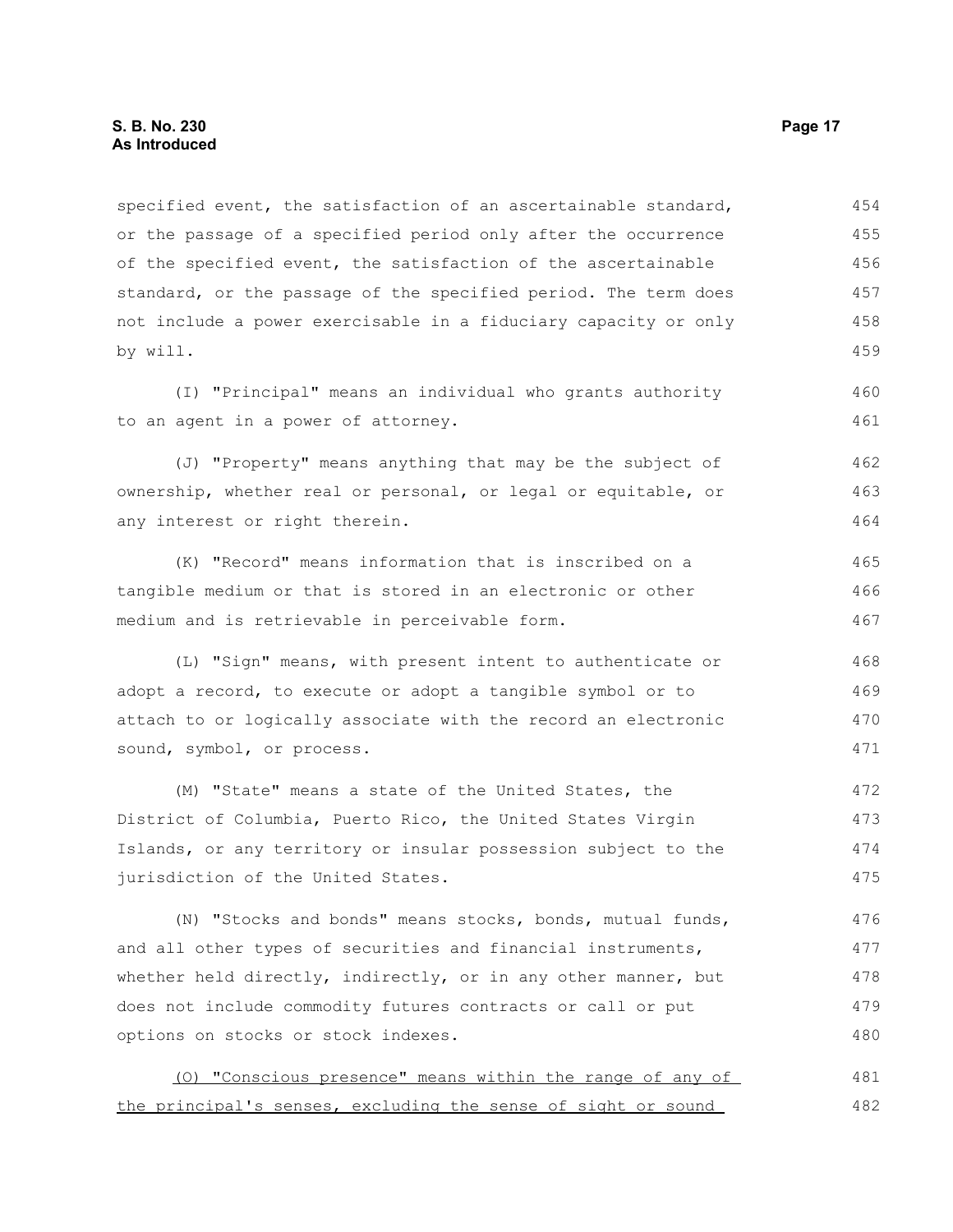| that is sensed by telephonic, electronic, or other distant       | 483 |
|------------------------------------------------------------------|-----|
| communication.                                                   | 484 |
| (P) "Electronic presence" has the same meaning as in             | 485 |
| section 2107.01 of the Revised Code.                             | 486 |
| Sec. 1337.25. (A) A power of attorney must shall be signed       | 487 |
| by the principal or in the principal's conscious presence or     | 488 |
| electronic presence by another individual directed by the        | 489 |
| principal to sign the principal's name on the power of attorney. | 490 |
| A signature on a power of attorney is presumed to be genuine if  | 491 |
| the principal or the principal and other individual directed by  | 492 |
| the principal to sign the principal's name acknowledges the      | 493 |
| signature before a notary public or other individual authorized  | 494 |
| by law to take acknowledgments.                                  | 495 |
| (B) If a power of attorney is executed electronically, the       | 496 |
| principal's signature shall only be acknowledged before a notary | 497 |
| public performing an electronic notarization, pursuant to        | 498 |
| section 147.591 of the Revised Code, or an online notarization   | 499 |
| pursuant to sections 147.60 to 147.66 of the Revised Code.       | 500 |
| Sec. 2107.01. As Unless the context otherwise requires, as       | 501 |
| used in Chapters 2101. to 2131. of the Revised Code:             | 502 |
| (A) (1) "Will" includes codicils-the following:                  | 503 |
| (a) Codicils to wills admitted to probate, lost;                 | 504 |
| (b) Lost, spoliated, or destroyed wills, and instruments;        | 505 |
| (c) Instruments declared valid under division (A) (1) of         | 506 |
| section 5817.10 of the Revised Code, but "will";                 | 507 |
| (d) Electronic wills and copies of electronic wills.             | 508 |
|                                                                  |     |

(2) "Will" does not include inter vivos trusts or other 509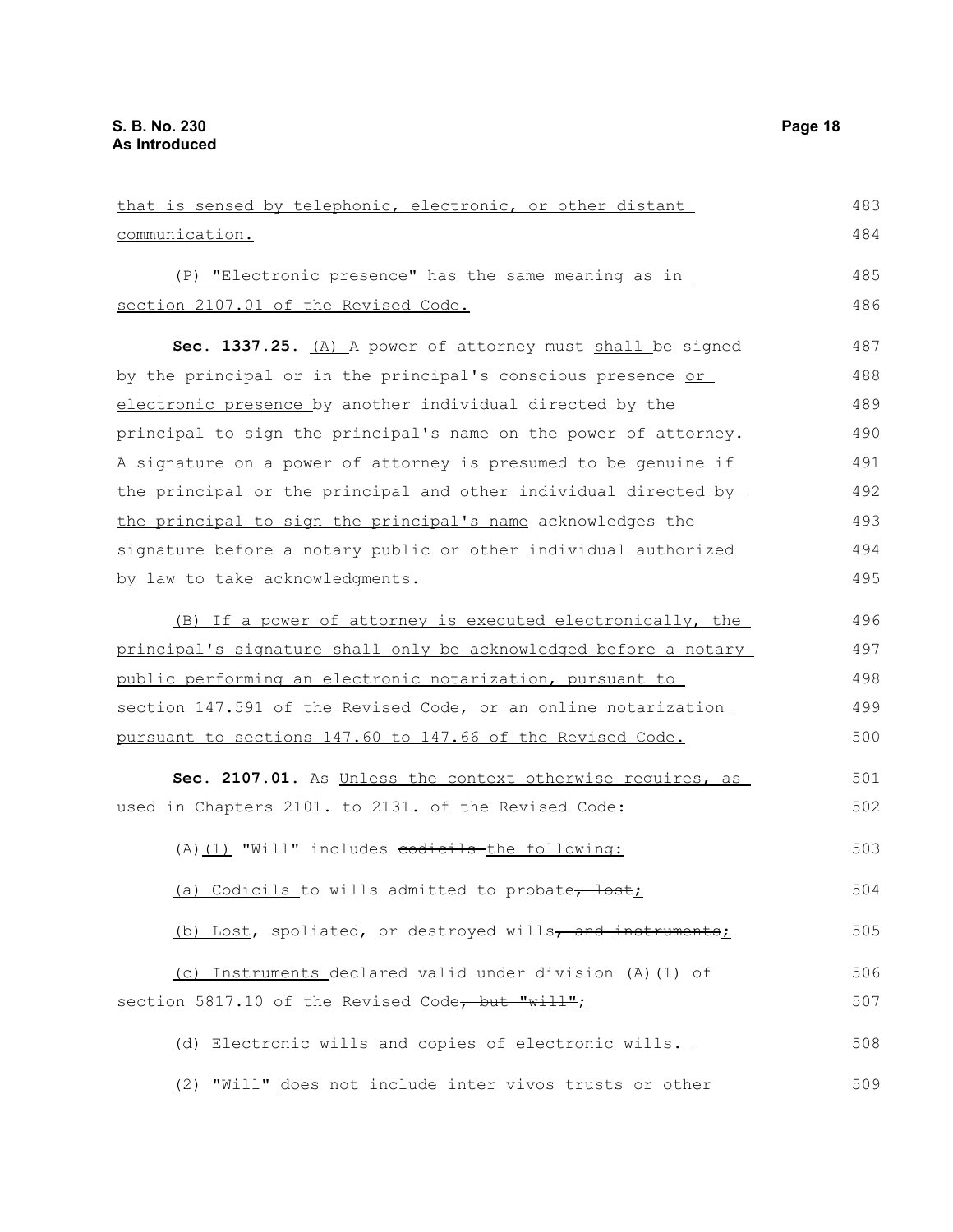| instruments that have not been admitted to probate.              | 510 |
|------------------------------------------------------------------|-----|
| (B) "Testator" means any person who makes a will.                | 511 |
| (C) "Copy of an electronic will" means a copy of the             | 512 |
| record of an electronic will that is readable as text.           | 513 |
| (D) "Electronic" or "electronically" means relating to           | 514 |
| technology having electrical, digital, magnetic, wireless,       | 515 |
| optical, electromagnetic, or similar capabilities.               | 516 |
| (E) "Electronic presence" means the relationship of two or       | 517 |
| more individuals in different locations communicating in real    | 518 |
| time to the same extent as if the individuals were physically    | 519 |
| present in the same location.                                    | 520 |
| (F) "Electronic will" means a will that is executed              | 521 |
| electronically pursuant to section 2107.03 of the Revised Code,  | 522 |
| and includes a copy of an electronic will.                       | 523 |
| (G) "Original will" means the original will in writing or        | 524 |
| the copy of an electronic will that is offered for or admitted   | 525 |
| to probate.                                                      | 526 |
| (H) "Record" means information that is inscribed in a            | 527 |
| tangible medium or that is stored in an electronic medium and is | 528 |
| retrievable in perceivable form.                                 | 529 |
| (I) "Sign" means to do either of the following with the          | 530 |
| present intent to authenticate or adopt a record:                | 531 |
| (1) Execute or adopt a tangible symbol;                          | 532 |
| (2) Affix to or logically associate with a record an             | 533 |
| electronic symbol or process.                                    | 534 |
| (J) "Vulnerable adult" means a person who is eighteen            | 535 |
| years of age or older and whose ability to perform the normal    | 536 |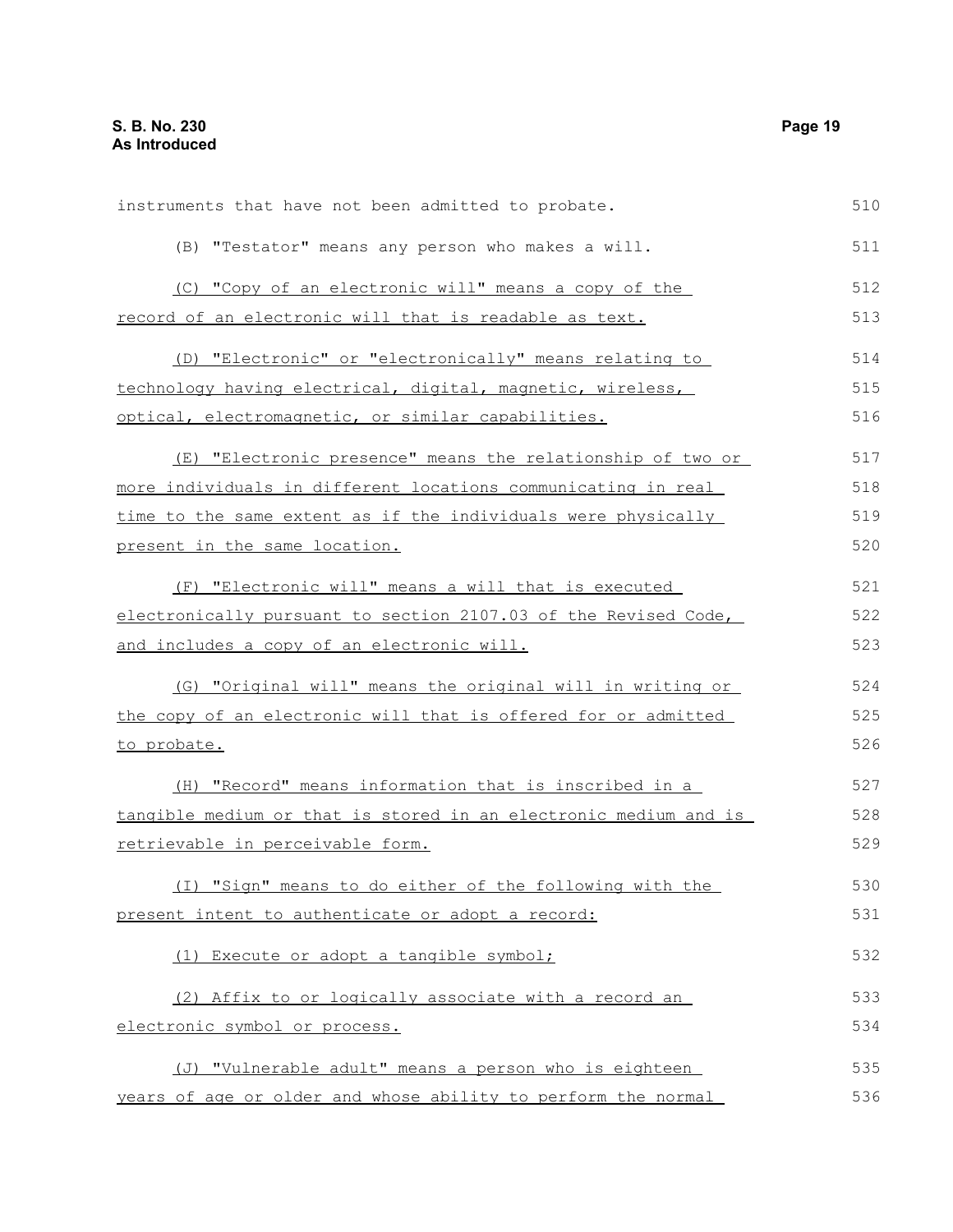| activities of daily living or to provide for the person's own    | 537 |
|------------------------------------------------------------------|-----|
| care or protection is impaired due to a mental, emotional,       | 538 |
| sensory, or long-term physical or developmental, disability or   | 539 |
| dysfunction, or brain damage, or the debilitating infirmities of | 540 |
| aging.                                                           | 541 |
| (K) "Will annexed" means the original will, a copy of the        | 542 |
| original will in writing, or a copy of the electronic will,      | 543 |
| whichever is applicable.                                         | 544 |
| Sec. 2107.03. (A) Except oral wills governed by section          | 545 |
| 2107.60 of the Revised Code, every will shall be in writing, but | 546 |
| may be-including handwritten or typewritten, or be an electronic | 547 |
| Willl.                                                           | 548 |
| (B) (1) Both of the following apply to a will in writing:        | 549 |
| (a) The will shall be signed at the end by the testator or       | 550 |
| by some other person in the testator's conscious presence and at | 551 |
| the testator's express direction.                                | 552 |
| (b) The will shall be attested and subscribed in the             | 553 |
| conscious presence of the testator, by two or more competent     | 554 |
| witnesses, who saw the testator subscribe, or heard the testator | 555 |
| acknowledge the testator's signature.                            | 556 |
| (2) For purposes of division (B) (1) of this section,            | 557 |
| "conscious presence" means within the range of any of the        | 558 |
| testator's senses, excluding the sense of sight or sound that is | 559 |
| sensed by telephonic, electronic, or other distant               | 560 |
| communication.                                                   | 561 |
| (C) All of the following apply to an electronic will:            | 562 |
| (1) The will shall be a record that is readable as text at       | 563 |
| the time it is signed under divisions (C) (2) and (3) of this    | 564 |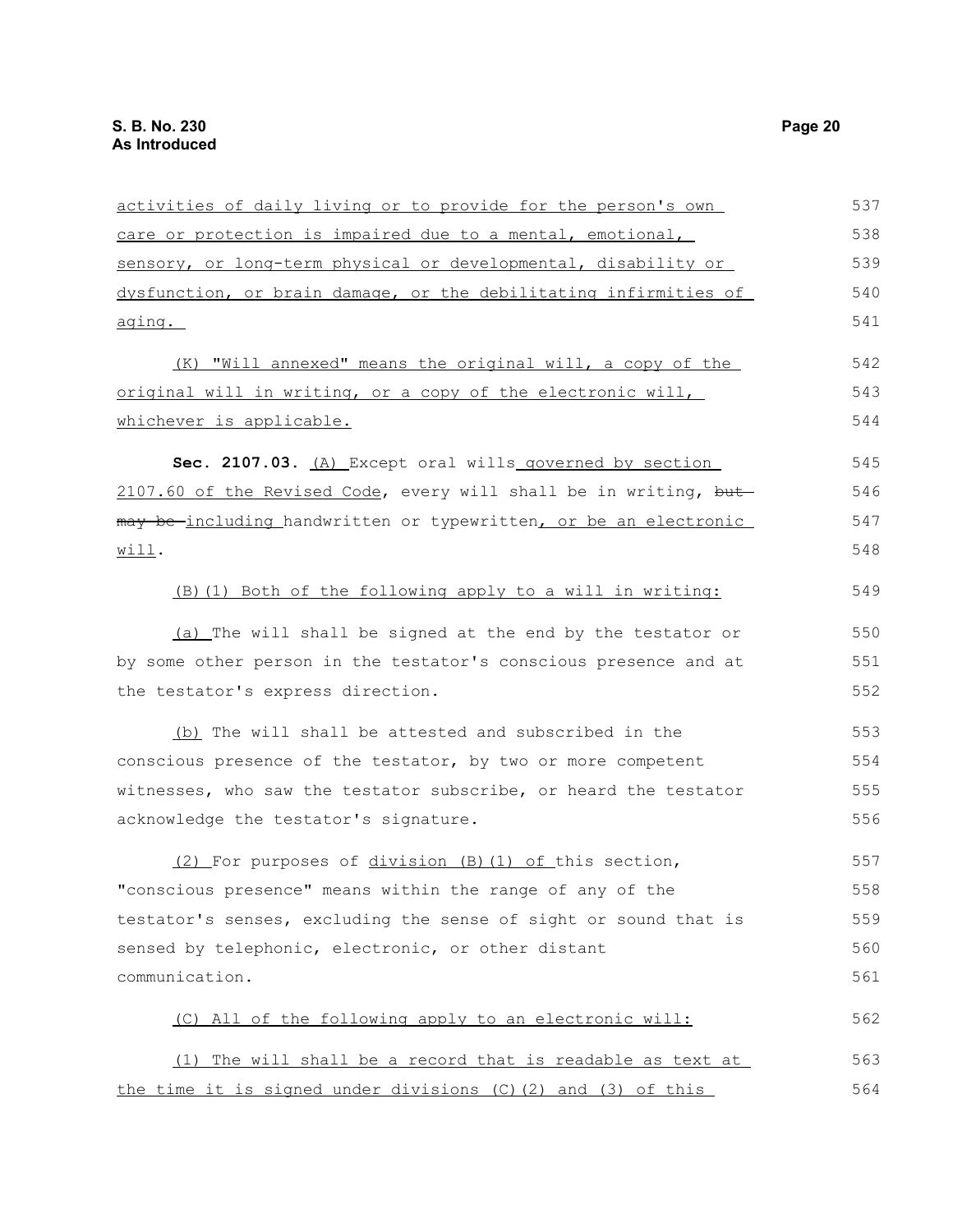| section.                                                         | 565 |
|------------------------------------------------------------------|-----|
| (2) The will shall be signed at the end by the testator or       | 566 |
| by another individual in the testator's name, in the testator's  | 567 |
| physical presence or electronic presence, and by the testator's  | 568 |
| direction.                                                       | 569 |
| (3) The will shall be signed in the physical presence or         | 570 |
| electronic presence of the testator by two or more competent     | 571 |
| witnesses and all of the following apply:                        | 572 |
| (a) If the witnesses sign the will in the electronic             | 573 |
| presence of the testator, they shall be located in this state.   | 574 |
| (b) If the testator is a vulnerable adult, the witnesses         | 575 |
| shall sign the will in the physical presence of the testator.    | 576 |
| (c) The witnesses shall sign the will within a reasonable        | 577 |
| time after witnessing the signing of the will under division (C) | 578 |
| (2) of this section.                                             | 579 |
| (d) The witnesses shall subscribe and attest their               | 580 |
| signatures to the will.                                          | 581 |
| (D)(1) The procedures under divisions (C)(2) and (3) of          | 582 |
| this section shall be recorded by electronic media containing    | 583 |
| both audio and visual components. The format of the recording    | 584 |
| shall be preserved and stored in a safe, secure, and appropriate | 585 |
| manner.                                                          | 586 |
| (2) The process of recording under division (D) (1) of this      | 587 |
| section shall ensure the following:                              | 588 |
| (a) That the person executing the electronic will is the         | 589 |
| testator of the will;                                            | 590 |
| (b) That the persons signing the electronic will under           | 591 |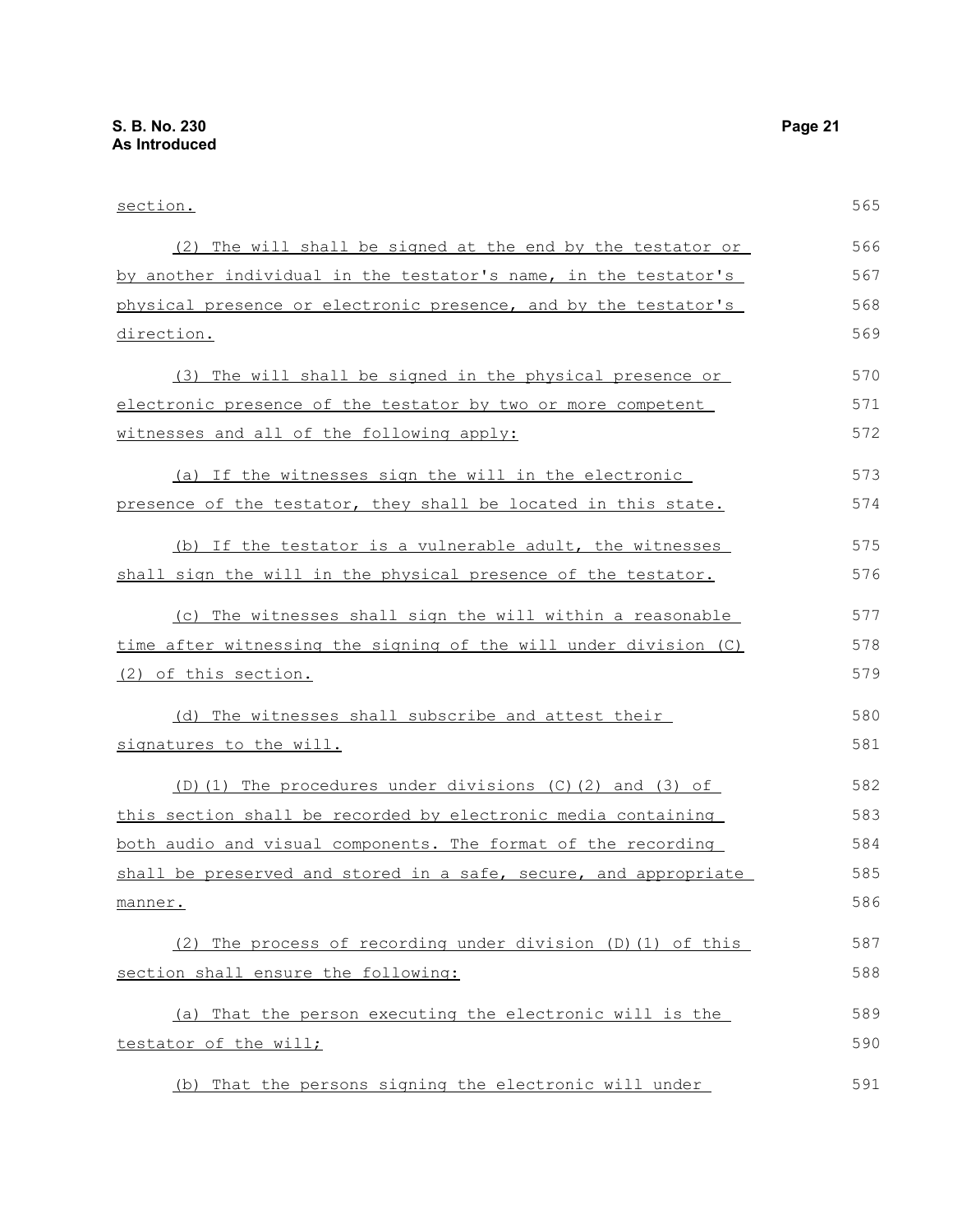| divisions (C)(2) and (3) of this section verbally acknowledge       | 592 |
|---------------------------------------------------------------------|-----|
| that they have signed the electronic will, that they recognize      | 593 |
| the consequences of their signing the electronic will, and that     | 594 |
| they understand the significance of the electronic will.            | 595 |
| (E) A copy of the electronic will shall be provided to the          | 596 |
| testator of that electronic will.                                   | 597 |
| The intent of the testator that the record described<br>(F)         | 598 |
| in division (C)(1) of this section is the testator's electronic     | 599 |
| will may be established by extrinsic evidence.                      | 600 |
| Sec. 2107.031. (A) On and after the effective date of this          | 601 |
| section, the laws of this state that are applicable to wills        | 602 |
| apply to electronic wills unless it is clear from the context or    | 603 |
| <u>meaning of a particular provision of the law that it applies</u> | 604 |
| only to a will in writing or a will other than an electronic        | 605 |
| will.                                                               | 606 |
| (B) The principles of equity apply to an electronic will.           | 607 |
| Sec. 2107.07. $(A)$ $(1)$ A will in writing may be deposited by     | 608 |
| the testator, or by some person for the testator, in the office     | 609 |
| of the judge of the probate court in the county in which the        | 610 |
| testator lives, before or after the death of the testator, and      | 611 |
| if deposited after the death of the testator, with or without       | 612 |
| applying for its probate.                                           | 613 |
| (2) A copy of an electronic will shall be deposited by the          | 614 |
| testator or by some other person for the testator, in the office    | 615 |
| of the judge of the probate court in the county in which the        | 616 |
| testator lives, before or after the death of the testator. A        | 617 |
| copy of an electronic will may be deposited after the death of      | 618 |
| the testator with or without applying for its probate. If a copy    | 619 |
| of an electronic will is deposited by some person for the           | 620 |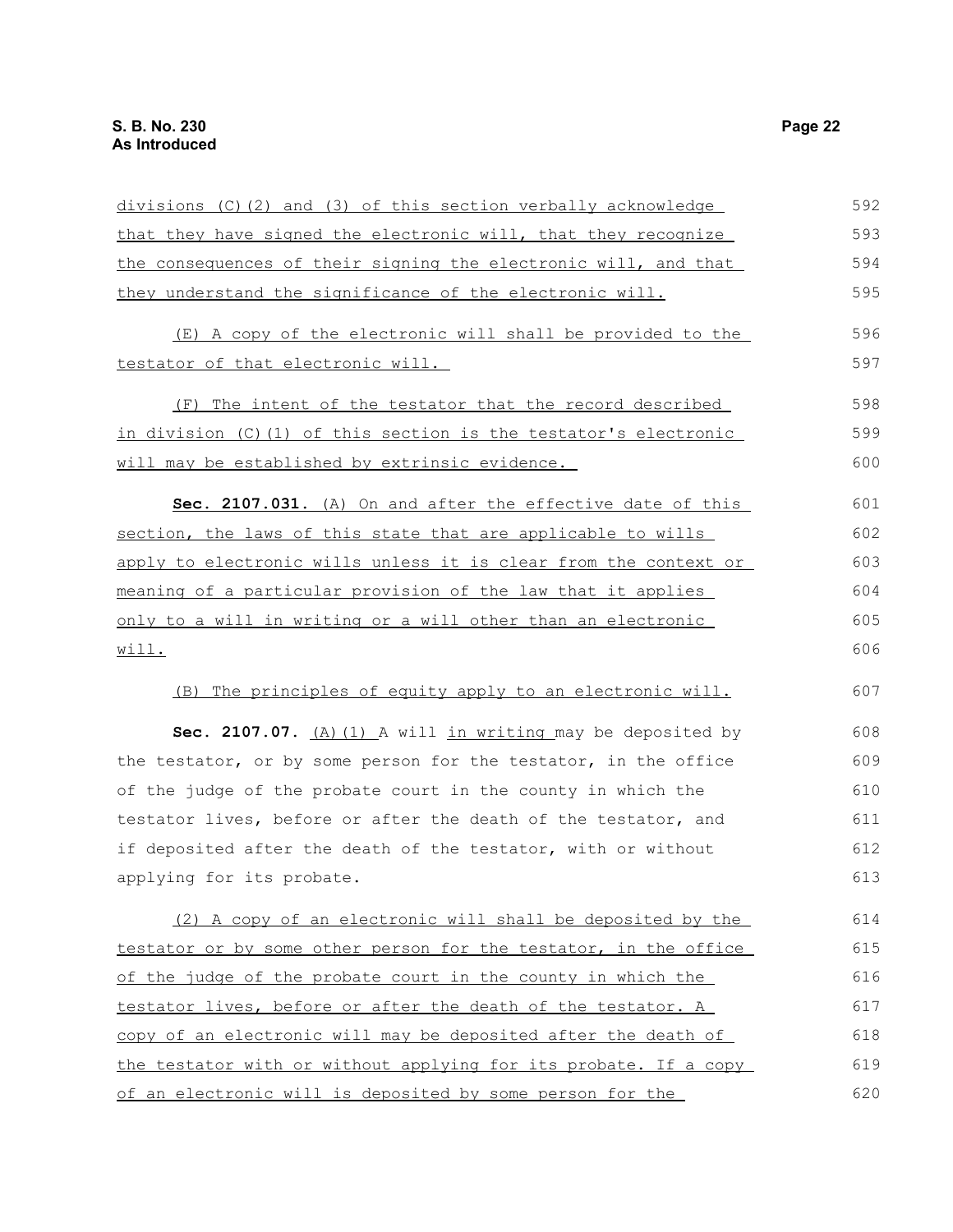| testator under this division, that person shall attach with that | 621 |
|------------------------------------------------------------------|-----|
| copy an affidavit attested to by the testator authorizing the    | 622 |
| person to deposit the copy of the electronic will under this     | 623 |
| division.                                                        | 624 |
| (B) Upon the payment of the fee of twenty-five dollars to        | 625 |
| the court, the judge shall receive, keep, and give a certificate | 626 |
| of deposit for the will. That will shall be safely kept until    | 627 |
| delivered or disposed of as provided by section 2107.08 of the   | 628 |
| Revised Code. If the will is not delivered or disposed of as     | 629 |
| provided in that section within one hundred years after the date | 630 |
| the will was deposited, the judge may dispose of the will in any | 631 |
| manner the judge considers feasible. The judge shall retain an   | 632 |
| electronic copy of the will prior to its disposal after one      | 633 |
| hundred years under this section.                                | 634 |
| (C) Every will that is so-deposited under division (A) (1)       | 635 |
| of this section shall be enclosed in a sealed envelope that      | 636 |
| shall be indorsed with the name of the testator. The judge shall | 637 |
| indorse on the envelope the date of delivery and the person by   | 638 |
| whom the will was delivered. The envelope may be indorsed with   | 639 |
| the name of a person to whom it is to be delivered after the     | 640 |
| death of the testator. Every will deposited under division (A)   | 641 |
| (2) of this section shall be stored in a separate file in the    | 642 |
| court's records and contain information analogous to that        | 643 |
| required for wills in writing. The will shall not be opened or   | 644 |
| read until delivered to a person entitled to receive it, until   | 645 |
| the testator files a complaint in the probate court for a        | 646 |
| declaratory judgment of the validity of the will pursuant to     | 647 |
| section 5817.02 of the Revised Code, or until otherwise disposed | 648 |
| of as provided in section 2107.08 of the Revised Code. Subject   | 649 |
| to section 2107.08 of the Revised Code, the deposited will shall | 650 |

not be a public record until the time that an application is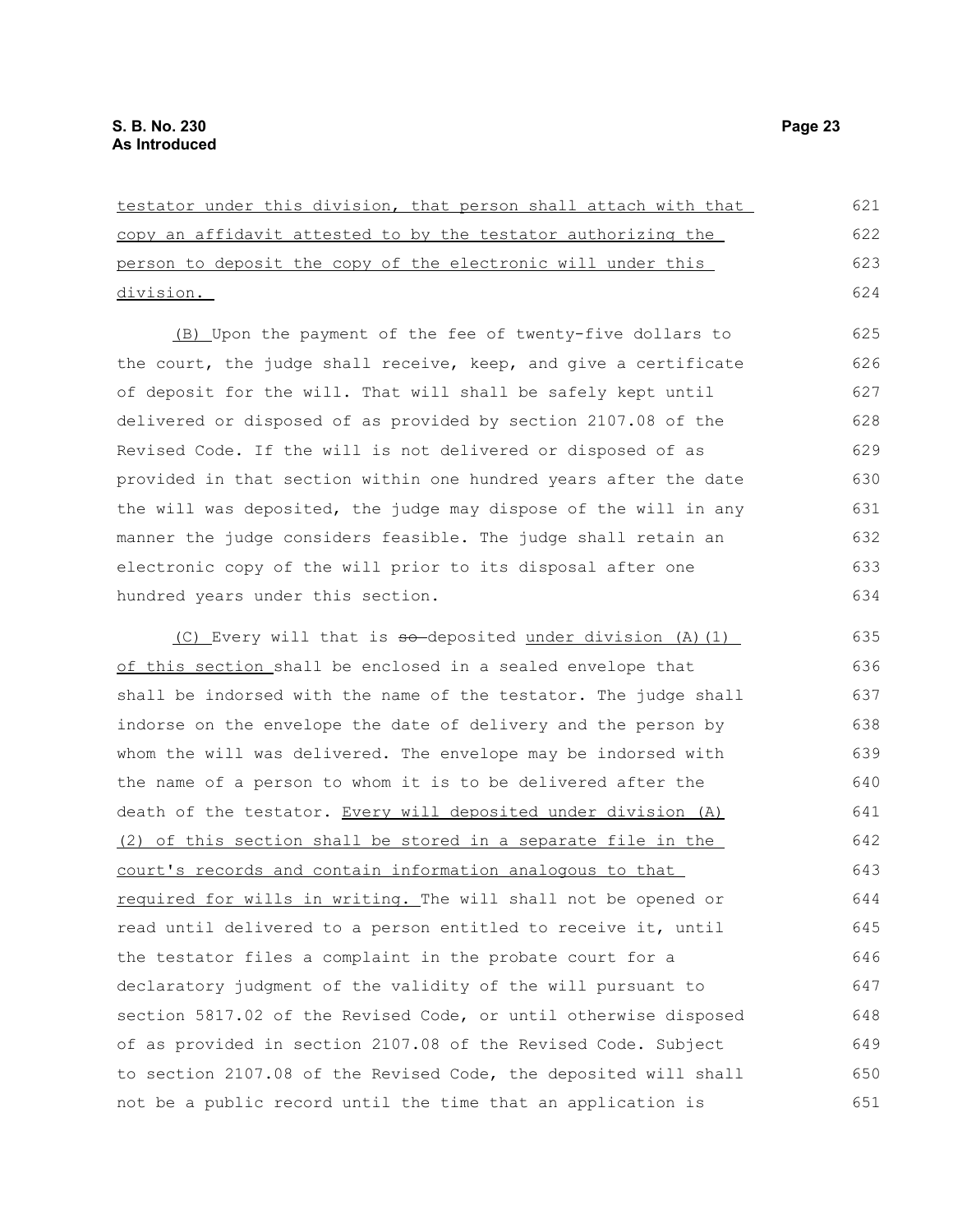filed to probate it.

**Sec. 2107.17.** When a witness to a will, or other witness competent to testify at a probate or declaratory judgment proceeding, resides out of its jurisdiction, or resides within it but is infirm and unable to attend court, the probate court may issue a commission with the will annexed directed to any suitable person. In lieu of the original will, the probate court, in its discretion, may annex to the commission a photocopy of the original will or a copy of the that will made by any similar process. The person to whom the commission is directed shall take the deposition or authorize the taking of the deposition of the witness as provided by the Rules of Civil Procedure. The testimony, certified and returned, shall be admissible and have the same effect in the proceedings as if taken in open court. 653 654 655 656 657 658 659 660 661 662 663 664 665 666

**Sec. 2107.18.** The probate court shall admit a will to probate if it appears from the face of the will, or if the probate court requires, in its discretion, the testimony of the witnesses to a will and it appears from that testimony, that the execution of the will complies with the law in force at the time of the execution of the will in the jurisdiction in which  $the$ testator was physically present when it was executed, with the law in force in this state at the time of the death of the testator, or with the law in force in the jurisdiction in which the testator was domiciled at the time of the testator's death. 667 668 669 670 671 672 673 674 675 676

The probate court shall admit a will to probate when there has been a prior judgment by a court declaring that the will is valid, rendered pursuant to division (A)(1) of section 5817.10 of the Revised Code, if the will has not been revoked. 677 678 679 680

**Sec. 2107.24.** (A) If a document that is executed that 681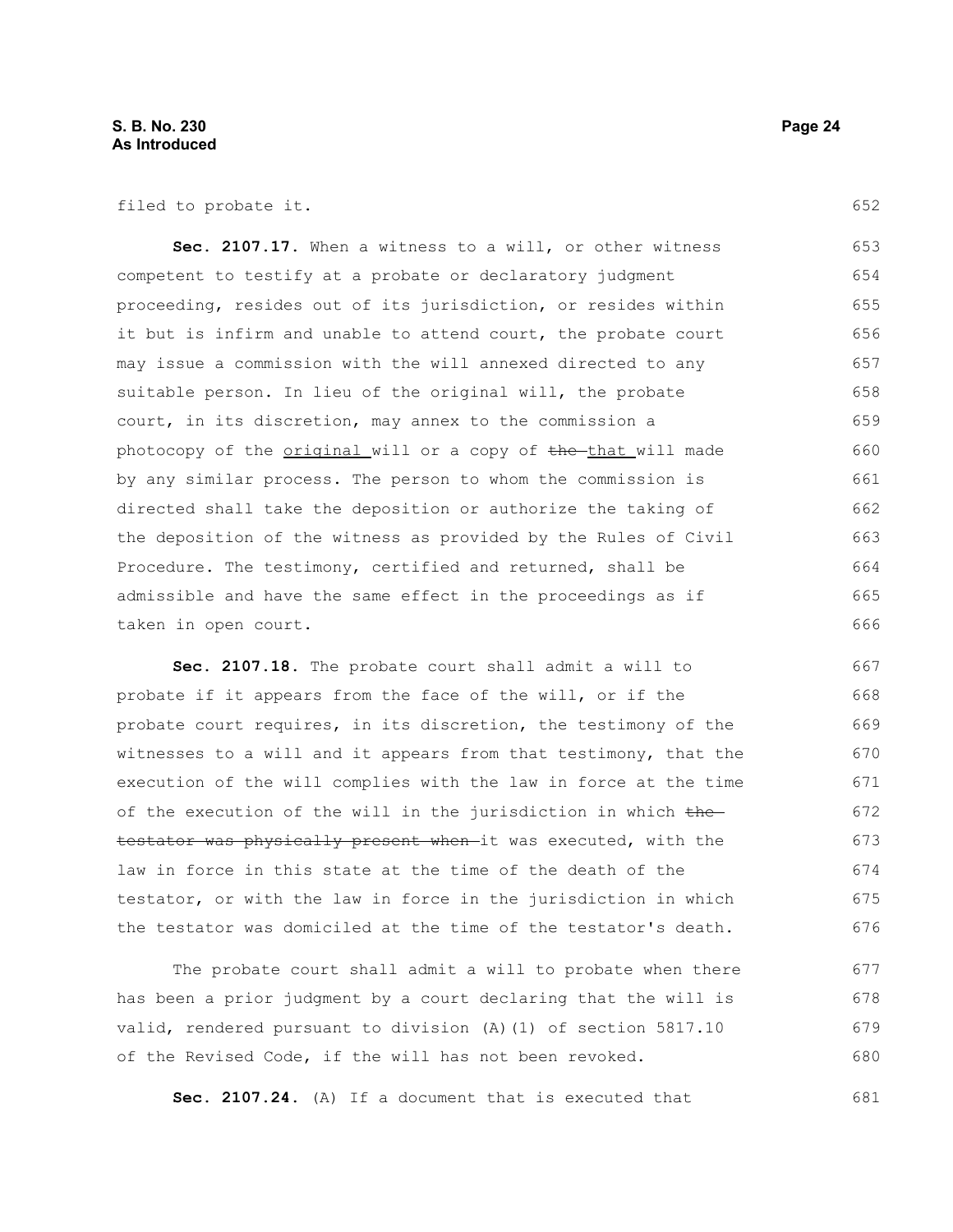## **S. B. No. 230 Page 25 As Introduced**

| purports to be a will in writing is not executed in compliance   | 682 |
|------------------------------------------------------------------|-----|
| with the requirements of division (B) of section 2107.03 of the  | 683 |
| Revised Code, that document shall be treated as if it had been   | 684 |
| executed as a will in writing in compliance with the             | 685 |
| requirements of that section-division if a probate court, after  | 686 |
| holding a hearing, finds that the proponent of the document as a | 687 |
| purported will in writing has established, by clear and          | 688 |
| convincing evidence, all of the following:                       | 689 |
| (1) The decedent prepared the document or caused the             | 690 |
| document to be prepared.                                         | 691 |
| (2) The decedent signed the document and intended the            | 692 |
| document to constitute the decedent's will.                      | 693 |
| (3) The decedent signed the document under division $(A)$ $(2)$  | 694 |
| of this section in the conscious presence of two or more         | 695 |
| witnesses. As used in division (A) (3) of this section,          | 696 |
| "conscious presence" means within the range of any of the        | 697 |
| witnesses' senses, excluding the sense of sight or sound that is | 698 |
| sensed by telephonic, electronic, or other distant               | 699 |
| communication.                                                   | 700 |
| (B) If the If a document that is executed that purports to       | 701 |
| be an electronic will is not executed in compliance with the     | 702 |
| requirements of division (C) of section 2107.03 of the Revised   | 703 |
| Code, that document shall be treated as if it had been executed  | 704 |
| as an electronic will in compliance with the requirements of     | 705 |
| that division if a probate court, after holding a hearing, finds | 706 |
| that the proponent of the document as a purported electronic     | 707 |
| will has established, by clear and convincing evidence, all of   | 708 |
| the following:                                                   | 709 |
| (1) The decedent prepared the document or caused the             | 710 |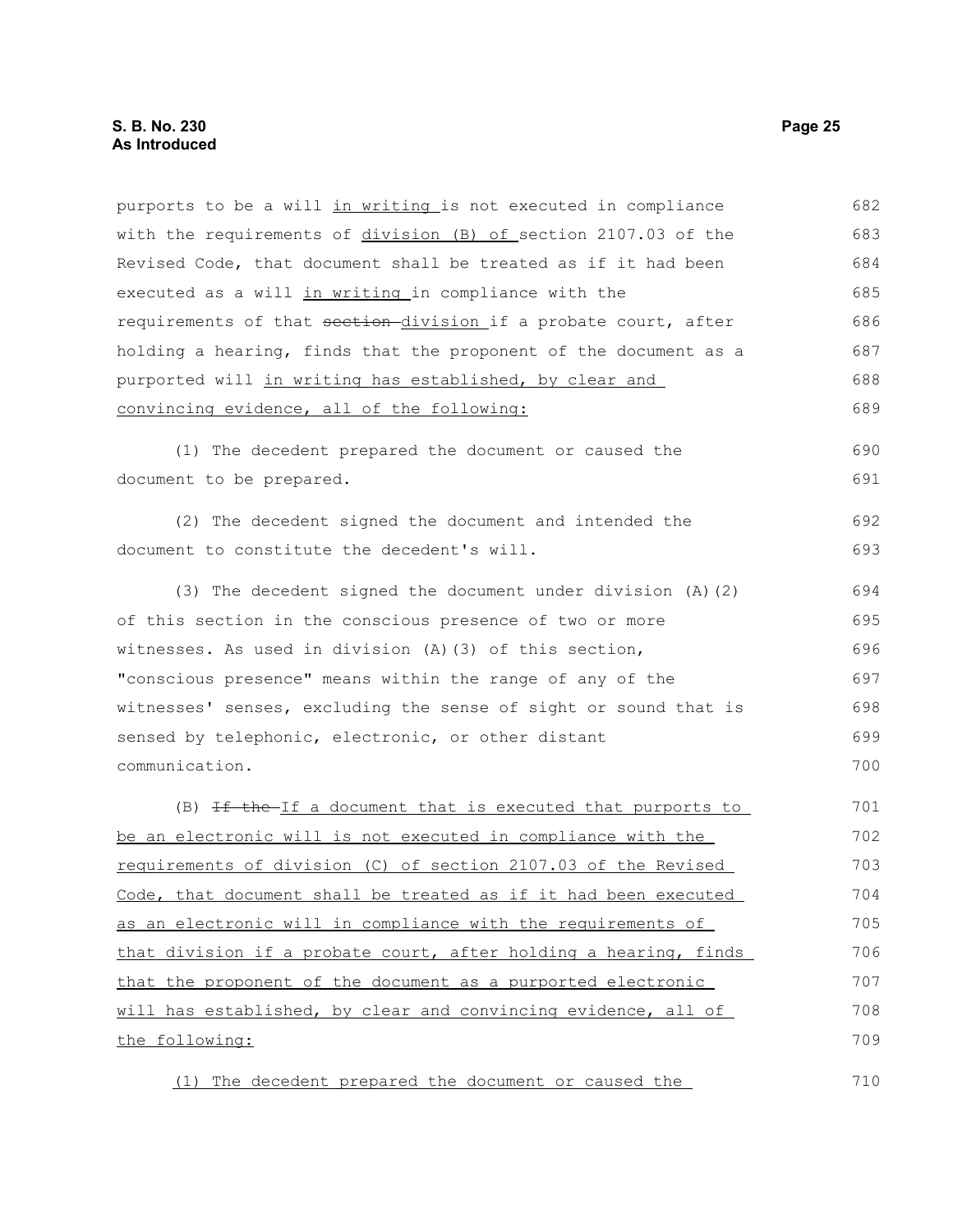document to be prepared.

| (2) The decedent signed the document and intended the                  | 712  |
|------------------------------------------------------------------------|------|
| document to constitute the decedent's will.                            | 713  |
| (3) The requirements of division (C) of section 2107.03 of             | 714  |
| the Revised Code were complied with.                                   | 715  |
| (C) The executor may file an action in the probate court               | 716  |
| to recover court costs and attorney's fees from the attorney, if       | 717  |
| any, responsible for the execution of the document if either of        | 718  |
| the following applies:                                                 | 719  |
| (1) The probate court holds a hearing pursuant to division             | 720  |
| (A) of this section and finds that the proponent of the document       | 721  |
| as a purported will in writing has established by clear and            | 722  |
| convincing evidence the requirements under divisions $(A)$ (1),        | 723  |
| $(2)$ , and $(3)$ of this section, the executor may file an action in- | 724  |
| the probate court to recover court costs and attorney's fees-          | 725  |
|                                                                        | $ -$ |

from the attorney, if any, responsible for the execution of the document. 726 727

(2) The probate court holds a hearing pursuant to division (B) of this section and finds that the proponent of the document as a purported electronic will has established by clear and convincing evidence the requirements under divisions  $(B)(1)$ , (2), and (3) of this section. 728 729 730 731 732

**Sec. 2107.27.** (A) When application is made to the probate court to admit to probate a will that has been lost, spoliated, or destroyed as provided in section 2107.26 of the Revised Code or a document that is treated as a will as provided in section 2107.24 of the Revised Code, the party seeking to prove the will shall give a written notice by certified mail to the surviving spouse of the testator, to all persons who would be entitled to 733 734 735 736 737 738 739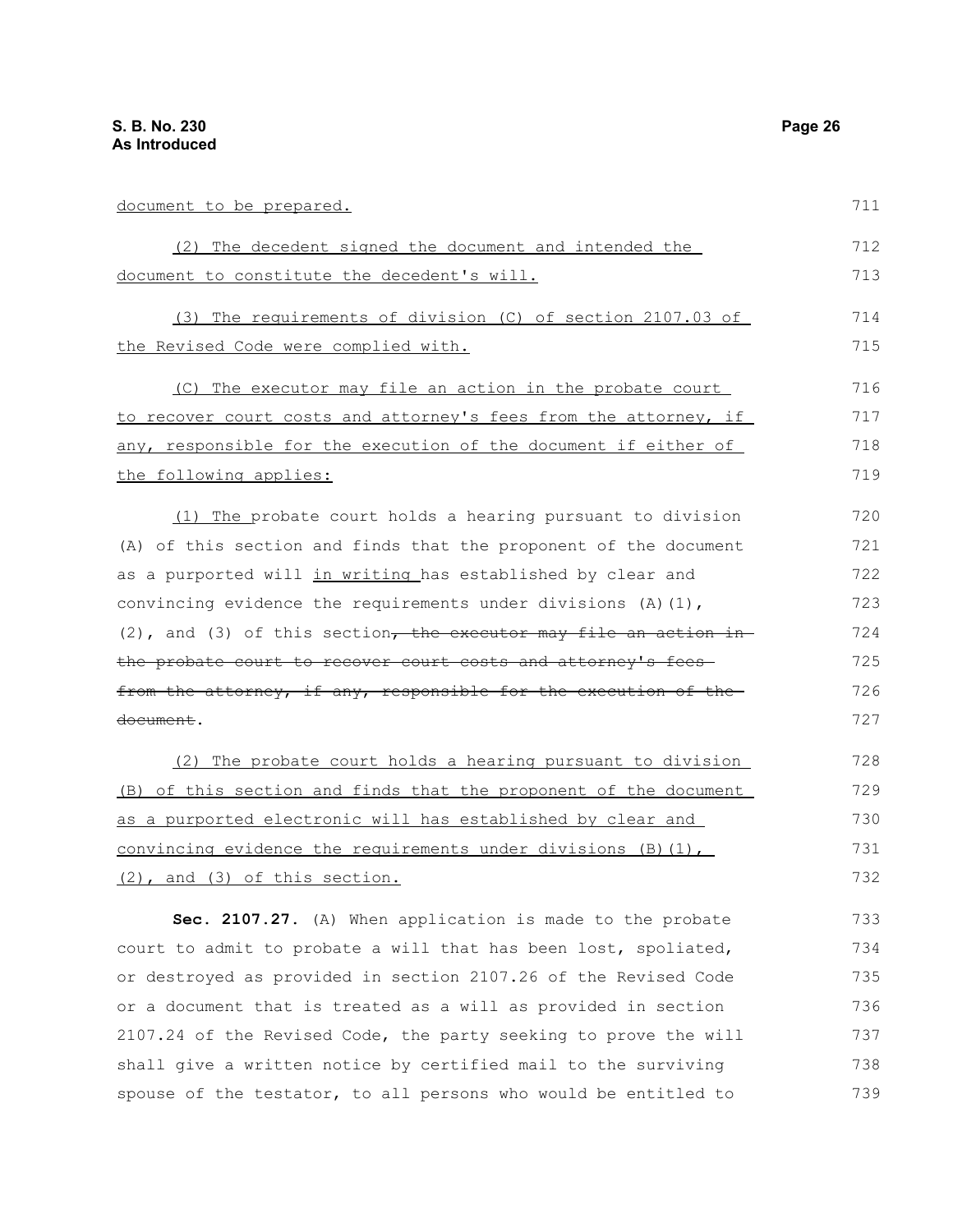#### **S. B. No. 230 Page 27 As Introduced**

inherit from the testator under Chapter 2105. of the Revised Code if the testator had died intestate, to all legatees and devisees that are named in the will, and to all legatees and devisees that are named in the most recent will prior to the lost, spoliated, or destroyed will that is known to the applicant or in the most recent will prior to the document that is treated as a will if the most recent will is known to the applicant. 740 741 742 743 744 745 746 747

(B) In the cases described in division (A) of this section, the proponents and opponents of the will shall cause the witnesses to the will, and any other witnesses that have relevant and material knowledge about the will, to appear before the court to testify. If any witnesses reside out of its jurisdiction, or reside within its jurisdiction but are infirm or unable to attend, the probate court may order their testimony to be taken and reduced to writing by some competent person. The testimony shall be filed in the records of the probate court pertaining to the testator's estate.

(C) If upon such proof the court finds that the requirements of section 2107.24 or 2107.26 of the Revised Code, whichever is applicable, have been met, the probate court shall find and establish the contents of the will as near as can be ascertained. The contents of the will established under section 2107.26 of the Revised Code shall be as effectual for all purposes as if the original will had been admitted to probate and record. The contents of the will established under section 2107.24 of the Revised Code shall be as effectual for all purposes as if the document treated as a will had satisfied all of the requirements of division (B) or (C) of section 2107.03 of the Revised Code, whichever is applicable, and had been admitted to probate and record. 758 759 760 761 762 763 764 765 766 767 768 769 770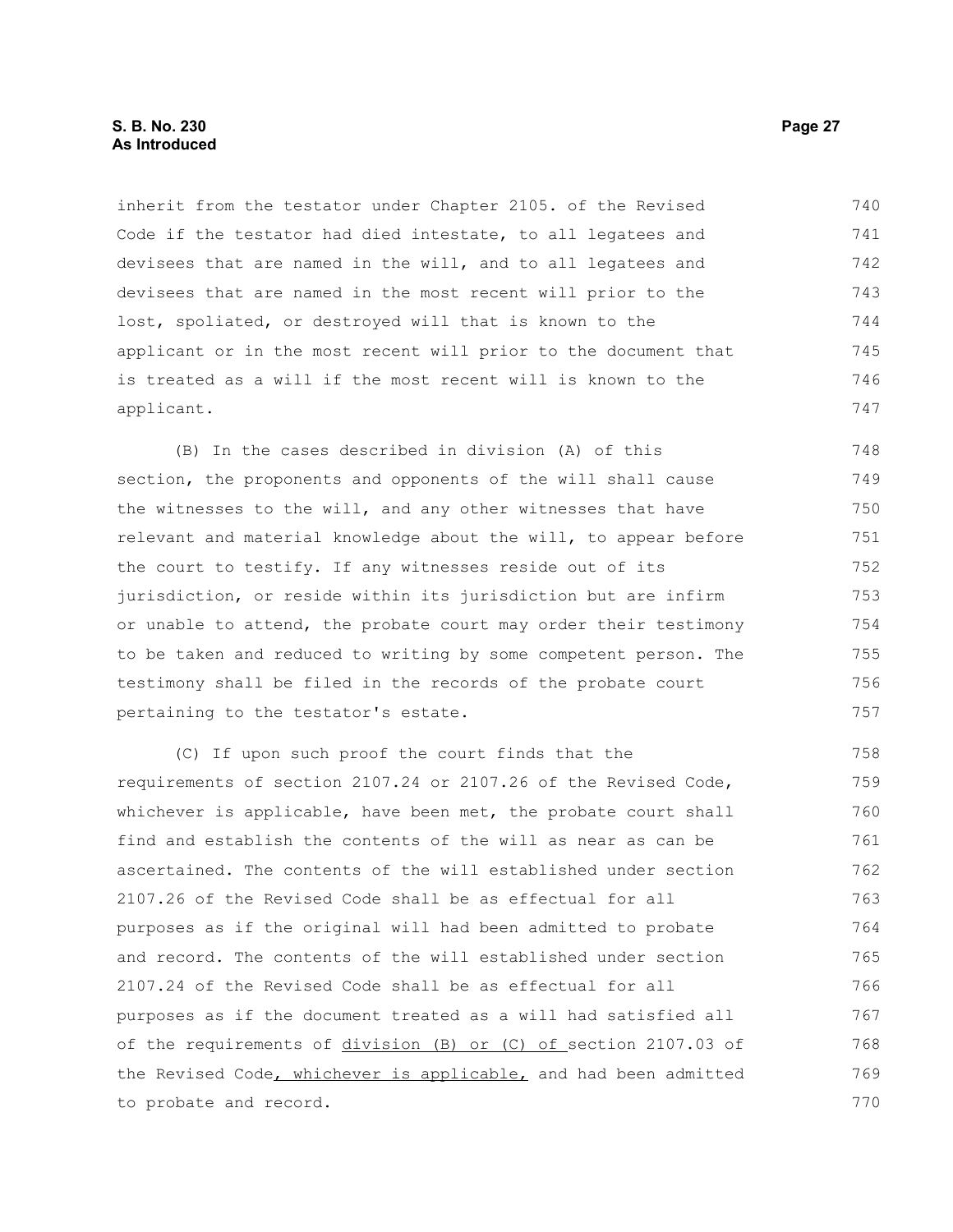Sec. 2107.29. When the court record of a will is destroyed, a copy of the will or a copy of the will and its probate may be recorded by the probate court if it appears to the court's satisfaction that the court record has been destroyed and if it appears, by reason of a certificate signed and sealed by the probate judge, that the copy is a true copy of the original will or a true copy of the original will and its probate. 771 772 773 774 775 776 777 778

Sec. 2107.30. When the court record of a will has been destroyed, the original will may again be admitted to probate and record. 779 780 781

**Sec. 2107.31.** Sections 2107.29 and 2107.30 of the Revised Code do not affect the proceedings or extend the time for contesting the validity of any will or for asserting rights thereunder under the will. The court record provided for in suchthose sections must-shall show that the original court record was destroyed, and the time, as near as may be, when the will was originally admitted to probate and record. 782 783 784 785 786 787 788

Sec. 2107.33. (A) A will in writing shall be revoked in any of the following manners: 789 790

(1) By the testator by tearing, canceling, obliterating, or destroying it with the intention of revoking it; 791 792

(2) By some person, at the request of the testator and in the testator's physical presence, by tearing, canceling, obliterating, or destroying it with the intention of revoking it; 793 794 795 796

(3) By some person tearing, canceling, obliterating, or destroying it pursuant to the testator's express written direction; 797 798 799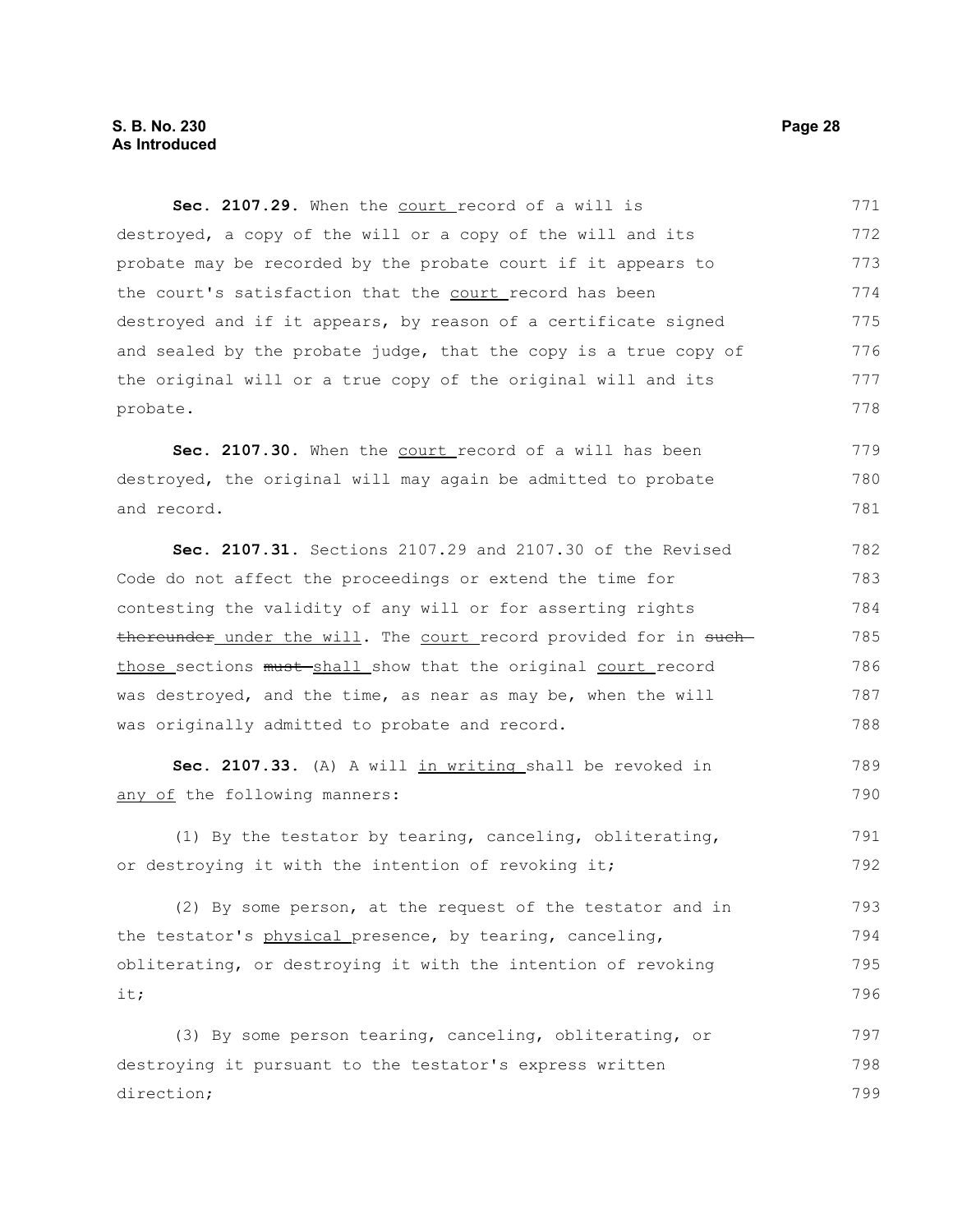| (4) By some other written will or codicil or by an               | 800 |
|------------------------------------------------------------------|-----|
| electronic will, executed as prescribed by this chapter;         | 801 |
| (5) By some other writing that is signed, attested, and          | 802 |
| subscribed in the manner provided by this chapter.               | 803 |
| (B) (1) An electronic will shall be revoked in either of         | 804 |
| the following manners:                                           | 805 |
| (a) By the testator's subsequent will that revokes all or        | 806 |
| part of the electronic will expressly or by inconsistency;       | 807 |
| (b) By a physical act, if it is established by a                 | 808 |
| preponderance of the evidence that the testator, with the intent | 809 |
| of revoking all or part of the will, performed the act or        | 810 |
| directed another individual who performed the act in the         | 811 |
| physical presence of the testator.                               | 812 |
| (2) As used in division (B) (1) (b) of this section,             | 813 |
| "physical act" includes, but is not limited to, using a delete   | 814 |
| or trash function on the computer pertaining to the electronic   | 815 |
| will or typing or writing "revoked" on an electronic or printed  | 816 |
| copy of the electronic will.                                     | 817 |
| (C) If after executing a will, a testator is divorced,           | 818 |
| obtains a dissolution of marriage, has the testator's marriage   | 819 |
| annulled, or, upon actual separation from the testator's spouse, | 820 |
| enters into a separation agreement pursuant to which the parties | 821 |
| intend to fully and finally settle their prospective property    | 822 |
| rights in the property of the other, whether by expected         | 823 |
| inheritance or otherwise, any disposition or appointment of      | 824 |
| property made by the will to the former spouse or to a trust     | 825 |
| with powers created by or available to the former spouse, any    | 826 |
| provision in the will conferring a general or special power of   | 827 |
| appointment on the former spouse, and any nomination in the will | 828 |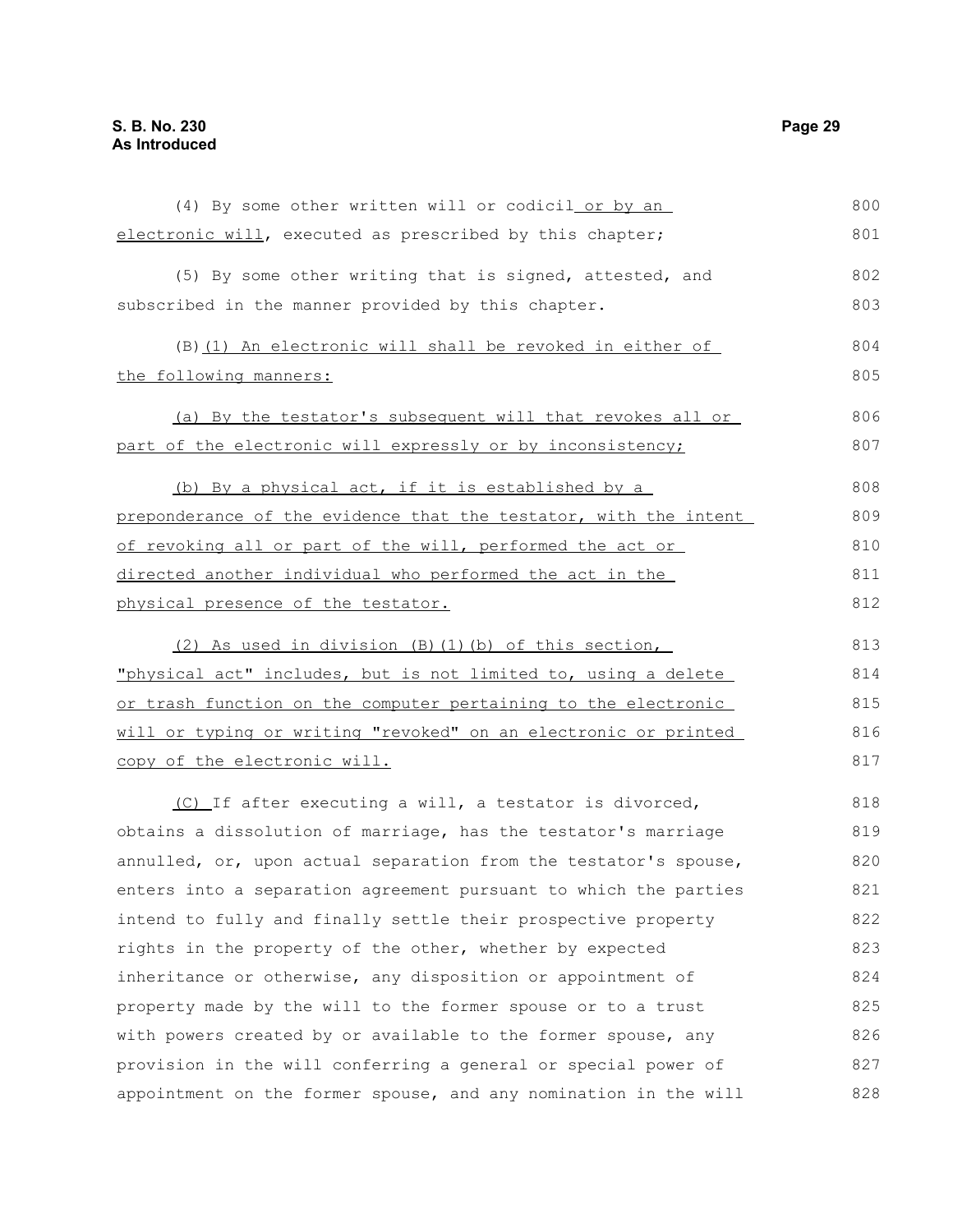#### **S. B. No. 230 Page 30 As Introduced**

of the former spouse as executor, trustee, or guardian shall be revoked unless the will expressly provides otherwise. 829 830

(C) (D) Property prevented from passing to a former spouse or to a trust with powers created by or available to the former spouse because of revocation by this section shall pass as if the former spouse failed to survive the decedent, and other provisions conferring some power or office on the former spouse shall be interpreted as if the spouse failed to survive the decedent. If provisions are revoked solely by this section, they shall be deemed to be revived by the testator's remarriage with the former spouse or upon the termination of a separation agreement executed by them. 831 832 833 834 835 836 837 838 839 840

 $(D)$  (E) A bond, agreement, or covenant made by a testator, for a valuable consideration, to convey property previously devised or bequeathed in a will does not revoke the devise or bequest. The property passes by the devise or bequest, subject to the remedies on the bond, agreement, or covenant, for a specific performance or otherwise, against the devisees or legatees, that might be had by law against the heirs of the testator, or the testator's next of kin, if the property had descended to them. 841 842 843 844 845 846 847 848 849

 $(E)$  (F) A testator's revocation of a will shall be valid only if the testator, at the time of the revocation, has the same capacity as the law requires for the execution of a will. 850 851 852

 $(F)$  (G) As used in this section:

(1) "Trust with powers created by or available to the former spouse" means a trust that is revocable by the former spouse, with respect to which the former spouse has a power of withdrawal, or with respect to which the former spouse may take 854 855 856 857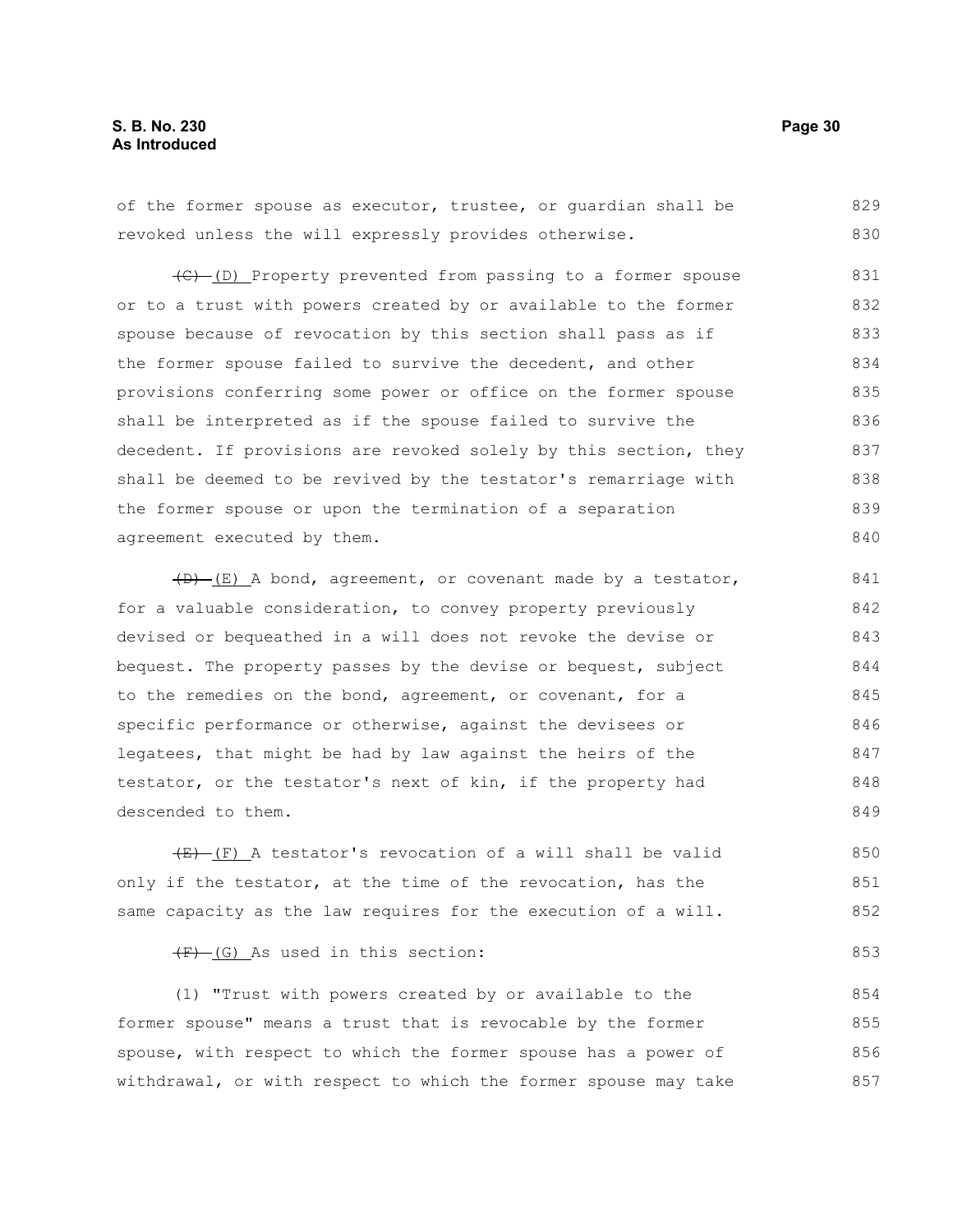#### **S. B. No. 230 Page 31 As Introduced**

a distribution that is not subject to an ascertainable standard but does not mean a trust in which those powers of the former spouse are revoked by section 5815.31 of the Revised Code or similar provisions in the law of another state. 858 859 860 861

(2) "Ascertainable standard" means a standard that is related to a trust beneficiary's health, maintenance, support, or education. 862 863 864

Sec. 2107.60. (A) An oral will, made in the last sickness, shall be valid in respect to personal property if the oral will is reduced to writing or transcribed electronically and subscribed by two competent disinterested witnesses within ten days after the speaking of the testamentary words by two competent disinterested witnesses who were, at the time the testamentary words were spoken, in the physical presence or electronic presence of the testator. The witnesses who were, at the time the testamentary words were spoken, in the electronic presence of the testator shall be located within this state. The witnesses shall prove that the testator was of sound mind and memory, not under restraint, and that the testator called upon some person physically or electronically present at the time the testamentary words were spoken to bear testimony to the disposition as the testator's will. 865 866 867 868 869 870 871 872 873 874 875 876 877 878 879

(B) No oral will shall be admitted to record unless it is offered for probate within three months after the death of the testator. 880 881 882

**Sec. 2107.63.** A testator may by will devise, bequeath, or appoint real or personal property or any interest in real or personal property to a trustee of a trust that is evidenced by a written or electronic instrument signed by the testator or any other settlor either before or on the same date of the execution 883 884 885 886 887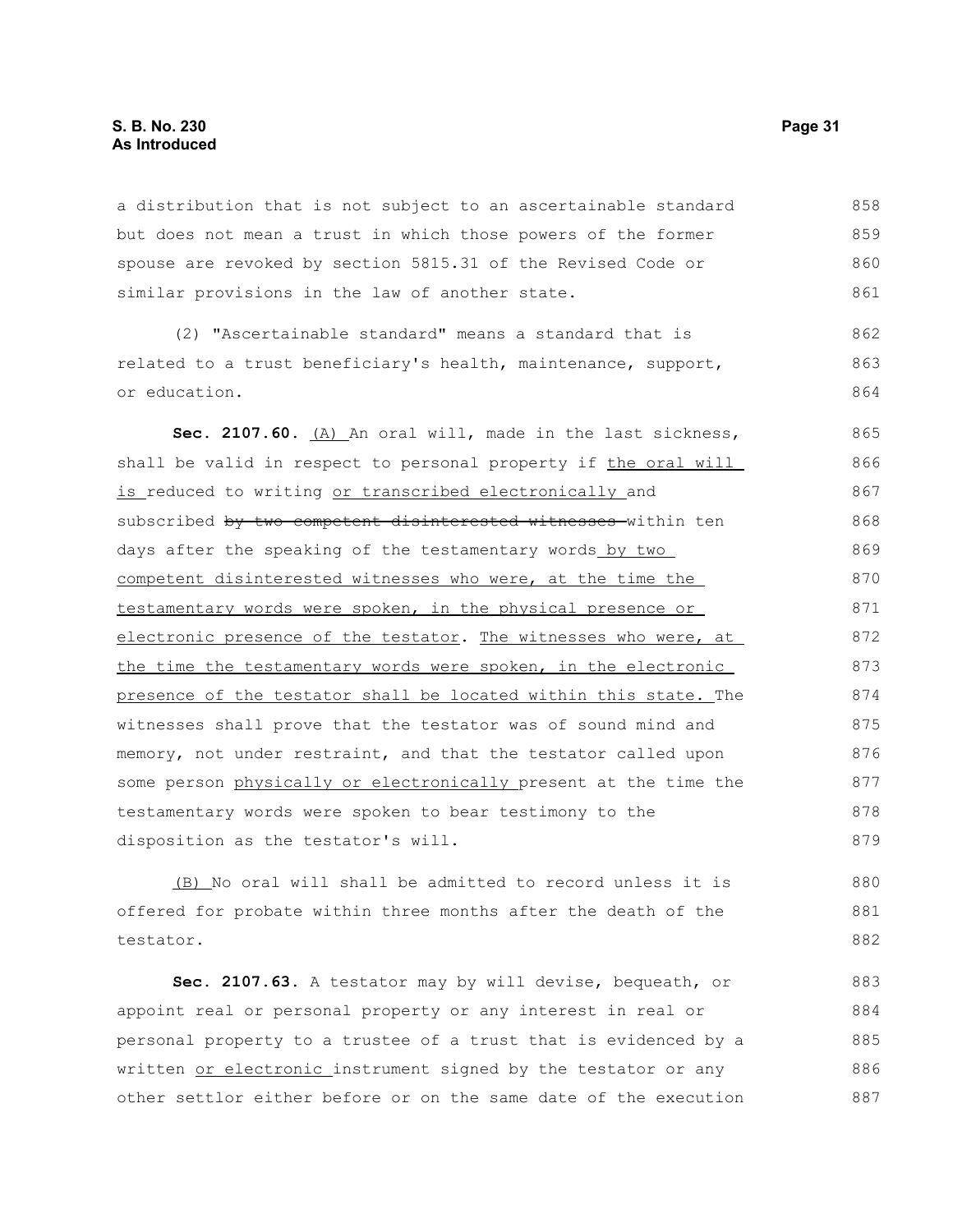#### **S. B. No. 230 Page 32 As Introduced**

of the will of the testator, that is identified in the will, and that has been signed, or is signed at any time after the execution of the testator's will, by the trustee or trustees identified in the will or their successors or by any other person lawfully serving, by court appointment or otherwise, as a trustee. 888 889 890 891 892 893

The property or interest so devised, bequeathed, or appointed to the trustee shall become a part of the trust estate, shall be subject to the jurisdiction of the court having jurisdiction of the trust, and shall be administered in accordance with the terms and provisions of the instrument creating the trust, including, unless the will specifically provides otherwise, any amendments or modifications of the trust made in writing or electronically before, concurrently with, or after the making of the will and prior to the death of the testator. The termination of the trust, or its entire revocation prior to the testator's death, shall invalidate the devise, bequest, or appointment to the trustee. 894 895 896 897 898 899 900 901 902 903 904 905

This section shall not affect any of the rights accorded to a surviving spouse under section 2106.01 of the Revised Code. This section applies, and shall be construed as applying, to the wills of decedents who die on or after the effective date of this amendment, regardless of the date of the execution of their wills. 906 907 908 909 910 911

Sec. 2129.05. Authenticated copies of wills of persons-notdomiciled in this state, executed and proved according to the laws of any state or territory of the United States, relative to property in this state, may be admitted to record in the probate court of a county where a part of that property is situated. The authenticated copies, so recorded, shall be as valid as wills 912 913 914 915 916 917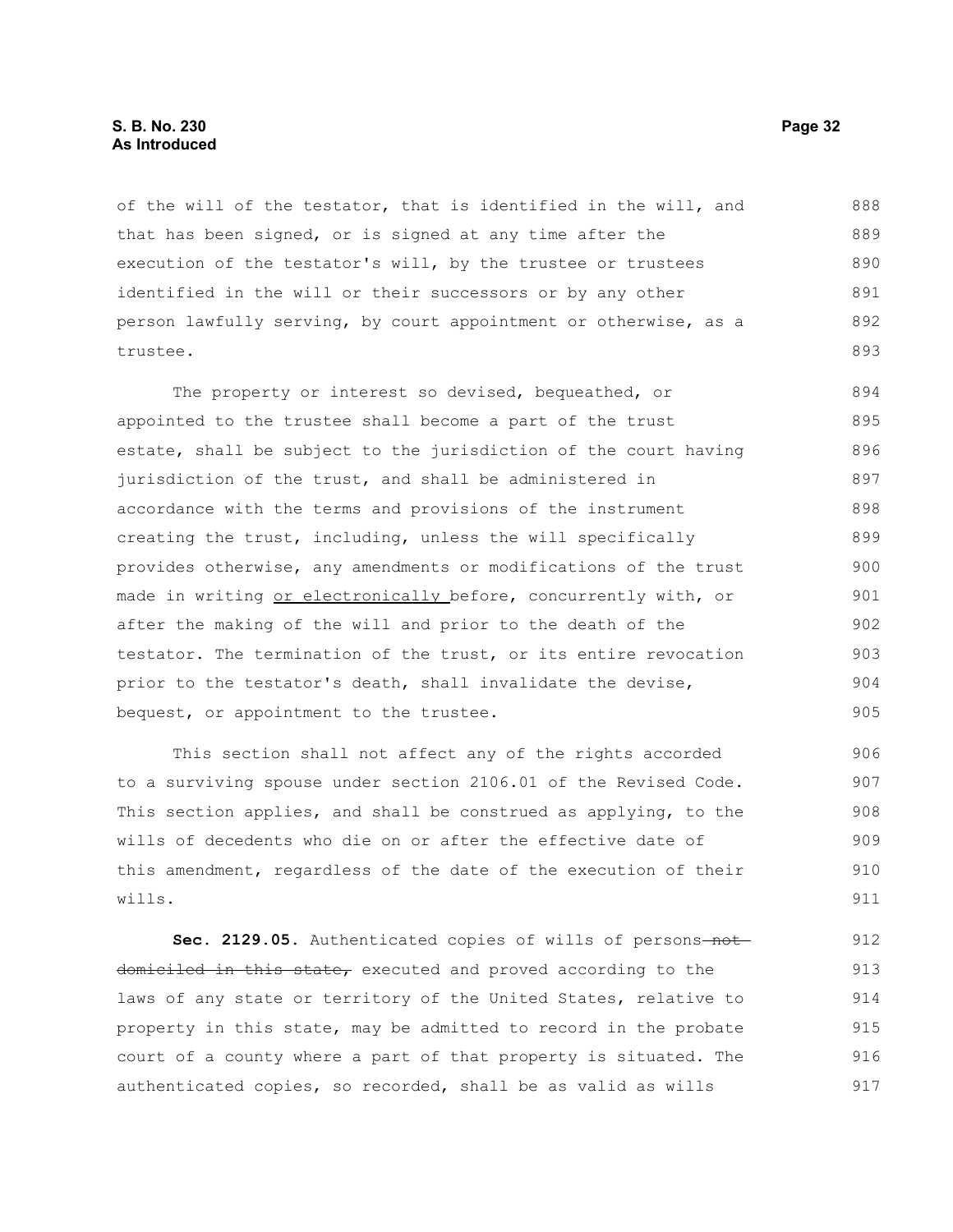made in this state.

When such a will, or authenticated copy, is admitted to record, a copy of the will or of the authenticated copy, with the copy of the order to record it annexed to that copy, certified by the probate judge under the seal of the probate court, may be filed and recorded in the office of the probate judge of any other county where a part of the property is situated, and it shall be as effectual as the authenticated copy of the will would be if approved and admitted to record by the court. 919 920 921 922 923 924 925 926 927

Sec. 2133.01. Unless the context otherwise requires, as used in sections 2133.01 to 2133.15 of the Revised Code: 928 929

(A) "Adult" means an individual who is eighteen years of age or older.

(B) "Attending physician" means the physician to whom a declarant or other patient, or the family of a declarant or other patient, has assigned primary responsibility for the treatment or care of the declarant or other patient, or, if the responsibility has not been assigned, the physician who has accepted that responsibility. 932 933 934 935 936 937

(C) "Comfort care" means any of the following:

(1) Nutrition when administered to diminish the pain or discomfort of a declarant or other patient, but not to postpone the declarant's or other patient's death; 939 940 941

(2) Hydration when administered to diminish the pain or discomfort of a declarant or other patient, but not to postpone the declarant's or other patient's death; 942 943 944

(3) Any other medical or nursing procedure, treatment, 945

918

938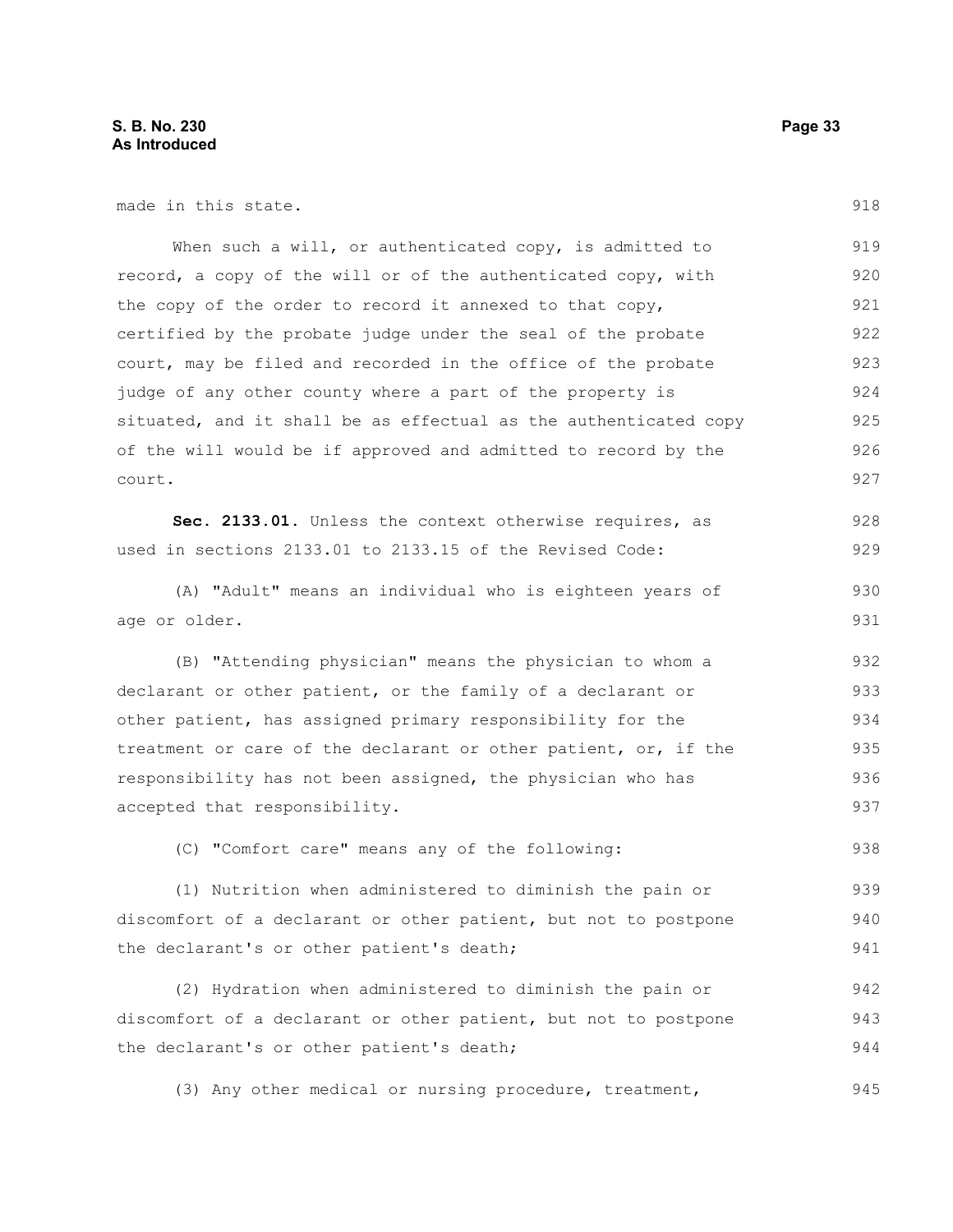intervention, or other measure that is taken to diminish the pain or discomfort of a declarant or other patient, but not to postpone the declarant's or other patient's death. 946 947 948

(D) "Consulting physician" means a physician who, in conjunction with the attending physician of a declarant or other patient, makes one or more determinations that are required to be made by the attending physician, or to be made by the attending physician and one other physician, by an applicable provision of this chapter, to a reasonable degree of medical certainty and in accordance with reasonable medical standards. 949 950 951 952 953 954 955

(E) "Declarant" means any adult who has executed a declaration in accordance with section 2133.02 of the Revised Code. 956 957 958

(F) "Declaration" means a written or an electronic document executed in accordance with section 2133.02 of the Revised Code. 959 960 961

(G) "Durable power of attorney for health care" means a document created pursuant to sections 1337.11 to 1337.17 of the Revised Code. 962 963 964

(H) "Guardian" means a person appointed by a probate court pursuant to Chapter 2111. of the Revised Code to have the care and management of the person of an incompetent. 965 966 967

(I) "Health care facility" means any of the following: 968

(1) A hospital;

(2) A hospice care program, pediatric respite care program, or other institution that specializes in comfort care of patients in a terminal condition or in a permanently unconscious state; 970 971 972 973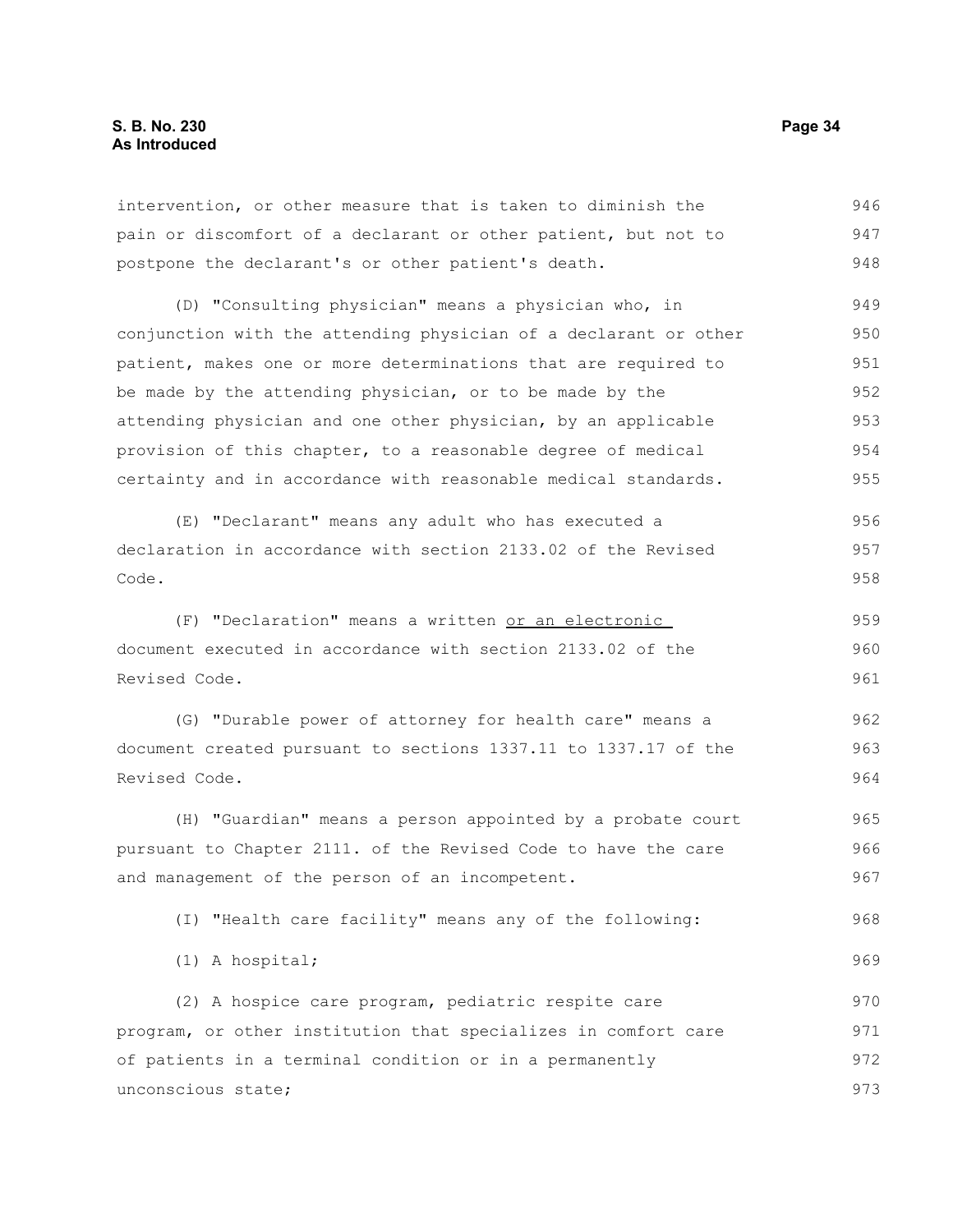(3) A nursing home or residential care facility, as defined in section 3721.01 of the Revised Code; (4) A home health agency and any residential facility where a person is receiving care under the direction of a home health agency; (5) An intermediate care facility for individuals with intellectual disabilities. (J) "Health care personnel" means physicians, nurses, physician assistants, emergency medical technicians-basic, emergency medical technicians-intermediate, emergency medical technicians-paramedic, medical technicians, dietitians, other authorized persons acting under the direction of an attending physician, and administrators of health care facilities. (K) "Home health agency" has the same meaning as in section 3740.01 of the Revised Code. (L) "Hospice care program" and "pediatric respite care program" have the same meanings as in section 3712.01 of the Revised Code. (M) "Hospital" has the same meanings as in sections 3701.01, 3727.01, and 5122.01 of the Revised Code. (N) "Hydration" means fluids that are artificially or technologically administered. (O) "Incompetent" has the same meaning as in section 2111.01 of the Revised Code. (P) "Intermediate care facility for the individuals with intellectual disabilities" has the same meaning as in section 5124.01 of the Revised Code. 974 975 976 977 978 979 980 981 982 983 984 985 986 987 988 989 990 991 992 993 994 995 996 997 998 999 1000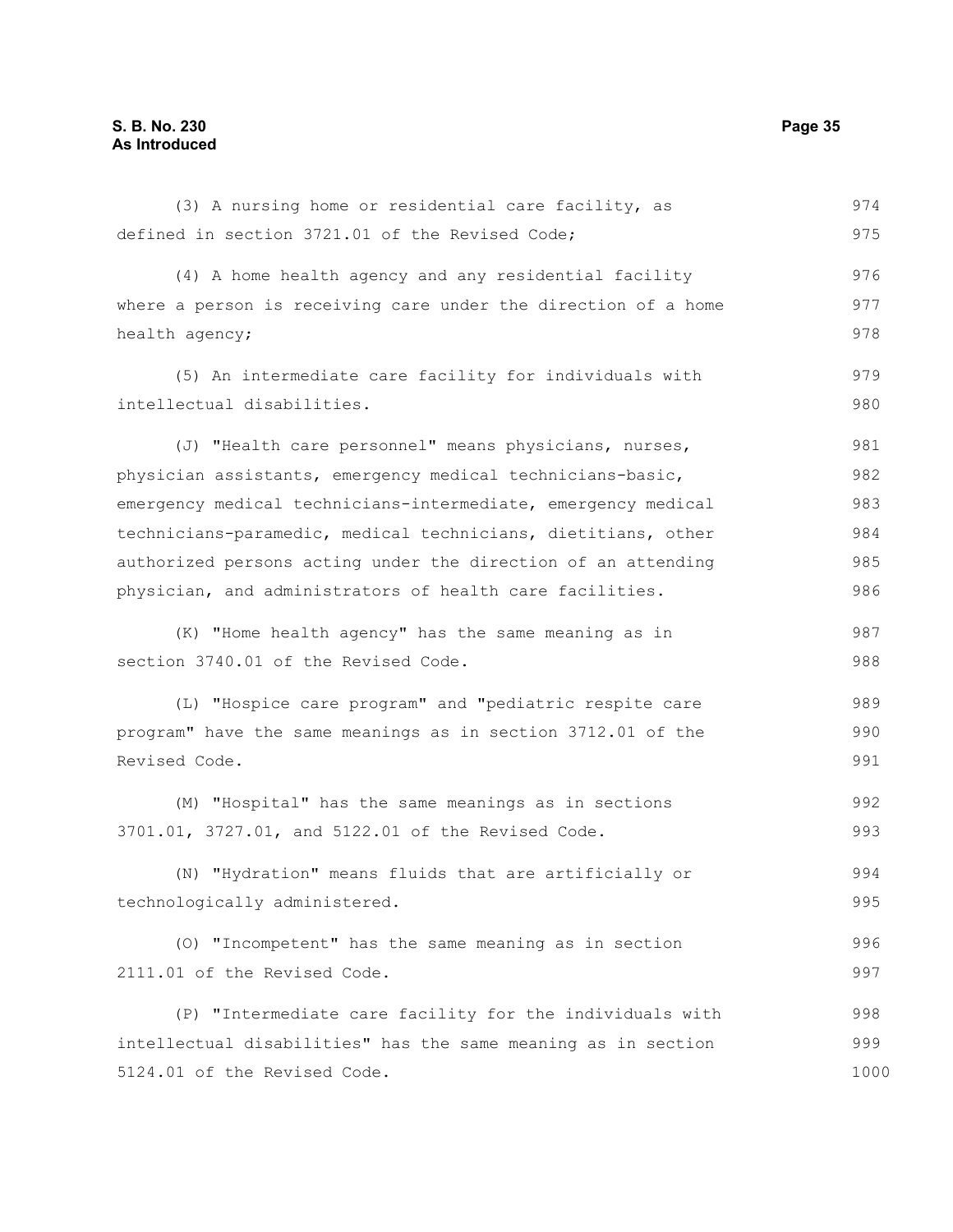#### **S. B. No. 230 Page 36 As Introduced**

(Q) "Life-sustaining treatment" means any medical procedure, treatment, intervention, or other measure that, when administered to a qualified patient or other patient, will serve principally to prolong the process of dying. (R) "Nurse" means a person who is licensed to practice nursing as a registered nurse or to practice practical nursing as a licensed practical nurse pursuant to Chapter 4723. of the Revised Code. (S) "Nursing home" has the same meaning as in section 3721.01 of the Revised Code. (T) "Nutrition" means sustenance that is artificially or technologically administered. (U) "Permanently unconscious state" means a state of permanent unconsciousness in a declarant or other patient that, to a reasonable degree of medical certainty as determined in accordance with reasonable medical standards by the declarant's or other patient's attending physician and one other physician who has examined the declarant or other patient, is characterized by both of the following: (1) Irreversible unawareness of one's being and environment. (2) Total loss of cerebral cortical functioning, resulting in the declarant or other patient having no capacity to experience pain or suffering. (V) "Person" has the same meaning as in section 1.59 of the Revised Code and additionally includes political subdivisions and governmental agencies, boards, commissions, departments, institutions, offices, and other instrumentalities. 1001 1002 1003 1004 1005 1006 1007 1008 1009 1010 1011 1012 1013 1014 1015 1016 1017 1018 1019 1020 1021 1022 1023 1024 1025 1026 1027 1028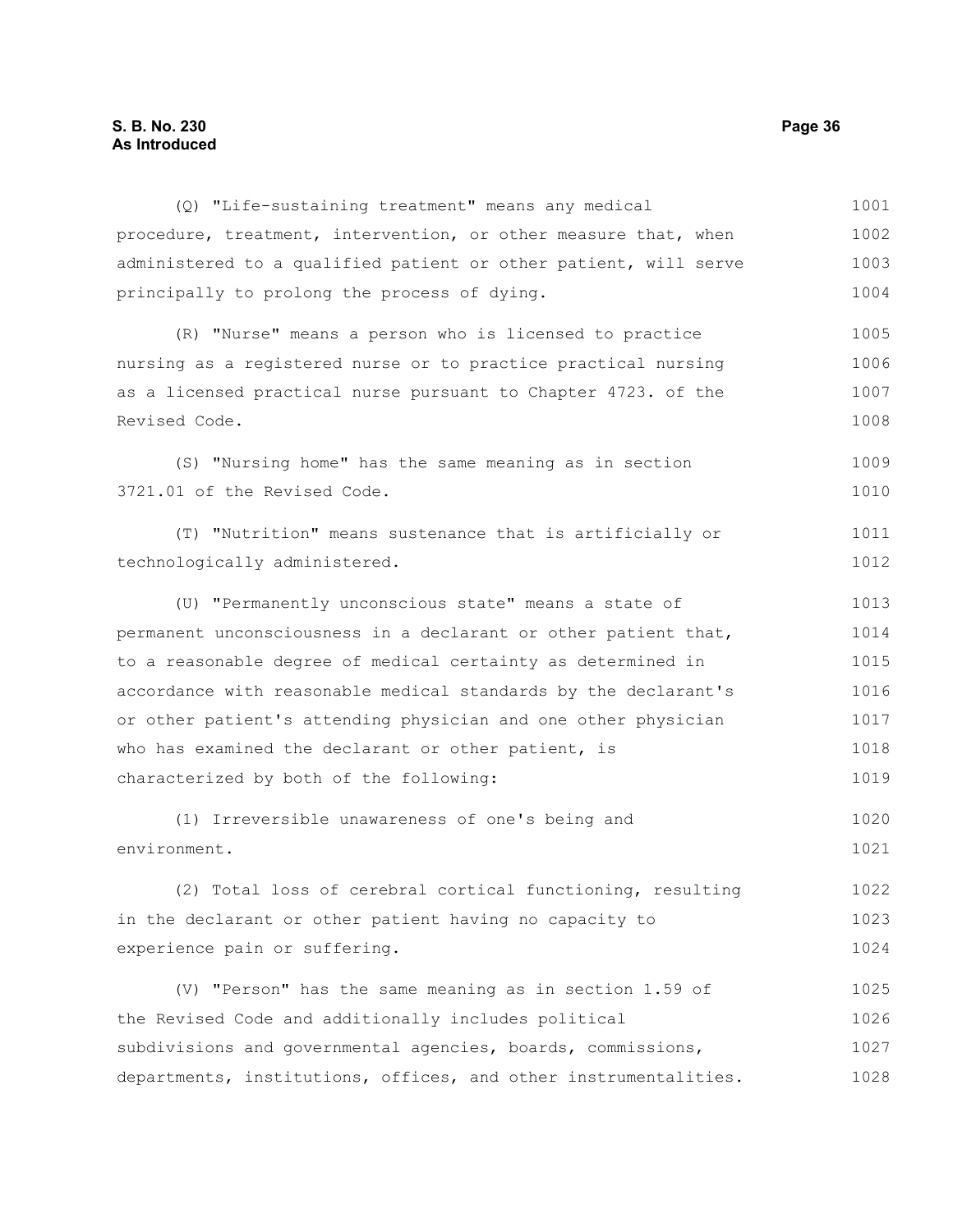#### **S. B. No. 230 Page 37 As Introduced**

(W) "Physician" means a person who is authorized under Chapter 4731. of the Revised Code to practice medicine and surgery or osteopathic medicine and surgery. 1029 1030 1031

(X) "Political subdivision" and "state" have the same meanings as in section 2744.01 of the Revised Code. 1032 1033

(Y) "Professional disciplinary action" means action taken by the board or other entity that regulates the professional conduct of health care personnel, including the state medical board and the board of nursing. 1034 1035 1036 1037

(Z) "Qualified patient" means an adult who has executed a declaration and has been determined to be in a terminal condition or in a permanently unconscious state. 1038 1039 1040

(AA) "Terminal condition" means an irreversible, incurable, and untreatable condition caused by disease, illness, or injury from which, to a reasonable degree of medical certainty as determined in accordance with reasonable medical standards by a declarant's or other patient's attending physician and one other physician who has examined the declarant or other patient, both of the following apply: 1041 1042 1043 1044 1045 1046 1047

(1) There can be no recovery.

(2) Death is likely to occur within a relatively short time if life-sustaining treatment is not administered. 1049 1050

(BB) "Tort action" means a civil action for damages for injury, death, or loss to person or property, other than a civil action for damages for breach of a contract or another agreement between persons. 1051 1052 1053 1054

(CC) "Copy of a declaration" means a printed or electronic copy of a declaration in writing, a copy of the record of a 1055 1056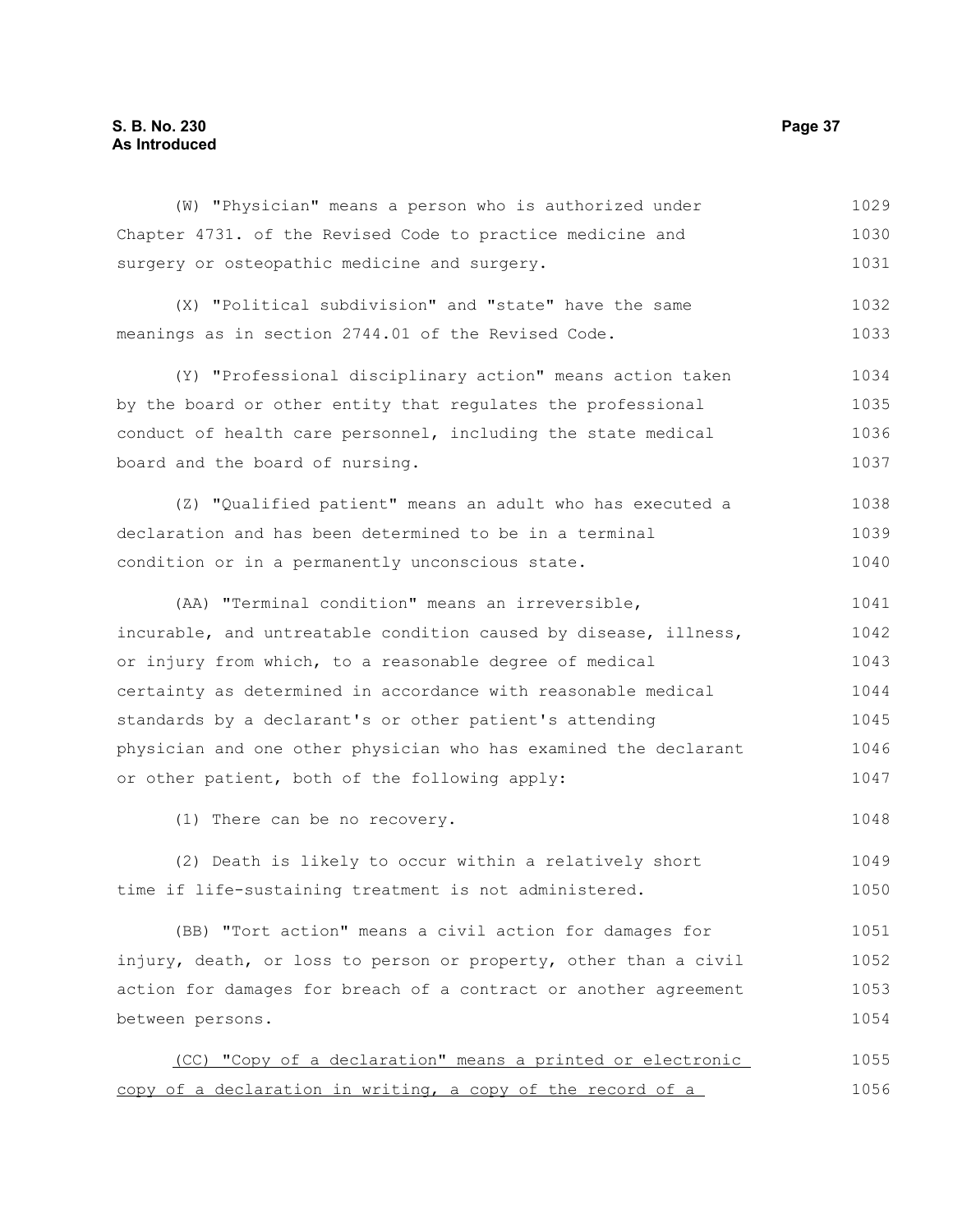declaration executed electronically that is readable as text, or an electronic copy of the record of a declaration executed electronically. (DD) "Electronic," "electronically," "electronic presence," "record," "sign," and "vulnerable adult" have the same meanings as in section 2107.01 of the Revised Code. **Sec. 2133.02.** (A)(1) An adult who is of sound mind voluntarily may execute at any time a declaration governing the use or continuation, or the withholding or withdrawal, of lifesustaining treatment. The If the declaration is in writing, it shall be signed at the end by the declarant or by another individual at the direction of the declarant, and shall state the date of its execution, and either. If the declaration is executed electronically, the declarant or another individual at the direction of the declarant shall sign the record associated with, and at the end of, the declaration, and shall state the date of its execution. The declaration shall be witnessed as described in division (B)(1) of this section or be acknowledged by the declarant in accordance with division (B)(2) of this section. The declaration may include a designation by the declarant of one or more persons who are to be notified by the declarant's attending physician at any time that life-sustaining treatment would be withheld or withdrawn pursuant to the declaration. The declaration may include a specific authorization for the use or continuation or the withholding or withdrawal of CPR, but the failure to include a specific authorization for the withholding or withdrawal of CPR does not preclude the withholding or withdrawal of CPR in accordance with sections 2133.01 to 2133.15 or sections 2133.21 to 2133.26 of the Revised Code. 1057 1058 1059 1060 1061 1062 1063 1064 1065 1066 1067 1068 1069 1070 1071 1072 1073 1074 1075 1076 1077 1078 1079 1080 1081 1082 1083 1084 1085 1086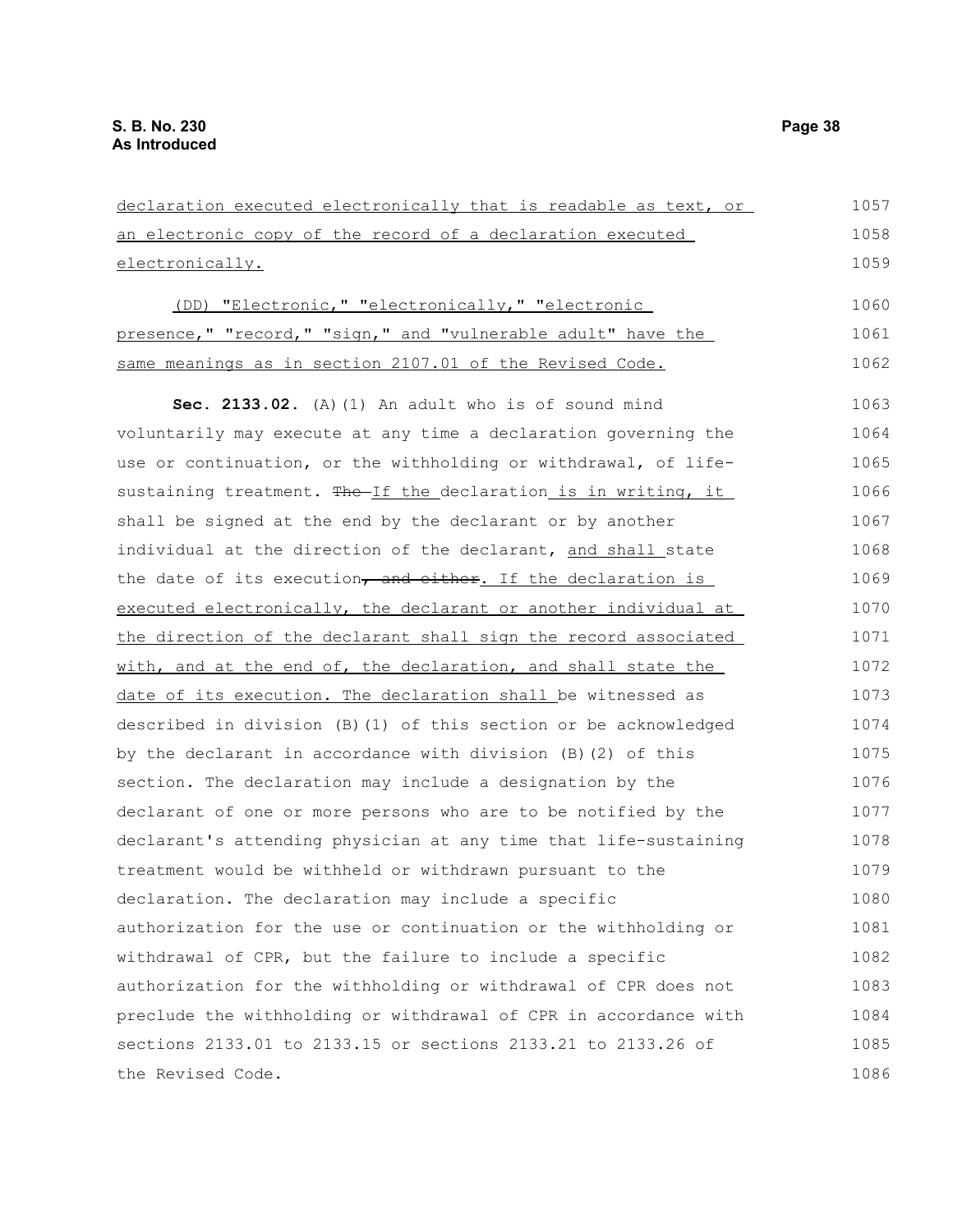#### **S. B. No. 230 Page 39 As Introduced**

(2) Depending upon whether the declarant intends the declaration to apply when the declarant is in a terminal condition, in a permanently unconscious state, or in either a terminal condition or a permanently unconscious state, the declarant's declaration shall use either or both of the terms "terminal condition" and "permanently unconscious state" and shall define or otherwise explain those terms in a manner that is substantially consistent with the provisions of section 2133.01 of the Revised Code. 1087 1088 1089 1090 1091 1092 1093 1094 1095

(3)(a) If a declarant who has authorized the withholding or withdrawal of life-sustaining treatment intends that the declarant's attending physician withhold or withdraw nutrition or hydration when the declarant is in a permanently unconscious state and when the nutrition and hydration will not or no longer will serve to provide comfort to the declarant or alleviate the declarant's pain, then the declarant shall authorize the declarant's attending physician to withhold or withdraw nutrition or hydration when the declarant is in the permanently unconscious state by doing both of the following in the declaration: 1096 1097 1098 1099 1100 1101 1102 1103 1104 1105 1106

(i) Including a statement in capital letters or other conspicuous type, including, but not limited to, a different font, bigger type, or boldface type, that the declarant's attending physician may withhold or withdraw nutrition and hydration if the declarant is in a permanently unconscious state and if the declarant's attending physician and at least one other physician who has examined the declarant determine, to a reasonable degree of medical certainty and in accordance with reasonable medical standards, that nutrition or hydration will not or no longer will serve to provide comfort to the declarant or alleviate the declarant's pain, or checking or otherwise 1107 1108 1109 1110 1111 1112 1113 1114 1115 1116 1117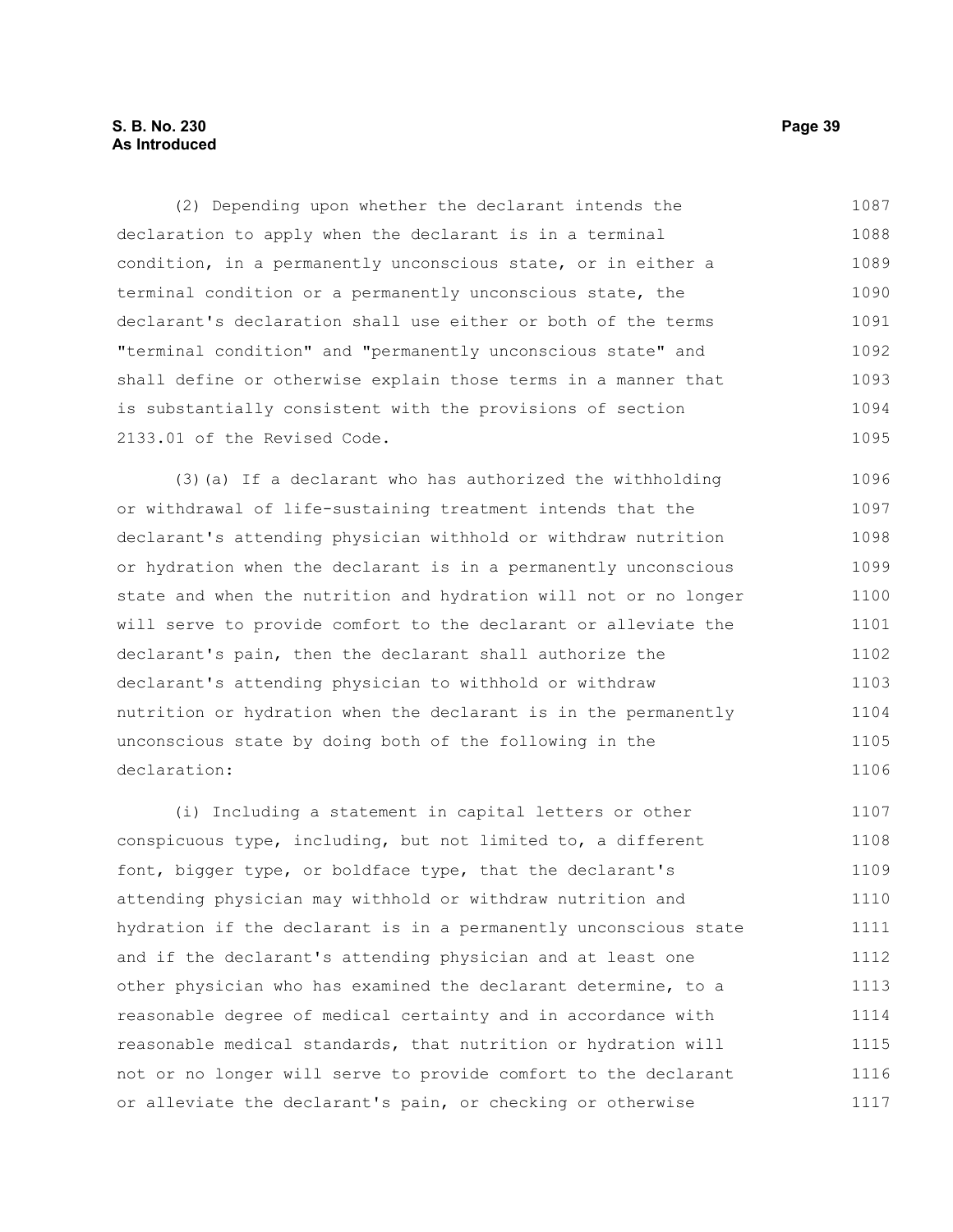marking a box or line that is adjacent to a similar statement on a printed form of a declaration; 1118 1119

(ii) Placing the declarant's initials or signature-signing underneath or adjacent to the statement, check, or other mark described in division (A)(3)(a)(i) of this section. 1120 1121 1122

(b) Division (A)(3)(a) of this section does not apply to the extent that a declaration authorizes the withholding or withdrawal of life-sustaining treatment when a declarant is in a terminal condition. The provisions of division (E) of section 2133.12 of the Revised Code pertaining to comfort care shall apply to a declarant in a terminal condition. 1123 1124 1125 1126 1127 1128

(B)(1) If witnessed for purposes of division (A) of this section, a declaration shall be witnessed by two individuals as described in this division in whose physical presence, if the declaration is in writing, or physical or electronic presence, if the declaration is executed electronically, the declarant, or another individual at the direction of the declarant, signed the declaration. The witnesses to a declaration that is executed electronically in the electronic presence of the declarant or another individual at the direction of the declarant shall be located within this state. The witnesses to a declaration that is executed electronically by a declarant who is a vulnerable adult or by another individual at the direction of a declarant who is a vulnerable adult shall sign the declaration in the physical presence of the declarant. The witnesses to a declaration shall be adults who are not related to the declarant by blood, marriage, or adoption, who are not the attending physician of the declarant, and who are not the administrator of any nursing home in which the declarant is receiving care. Each witness shall subscribe the witness' signature after the 1129 1130 1131 1132 1133 1134 1135 1136 1137 1138 1139 1140 1141 1142 1143 1144 1145 1146 1147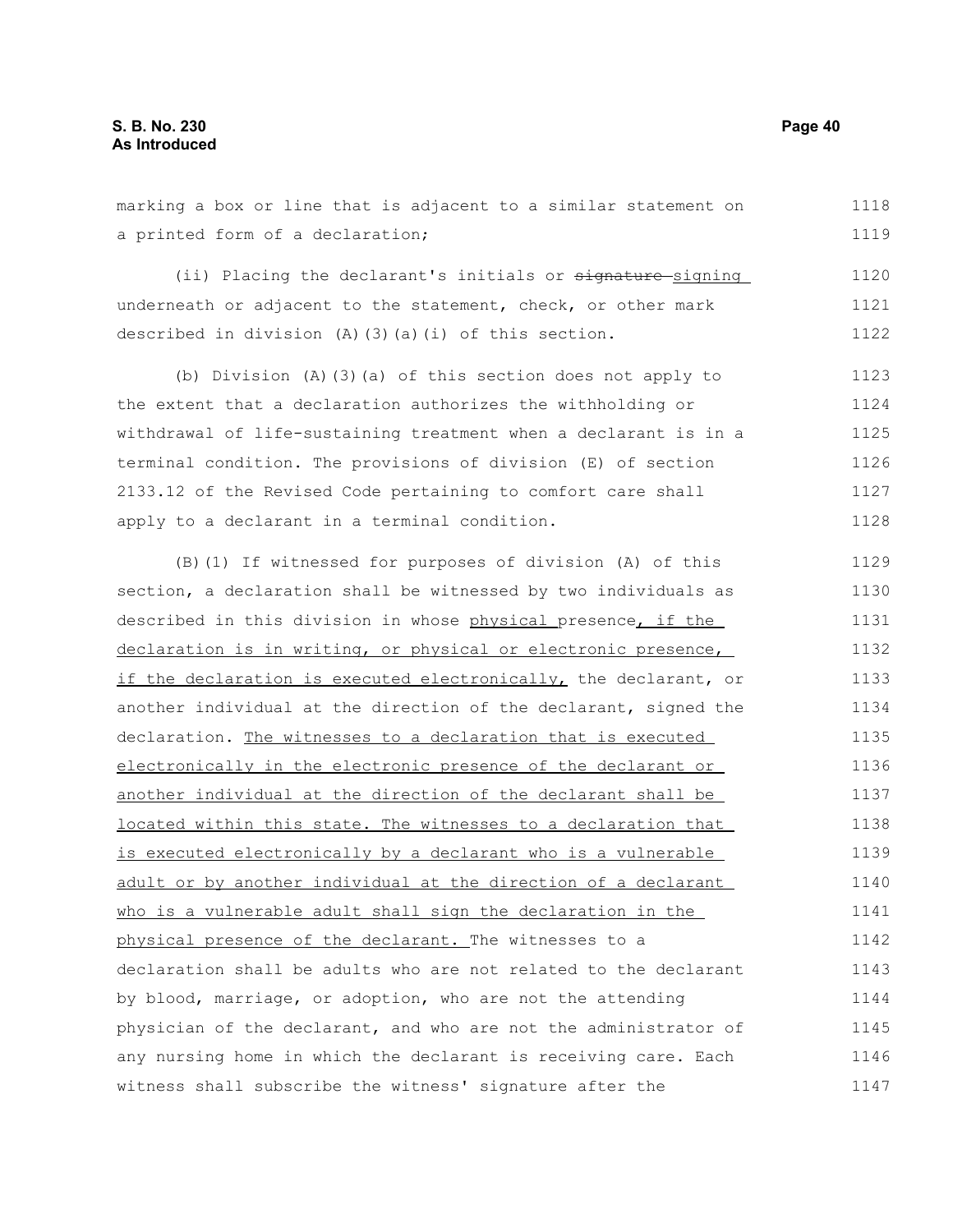#### **S. B. No. 230 Page 41 As Introduced**

signature of the declarant or other individual at the direction of the declarant and, by doing so, attest to the witness' belief that the declarant appears to be of sound mind and not under or subject to duress, fraud, or undue influence. The signatures of the declarant or other individual at the direction of the declarant under division (A) of this section and of the witnesses under this division are not required to appear on the same page of the declaration. 1148 1149 1150 1151 1152 1153 1154 1155

(2)(a) If acknowledged for purposes of division (A) of this section, a declaration shall be acknowledged before a notary public, who shall make the certification described in section 147.53 of the Revised Code and also shall attest that the declarant appears to be of sound mind and not under or subject to duress, fraud, or undue influence. 1156 1157 1158 1159 1160 1161

(b) If a declaration is executed electronically, a notary public performing the certification and attestation described in division (B)(2)(a) of this section shall do so through an electronic notarization, pursuant to section 147.591 of the Revised Code, or as an online notarization pursuant to sections 147.60 to 147.66 of the Revised Code. 1162 1163 1164 1165 1166 1167

(C) An attending physician, or other health care personnel acting under the direction of an attending physician, who is furnished a copy of a declaration shall make it a part of the declarant's medical record and, when section 2133.05 of the Revised Code is applicable, also shall comply with that section. 1168 1169 1170 1171 1172

(D)(1) Subject to division (D)(2) of this section, an attending physician of a declarant or a health care facility in which a declarant is confined may refuse to comply or allow compliance with the declarant's declaration on the basis of a matter of conscience or on another basis. An employee or agent 1173 1174 1175 1176 1177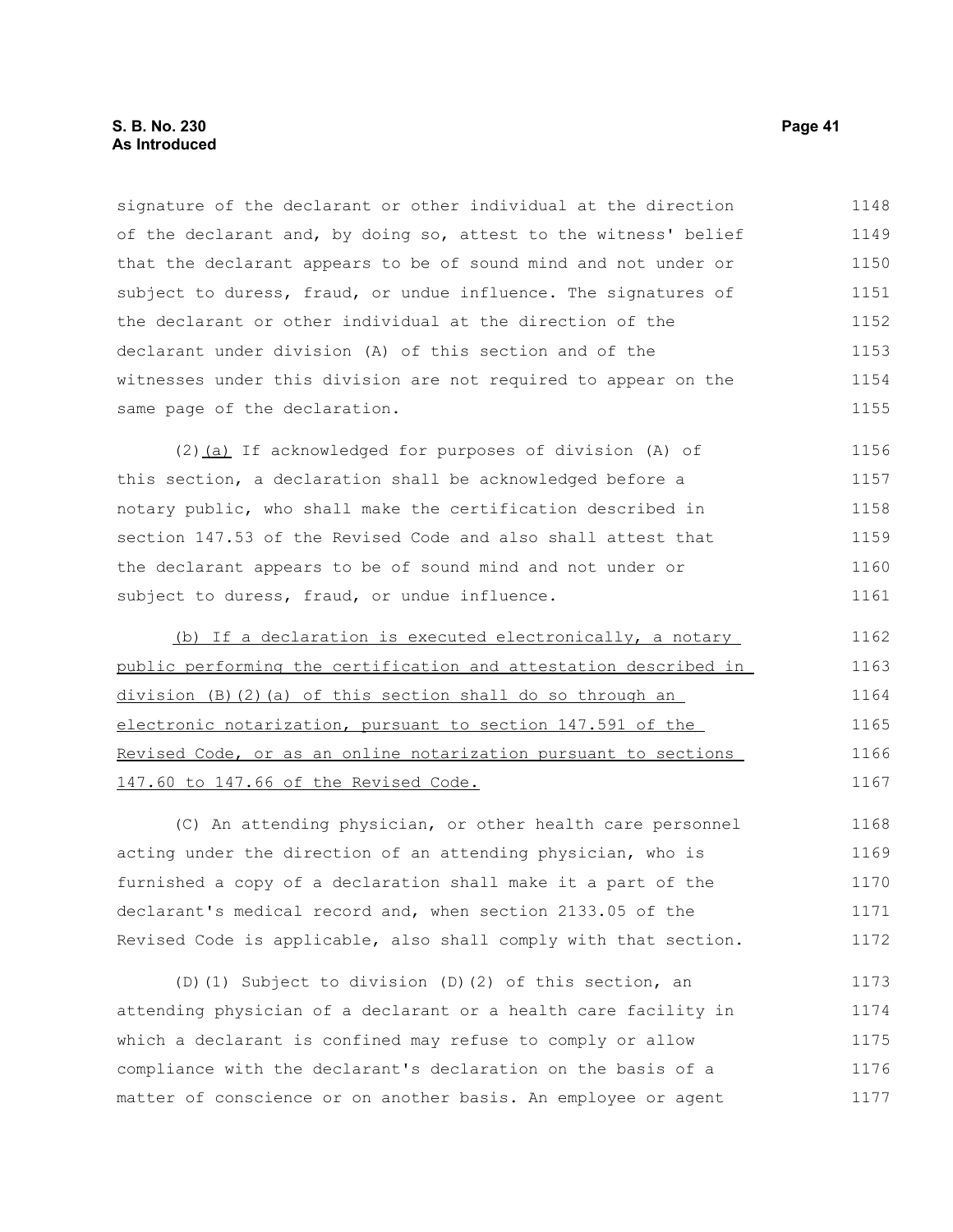of an attending physician of a declarant or of a health care facility in which a declarant is confined may refuse to comply with the declarant's declaration on the basis of a matter of conscience. 1178 1179 1180 1181

(2) If an attending physician of a declarant or a health care facility in which a declarant is confined is not willing or not able to comply or allow compliance with the declarant's declaration, the physician or facility promptly shall so advise the declarant and comply with the provisions of section 2133.10 of the Revised Code, or, if the declaration has become operative as described in division (A) of section 2133.03 of the Revised Code, shall comply with the provisions of section 2133.10 of the Revised Code. 1182 1183 1184 1185 1186 1187 1188 1189 1190

(E) As used in this section, "CPR" has the same meaning as in section 2133.21 of the Revised Code.

Sec. 5302.22. (A) As-Unless the context otherwise requires, as used in sections 5302.22, 5302.222, 5302.23, and 5302.24 of the Revised Code: 1193 1194 1195

(1) "Affidavit of confirmation" means an affidavit executed under division (A) of section 5302.222 of the Revised Code. 1196 1197 1198

(2) "Survivorship tenancy" means an ownership of real property or any interest in real property by two or more persons that is created by executing a deed pursuant to section 5302.17 of the Revised Code. 1199 1200 1201 1202

(3) "Survivorship tenant" means one of the owners of real property or any interest in real property in a survivorship tenancy. 1203 1204 1205

(4) "Tenants by the entireties" mean only those persons 1206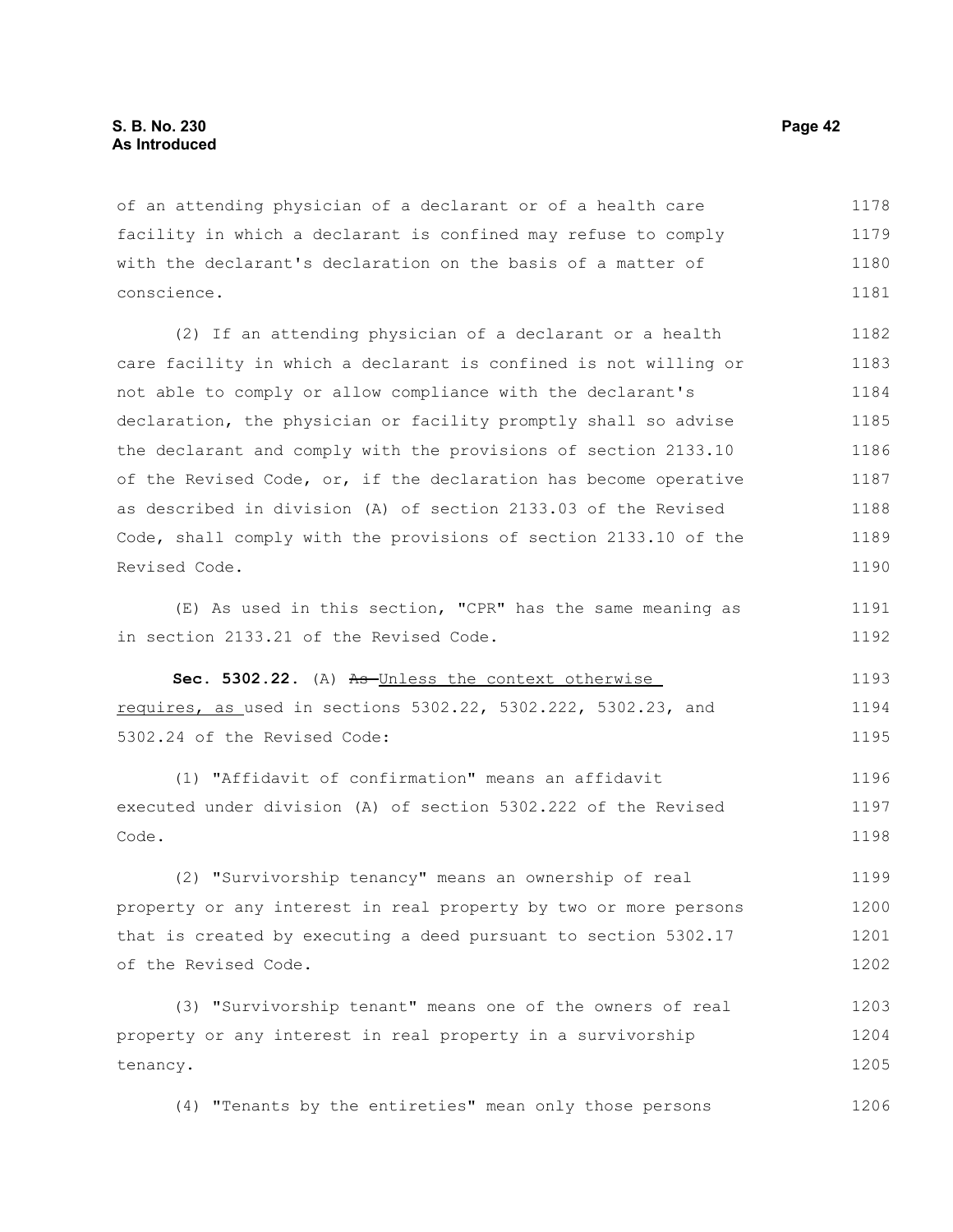provided in this section.

who are vested as tenants in an estate by the entireties with survivorship pursuant to any deed recorded between February 9, 1972, and April 3, 1985, under section 5302.17 of the Revised Code as it existed during that period of time. Nothing in sections 5302.22, 5302.222, 5302.23, and 5302.24 of the Revised Code authorizes the creation of a tenancy by the entireties or recognizes a tenancy by the entireties created outside that period of time. (5) "Transfer on death designation affidavit" means an affidavit executed under this section. (6) "Transfer on death beneficiary or beneficiaries" means the beneficiary or beneficiaries designated in a transfer on death designation affidavit. (7) "Electronic" and "record" have the same meanings as in section 2107.01 of the Revised Code. (B) Any individual who, under the Revised Code or the common law of this state, owns real property or any interest in real property as a sole owner, as a tenant in common, or as a survivorship tenant, or together with the individual's spouse owns an indivisible interest in real property as tenants by the entireties, may designate the entire interest, or any specified part that is less than the entire interest, in that real property as transferable on death to a designated beneficiary or beneficiaries by executing, together with the individual's spouse, if any, a transfer on death designation affidavit as 1207 1208 1209 1210 1211 1212 1213 1214 1215 1216 1217 1218 1219 1220 1221 1222 1223 1224 1225 1226 1227 1228 1229 1230 1231

A transfer on death designation affidavit may be executed in writing or in an electronic manner. If executed in an electronic manner, a certified copy or a copy of the affidavit 1233 1234 1235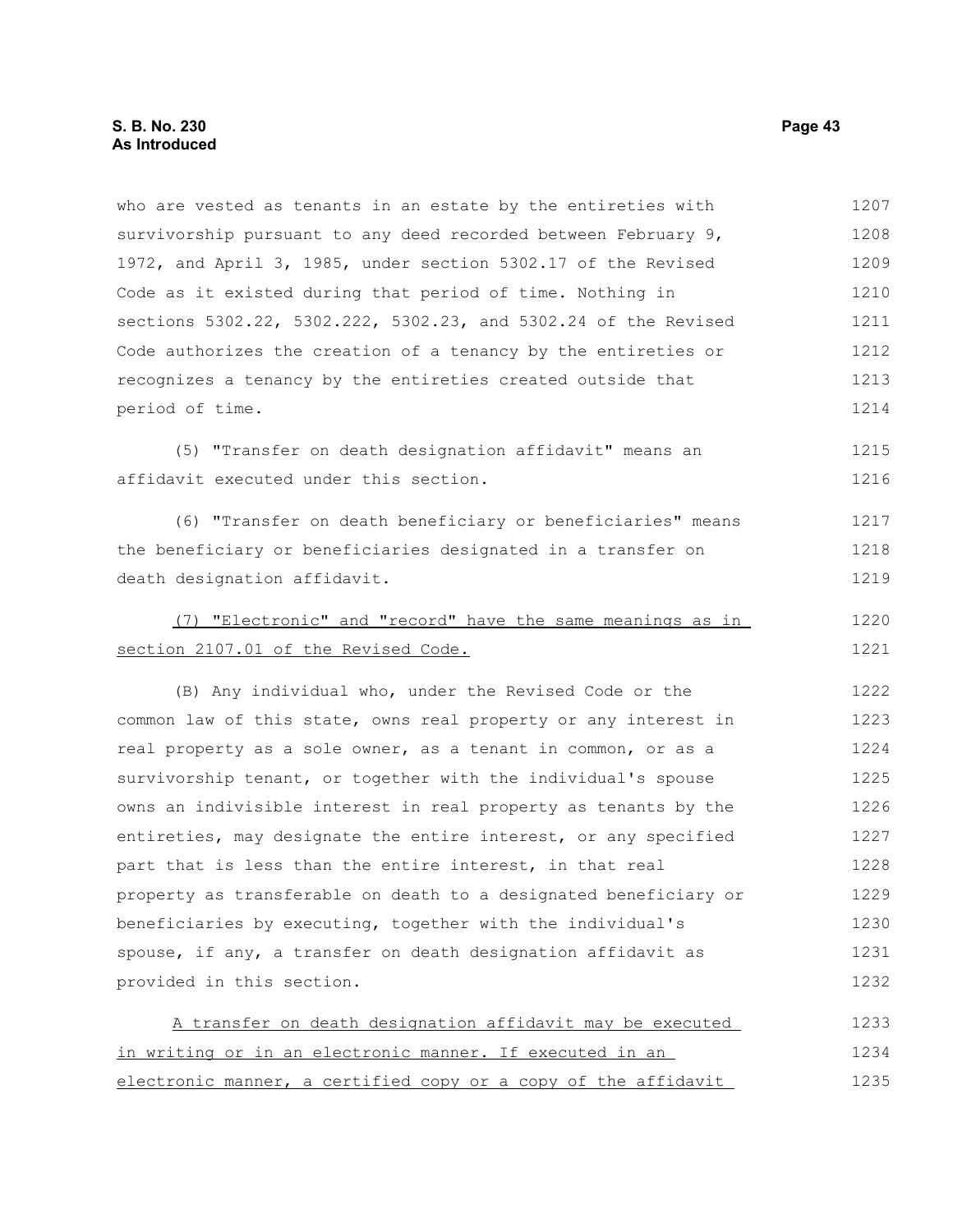| that is readable as text shall be considered to be a certified | 1236 |
|----------------------------------------------------------------|------|
| copy or a copy of the record of the affidavit. A copy of that  | 1237 |
| affidavit shall be offered for recording with the county       | 1238 |
| recorder as provided in this section.                          | 1239 |

If the affidavit is executed by an individual together with the individual's spouse, if any, the dower rights of the spouse are subordinate to the vesting of title to the interest in the real property in the transfer on death beneficiary or beneficiaries designated under this section. The affidavit shall be recorded in the office of the county recorder in the county in which the real property is located, and, when so recorded, the affidavit or a certified copy of the affidavit shall be evidence of the transfer on death beneficiary or beneficiaries so designated in the affidavit insofar as the affidavit affects title to the real property. 1240 1241 1242 1243 1244 1245 1246 1247 1248 1249 1250

(C)(1) If an individual who owns real property or an interest in real property as a sole owner or as a tenant in common executes a transfer on death designation affidavit, upon the death of that individual, title to the real property or interest in the real property specified in the affidavit vests in the transfer on death beneficiary or beneficiaries designated in the affidavit. 1251 1252 1253 1254 1255 1256 1257

(2) If an individual who owns real property or an interest in real property as a survivorship tenant executes a transfer on death designation affidavit, upon the death of that individual or of one but not all of the surviving survivorship tenants, title to the real property or interest in the real property specified in the affidavit vests in the surviving survivorship tenant or tenants. Upon the death of the last surviving survivorship tenant, title to the real property or interest in 1258 1259 1260 1261 1262 1263 1264 1265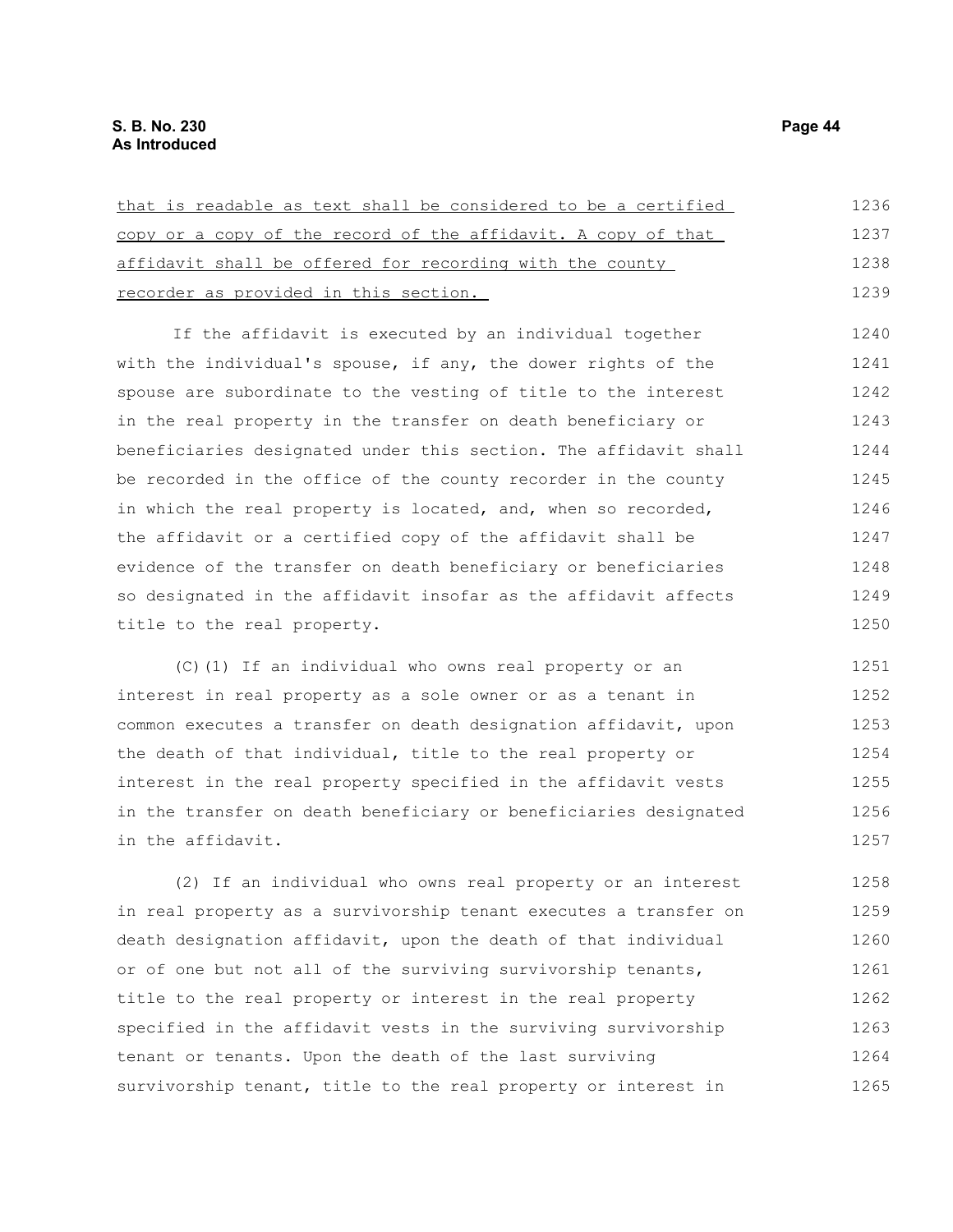the real property vests in the transfer on death beneficiary or beneficiaries designated in the affidavit, subject to division (B)(7) of section 5302.23 of the Revised Code. 1266 1267 1268

(3) If an individual who together with the individual's spouse owns an indivisible interest in real property as tenants by the entireties executes a transfer on death designation affidavit, upon the death of that individual, title to the real property or interest in the real property vests in the remaining tenant by the entireties. Upon the death of the remaining tenant by the entireties, title to the real property or interest in the real property vests in the transfer on death beneficiary or beneficiaries designated in the affidavit, subject to division (B)(7) of section 5302.23 of the Revised Code. 1269 1270 1271 1272 1273 1274 1275 1276 1277 1278

(D) A transfer on death designation affidavit shall be verified before any person authorized to administer oaths and shall include all of the following: 1279 1280 1281

(1) A description of the real property the title to which is affected by the affidavit and a reference to an instrument of record containing that description; 1282 1283 1284

(2) If less than the entire interest in the real property is to be transferred on death under the affidavit, a statement of the specific interest or part of the interest in the real property that is to be so transferred; 1285 1286 1287 1288

(3) A statement by the individual executing the affidavit that the individual is the person appearing on the record of the real property as the owner of the real property or interest in the real property at the time of the recording of the affidavit and the marital status of that owner. If the owner is married, the affidavit shall include a statement by the owner's spouse 1289 1290 1291 1292 1293 1294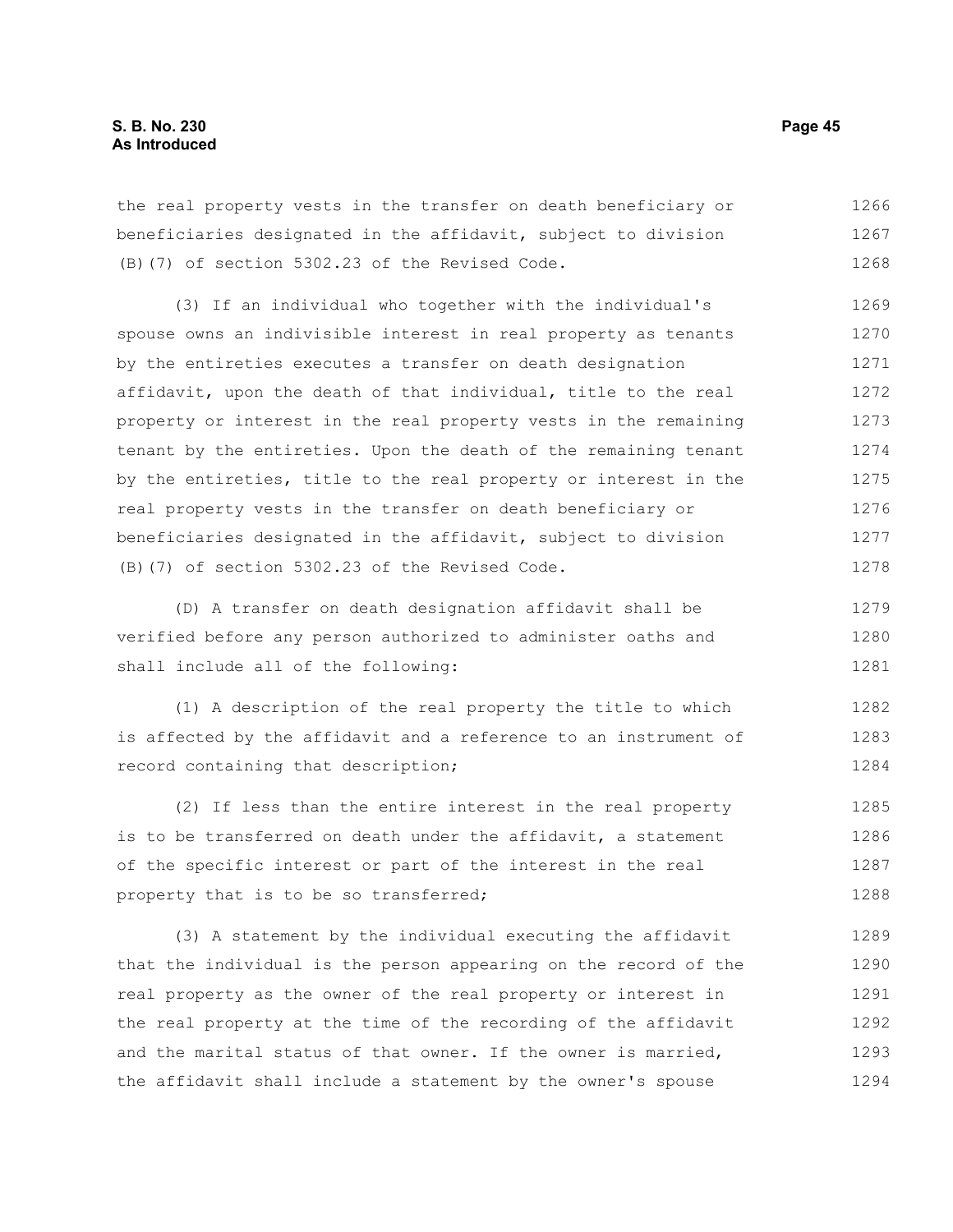stating that the spouse's dower rights are subordinate to the vesting of title to the real property or interest in the real property in the transfer on death beneficiary or beneficiaries designated in the affidavit. 1295 1296 1297 1298

(4) A statement designating one or more persons, identified by name, as transfer on death beneficiary or beneficiaries. 1299 1300 1301

(E) The county recorder of the county in which a transfer on death designation affidavit is offered for recording shall receive the affidavit and cause it to be recorded in the same manner as deeds are recorded. The county recorder shall collect a fee for recording the affidavit in the same amount as the fee for recording deeds. The county recorder shall index the affidavit in the name of the owner of record of the real property or interest in the real property who executed the affidavit. 1302 1303 1304 1305 1306 1307 1308 1309 1310

(F) A transfer on death designation affidavit need not be supported by consideration and need not be delivered to the transfer on death beneficiary or beneficiaries designated in the affidavit to be effective. However, in order to be effective, that affidavit shall be recorded with the county recorder as described in this section prior to the death of the individual who executed the affidavit. 1311 1312 1313 1314 1315 1316 1317

(G) Subject to division (C) of this section, upon the death of any individual who owns real property or an interest in real property that is subject to a transfer on death beneficiary designation made under a transfer on death designation affidavit as provided in this section, that real property or interest in real property of the deceased owner shall be transferred only to the transfer on death beneficiary or beneficiaries who are 1318 1319 1320 1321 1322 1323 1324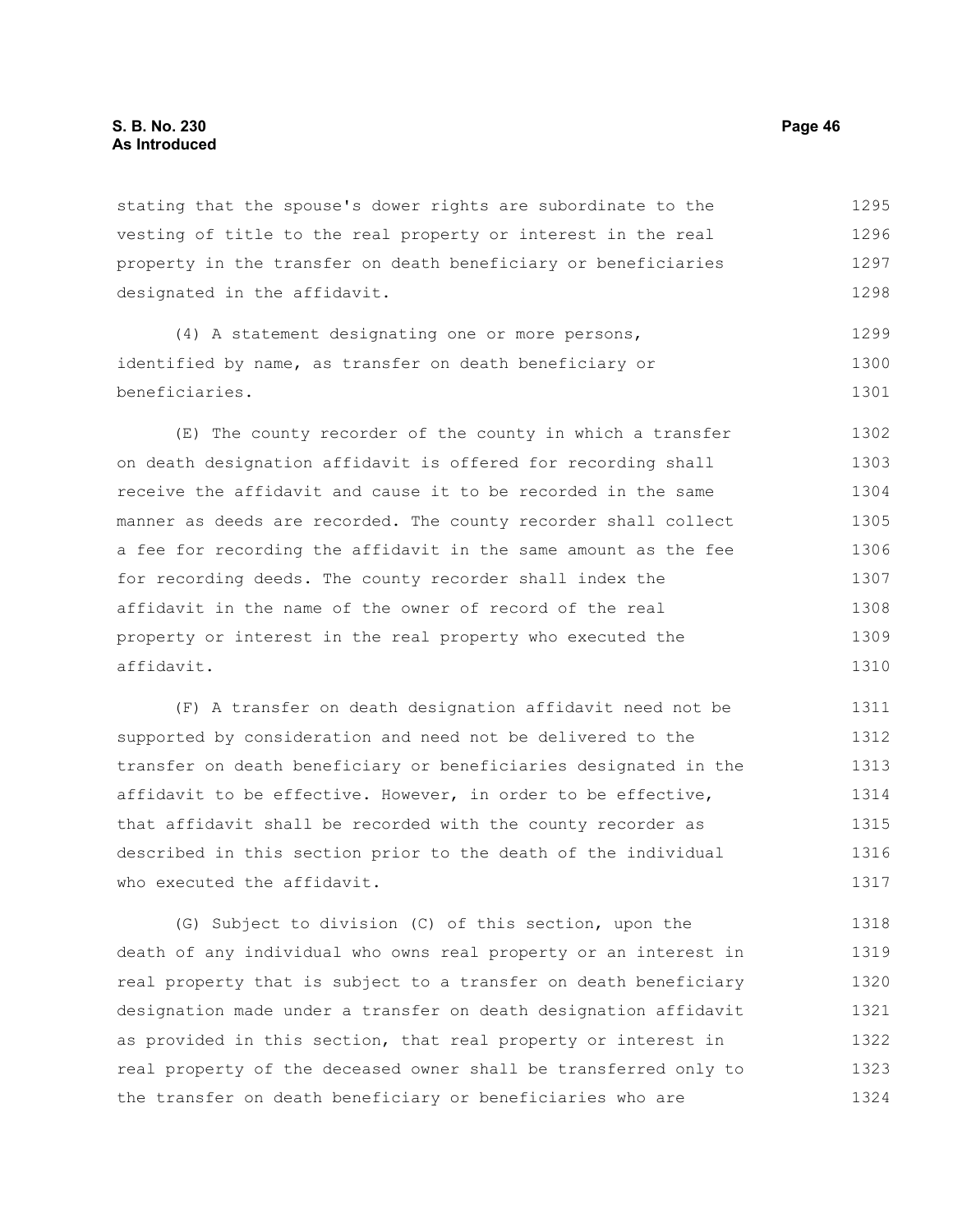identified in the affidavit by name and who survive the deceased owner or that are in existence on the date of death of the deceased owner. 1325 1326 1327

For purposes of this division, if a natural or legal person designated by name in the affidavit as a transfer on death beneficiary or as a contingent transfer on death beneficiary as provided in division (B)(2) of section 5302.23 of the Revised Code solely in that person's capacity as a trustee of a trust has died, has resigned, or otherwise has been replaced by a successor trustee of the trust on the date of death of the deceased owner, the successor trustee of the trust shall be considered the transfer on death beneficiary or contingent transfer on death beneficiary in existence on the date of death of the deceased owner in full compliance with this division, notwithstanding that the successor trustee is not named as a transfer on death beneficiary or contingent transfer on death beneficiary in the affidavit. 1328 1329 1330 1331 1332 1333 1334 1335 1336 1337 1338 1339 1340 1341

(H) Any person who knowingly makes any false statement in a transfer on death designation affidavit is guilty of falsification under division (A)(6) of section 2921.13 of the Revised Code. 1342 1343 1344 1345

**Sec. 5817.01.** As used in this chapter: 1346

(A)(1) "Beneficiary under a trust" means either of the following: 1347 1348

(a) Any person that has a present or future beneficial interest in a trust, whether vested or contingent; 1349 1350

(b) Any person that, in a capacity other than that of trustee, holds a power of appointment over trust property, but does not include the class of permitted appointees among whom 1351 1352 1353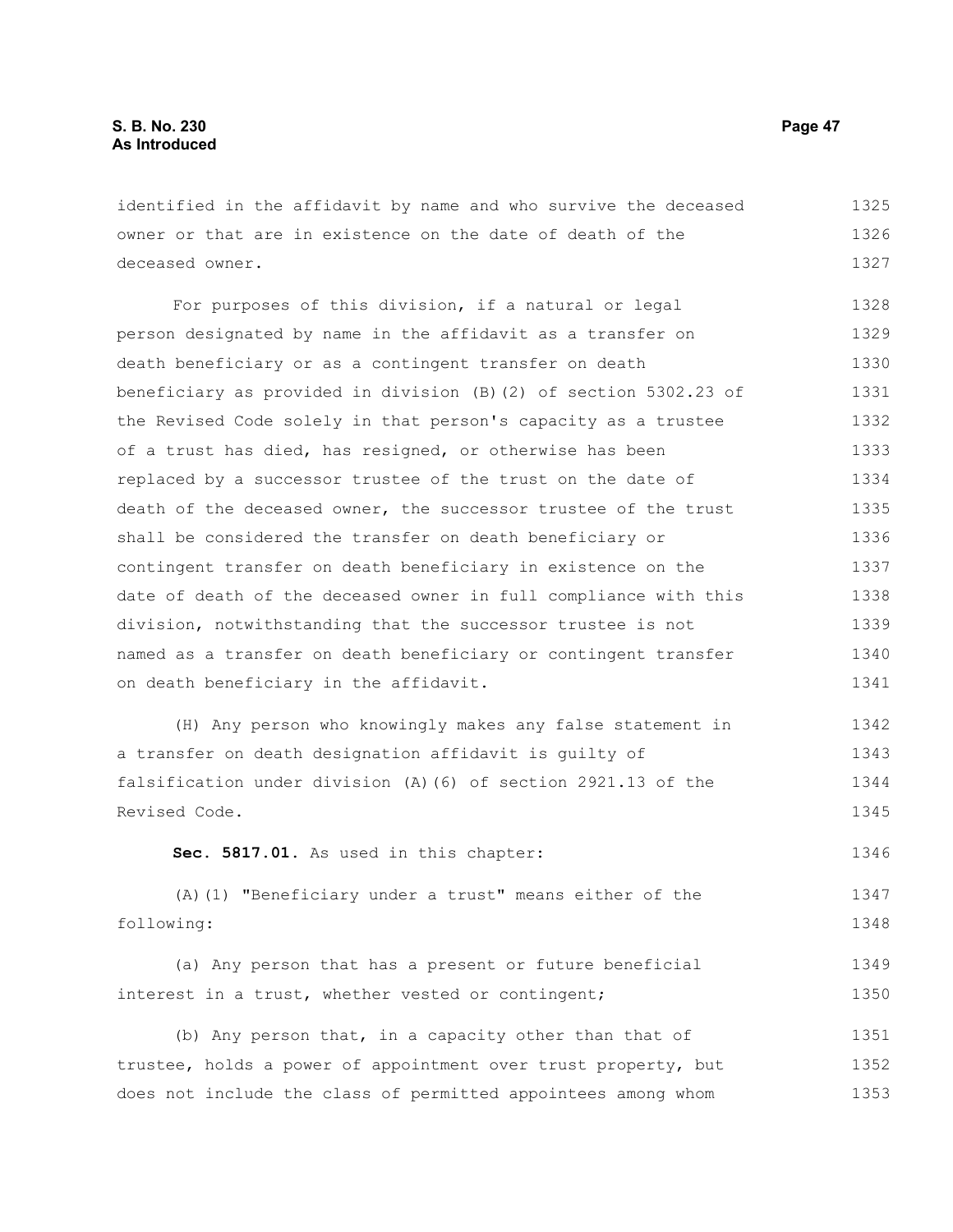the power holder may appoint.

1354

| (2) "Beneficiary under a trust" includes a charitable           | 1355 |
|-----------------------------------------------------------------|------|
| organization that is expressly designated in the terms of the   | 1356 |
| trust to receive distributions, but does not include any        | 1357 |
| charitable organization that is not expressly designated in the | 1358 |
| terms of the trust to receive distributions, but to whom the    | 1359 |
| trustee may in its discretion make distributions.               | 1360 |

(B)(1) "Beneficiary under a will" means either of the following: 1361 1362

(a) Any person designated in a will to receive a testamentary disposition of real or personal property; 1363 1364

(b) Any person that, in a capacity other than that of executor, holds a power of appointment over estate assets, but does not include the class of permitted appointees among whom the power holder may appoint. 1365 1366 1367 1368

(2) "Beneficiary under a will" includes a charitable organization that is expressly designated in the terms of the will to receive testamentary distributions, but does not include any charitable organization that is not expressly designated in the terms of the will to receive distributions, but to whom the executor may in its discretion make distributions. 1369 1370 1371 1372 1373 1374

(C) "Court" means the probate court of the county in which the complaint under section 5817.02 or 5817.03 of the Revised Code is filed or the general division of the court of common pleas to which the probate court transfers the proceeding under division (A) of section 5817.04 of the Revised Code. 1375 1376 1377 1378 1379

(D) "Related trust" means a trust for which both of the following apply: 1380 1381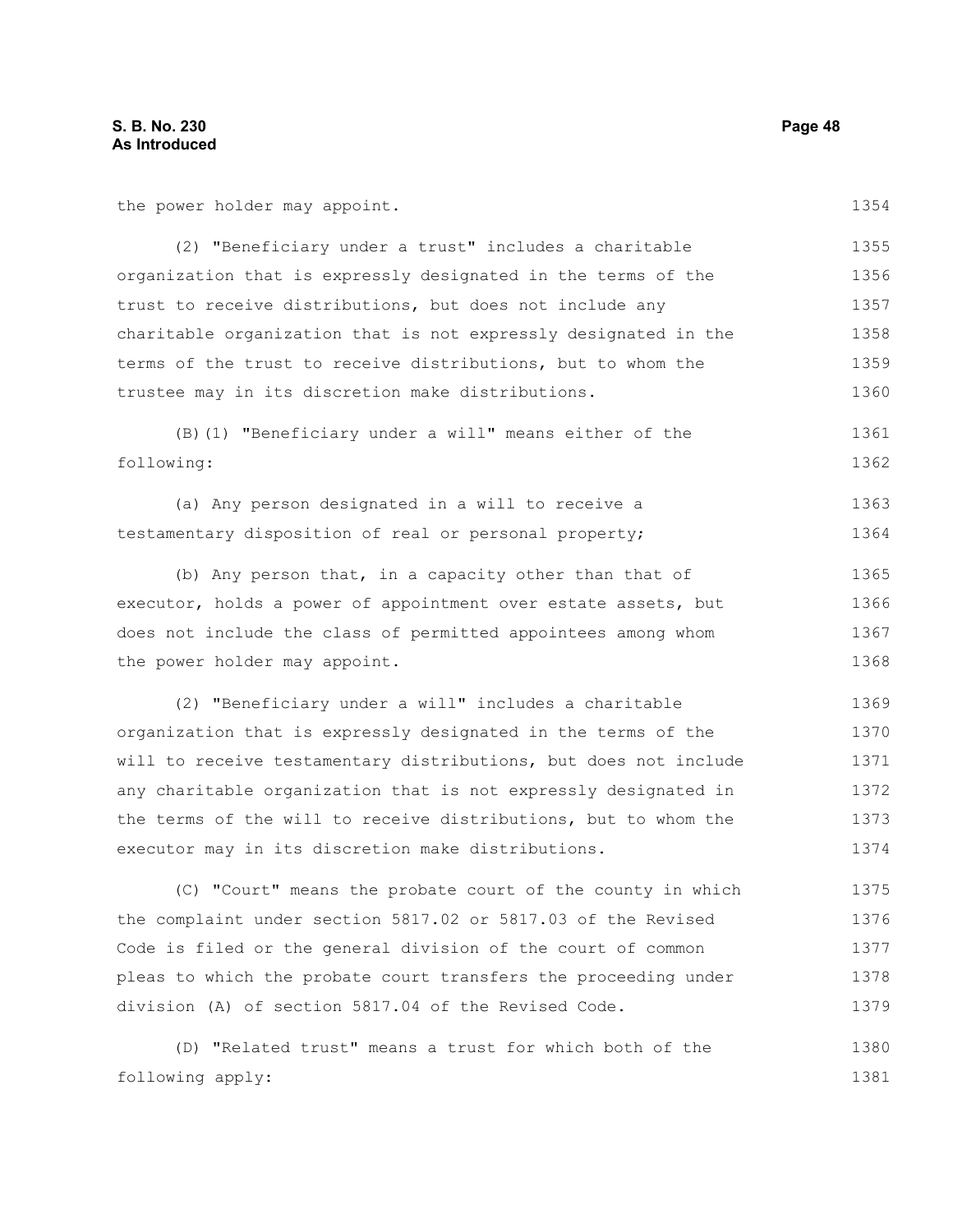(1) The testator is the settlor of the trust. (2) The trust is named as a beneficiary in the will in accordance with section 2107.63 of the Revised Code. (E) "Related will" means a will for which both of the following apply: (1) The testator is the settlor of a trust. (2) The will names the trust as a beneficiary in accordance with section 2107.63 of the Revised Code. (F) "Trust" means an inter vivos revocable or irrevocable trust instrument to which, at the time the complaint for declaration of validity is filed under section 5817.03 of the Revised Code, either of the following applies: (1) The settlor resides in, or is domiciled in, this state. (2) The trust's principal place of administration is in this state. (G) "Will" includes an electronic will. (H) "Copy of an electronic will," "electronic presence," "electronic will," and "sign" have the same meanings as in section 2107.01 of the Revised Code. **Sec. 5817.05.** (A) A complaint under section 5817.02 of the Revised Code shall name as party defendants all of the following, as applicable: (1) The testator's spouse; (2) The testator's children; (3) The testator's heirs who would take property pursuant 1382 1383 1384 1385 1386 1387 1388 1389 1390 1391 1392 1393 1394 1395 1396 1397 1398 1399 1400 1401 1402 1403 1404 1405 1406 1407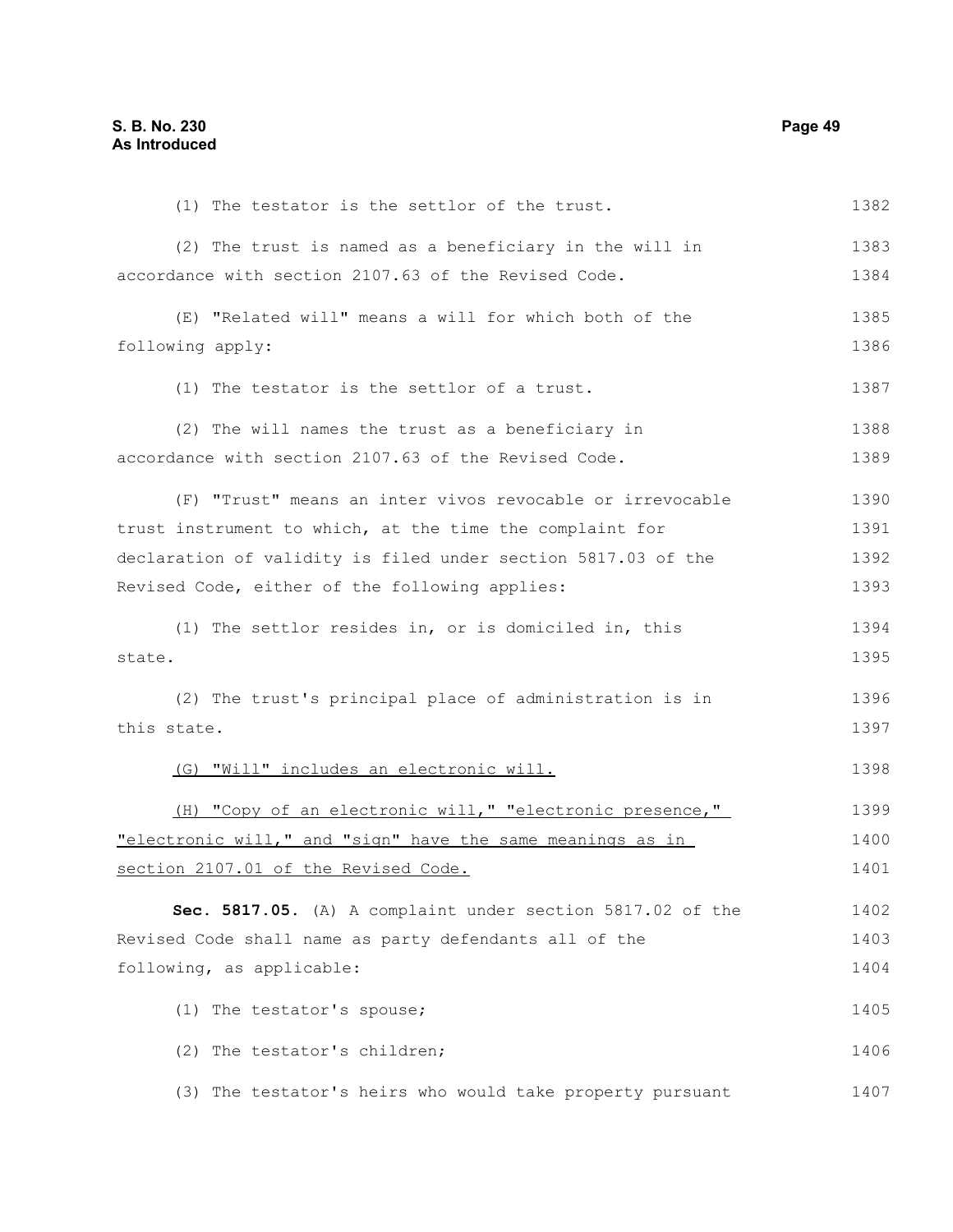to section 2105.06 of the Revised Code had the testator died intestate at the time the complaint is filed; (4) The testator's beneficiaries under the will; (5) Any beneficiary under the testator's most recent prior will. (B) A complaint under section 5817.02 of the Revised Code may name as a party defendant any other person that the testator believes may have a pecuniary interest in the determination of the validity of the testator's will. (C) A complaint under section 5817.02 of the Revised Code may contain all or any of the following: (1) A statement that a copy of the written or electronic will has been filed with the court; (2) A statement that the will is in writing or is an electronic will; (3) A statement that the will, if in writing, was signed by the testator, or was signed in the testator's name by another person in the testator's conscious presence and at the testator's express direction; or a statement that the will, if an electronic will, was signed at the end by the testator or by another individual in the testator's name, in the testator's physical presence or electronic presence, and at the testator's express direction; (4) A statement that the will, if in writing, was signed in the conscious presence of the testator by two or more competent individuals, each of whom either witnessed the testator sign the will, or heard the testator acknowledge signing the will; or a statement that the will, if an electronic 1408 1409 1410 1411 1412 1413 1414 1415 1416 1417 1418 1419 1420 1421 1422 1423 1424 1425 1426 1427 1428 1429 1430 1431 1432 1433 1434 1435